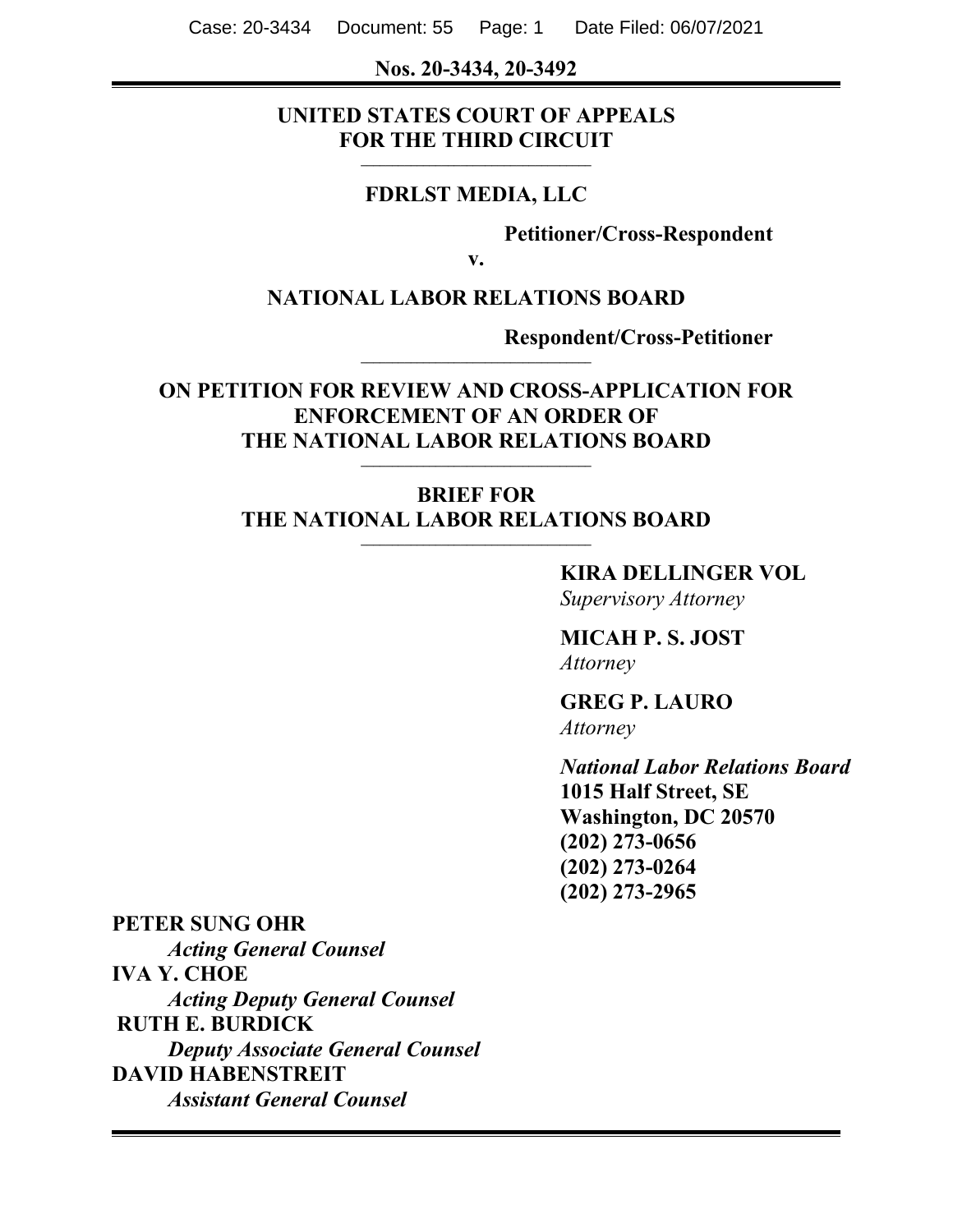# **TABLE OF CONTENTS**

| <b>Headings</b><br>Page(s)                                                                                                                       |  |
|--------------------------------------------------------------------------------------------------------------------------------------------------|--|
|                                                                                                                                                  |  |
|                                                                                                                                                  |  |
|                                                                                                                                                  |  |
|                                                                                                                                                  |  |
|                                                                                                                                                  |  |
|                                                                                                                                                  |  |
|                                                                                                                                                  |  |
|                                                                                                                                                  |  |
|                                                                                                                                                  |  |
|                                                                                                                                                  |  |
| Substantial evidence supports the Board's finding that the Company<br>I.<br>violated Section $8(a)(1)$ by threatening employees with unspecified |  |
| A. Employer statements that tend to interfere with employees' exercise                                                                           |  |
| B. The Board reasonably found that the Company's threat of<br>unspecified reprisals if employees engaged in union activity                       |  |
| C. Amici cannot—and do not—make the Company's case for it 20                                                                                     |  |
| Section $8(c)$ of the Act and the First Amendment do not protect<br>1.<br>.21                                                                    |  |
| 2.                                                                                                                                               |  |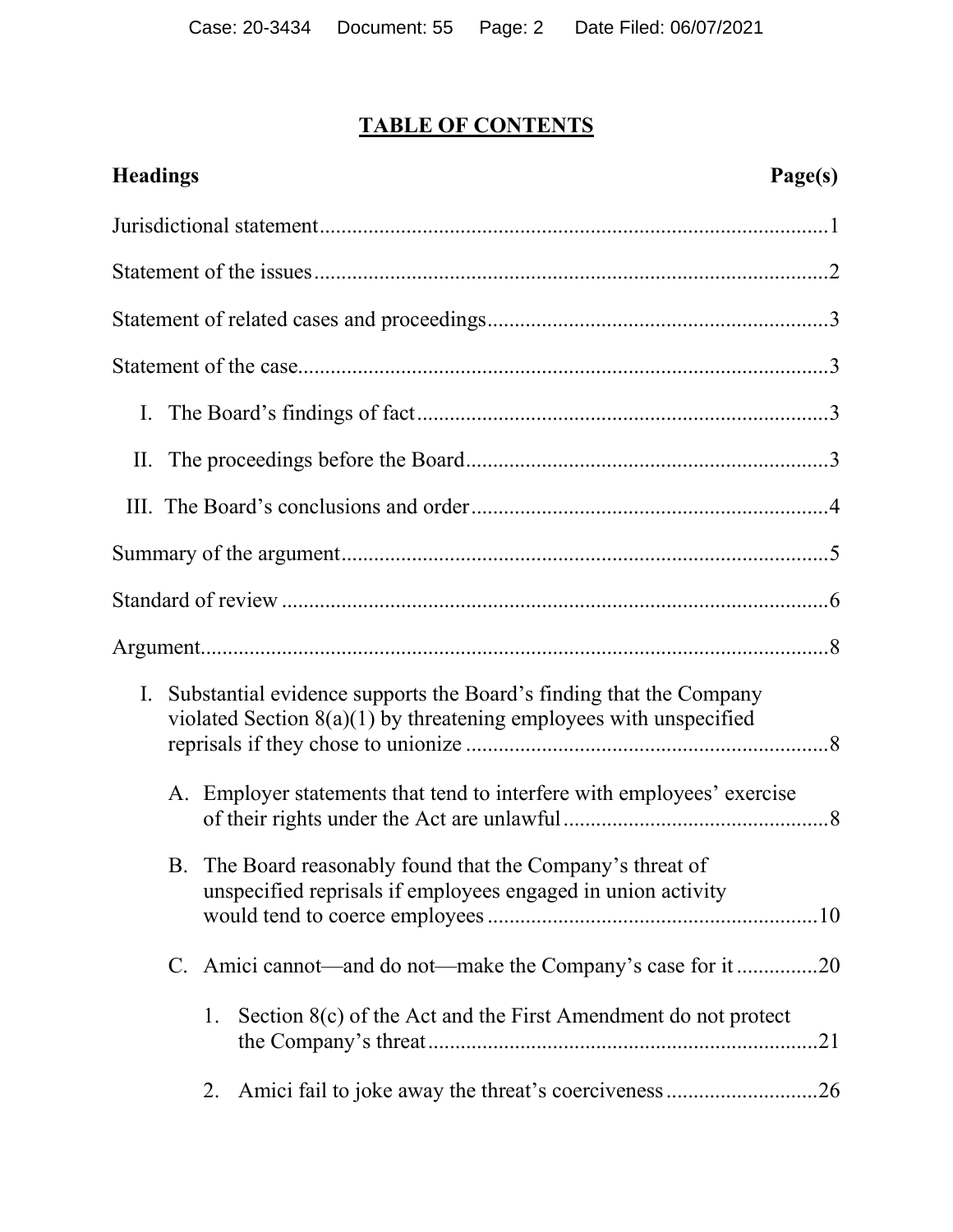# **TABLE OF CONTENTS (cont'd)**

| <b>Headings</b>                                                                                                                 | Page(s) |
|---------------------------------------------------------------------------------------------------------------------------------|---------|
| 3. The Board was not required to create a Twitter exception to                                                                  | .29     |
| II. The Company's arguments about jurisdiction and venue fail31                                                                 |         |
| A. Any person may file an unfair-labor-practice charge 34                                                                       |         |
|                                                                                                                                 |         |
| C. The regional director and administrative law judge did not<br>abuse their discretion by not moving the hearing sua sponte 50 |         |
|                                                                                                                                 | 53      |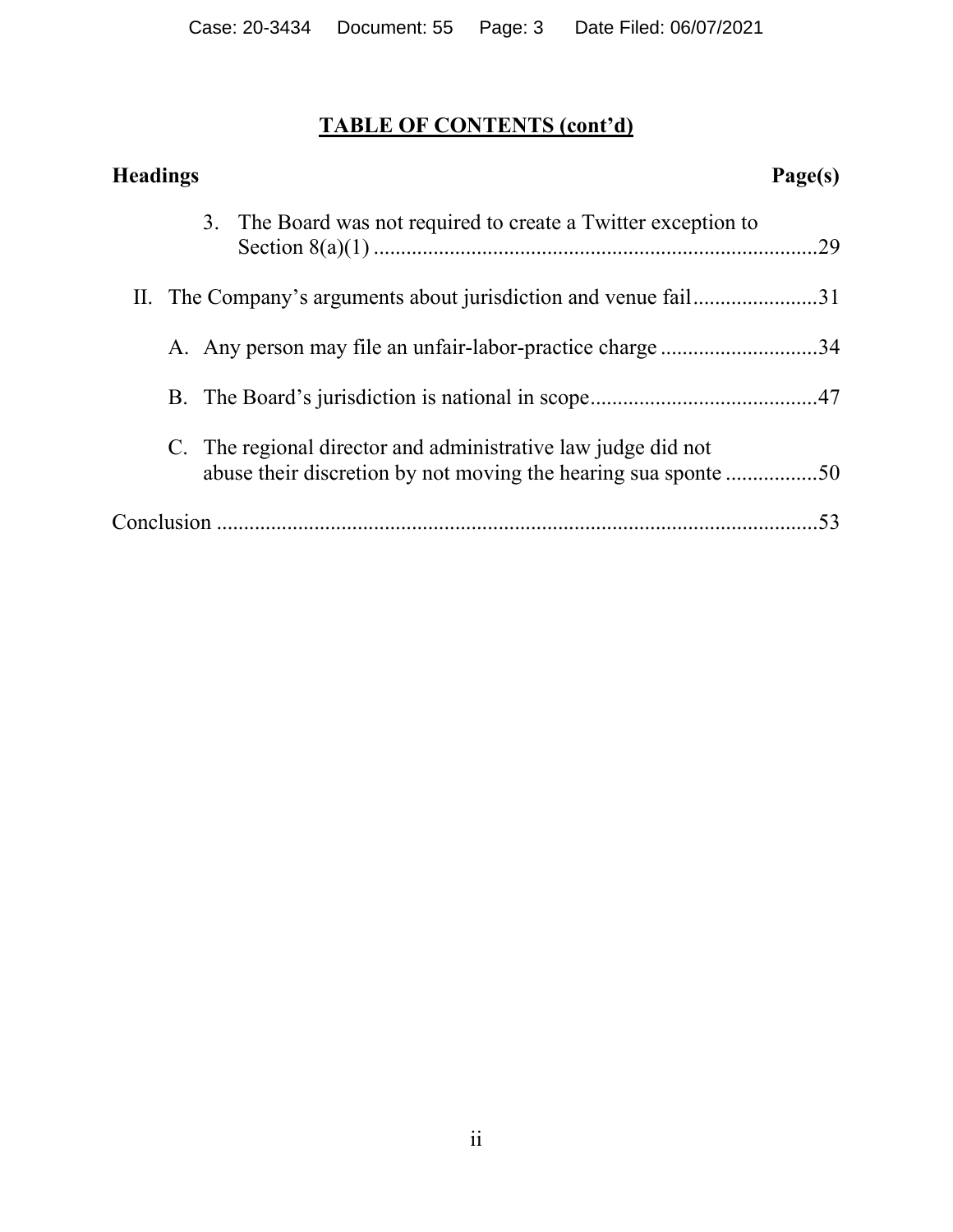# **TABLE OF AUTHORITIES**

| <b>Headings</b>                                          | Page(s) |
|----------------------------------------------------------|---------|
| 1621 Route 22 West Op. Co., LLC v. NLRB,                 |         |
| 3 State Contractors, Inc.,                               |         |
| A.P. Green Fire Brick Co. v. NLRB,                       |         |
| Abercrombie, J.S., Co.,                                  |         |
| Advocate South Suburban Hospital v. NLRB,                |         |
| Agostini v. Felton,                                      |         |
| Allegheny Ludlum Corp. v. NLRB,                          |         |
| Allied Prod. Corp.,                                      |         |
| Amalgamated Util. Workers v. Consol. Edison Co. of N.Y., |         |
| Ashley v. NLRB,                                          |         |
| AT&T Corp. v. Core Commc'ns, Inc.,                       |         |
| Bagley Produce, Inc.,                                    |         |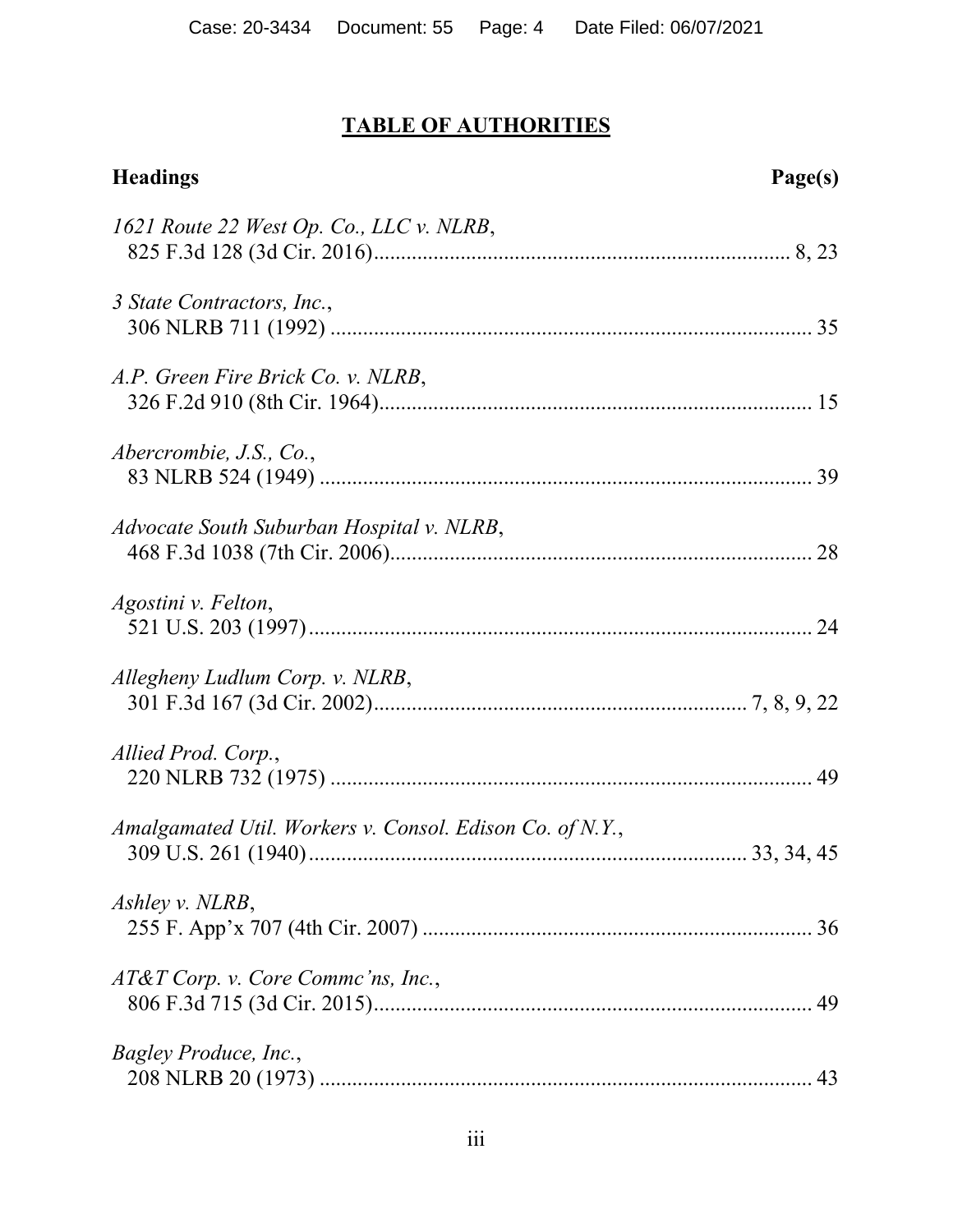| <b>Headings</b>                                                   | Page(s) |
|-------------------------------------------------------------------|---------|
| Brandeis Mach. & Supply Co.,<br>342 NLRB 530 (2004), enforced,    |         |
| Cellnet Commc'ns, Inc. v. FCC,                                    |         |
| Cent. Freight Lines, Inc.,                                        |         |
| Cent. Transp., Inc. v. NLRB,                                      |         |
| Chem. Solvents, Inc.,                                             |         |
| Chevron, U.S.A., Inc. v. Natural Resources Defense Council, Inc., |         |
| City of Arlington, Tex. v. FCC,                                   |         |
| Coleman v. Green,                                                 |         |
| Component Bar Prod., Inc.,                                        |         |
| Constr., Prod., Laborers' Local 383,                              |         |
| Crown Stationers,                                                 |         |
| Double Eagle Hotel & Casino v. NLRB,                              |         |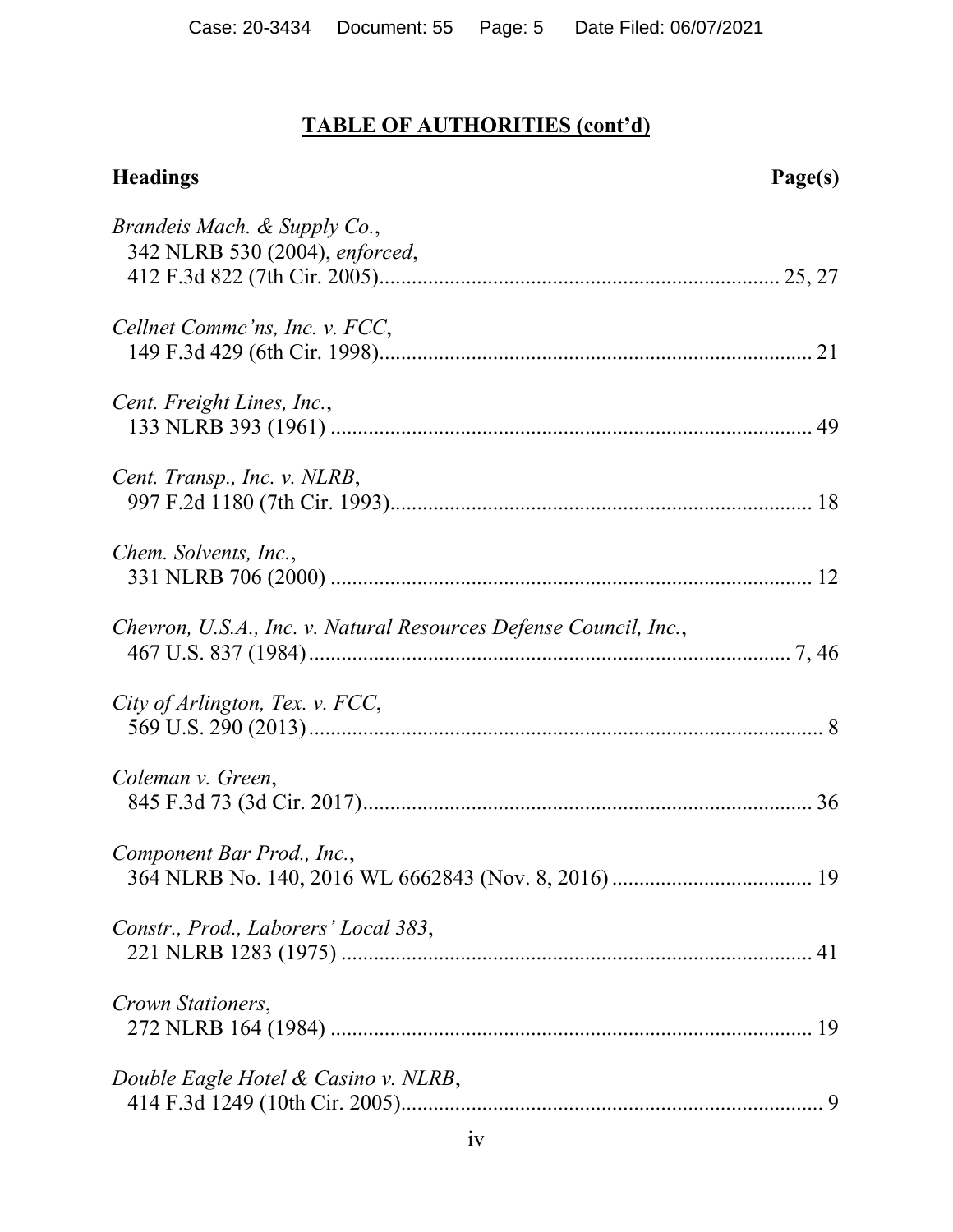| <b>Headings</b>                                                 | Page(s) |
|-----------------------------------------------------------------|---------|
| Edward G. Budd Mfg. Co. v. NLRB,                                |         |
| Elec. Contractors, Inc. v. NLRB,                                |         |
| Elonis v. United States,                                        |         |
| Equitable Gas Co. v. NLRB,                                      |         |
| Ethyl Corp.,<br>231 NLRB 431 (1977), aff'd mem.,                |         |
| Federal-Mogul Corp. v. NLRB                                     |         |
| Frank L. Sample, Jr., Inc.,                                     |         |
| Friends of the Earth, Inc. v. Laidlaw Env't Servs. (TOC), Inc., |         |
| Frontier Hotel & Casino,                                        |         |
| Gen. Furniture Mfg. Co.,                                        |         |
| Gen. Teamsters & Allied Workers Local Union No. 992 v. NLRB,    |         |
| Harris Corp.,                                                   |         |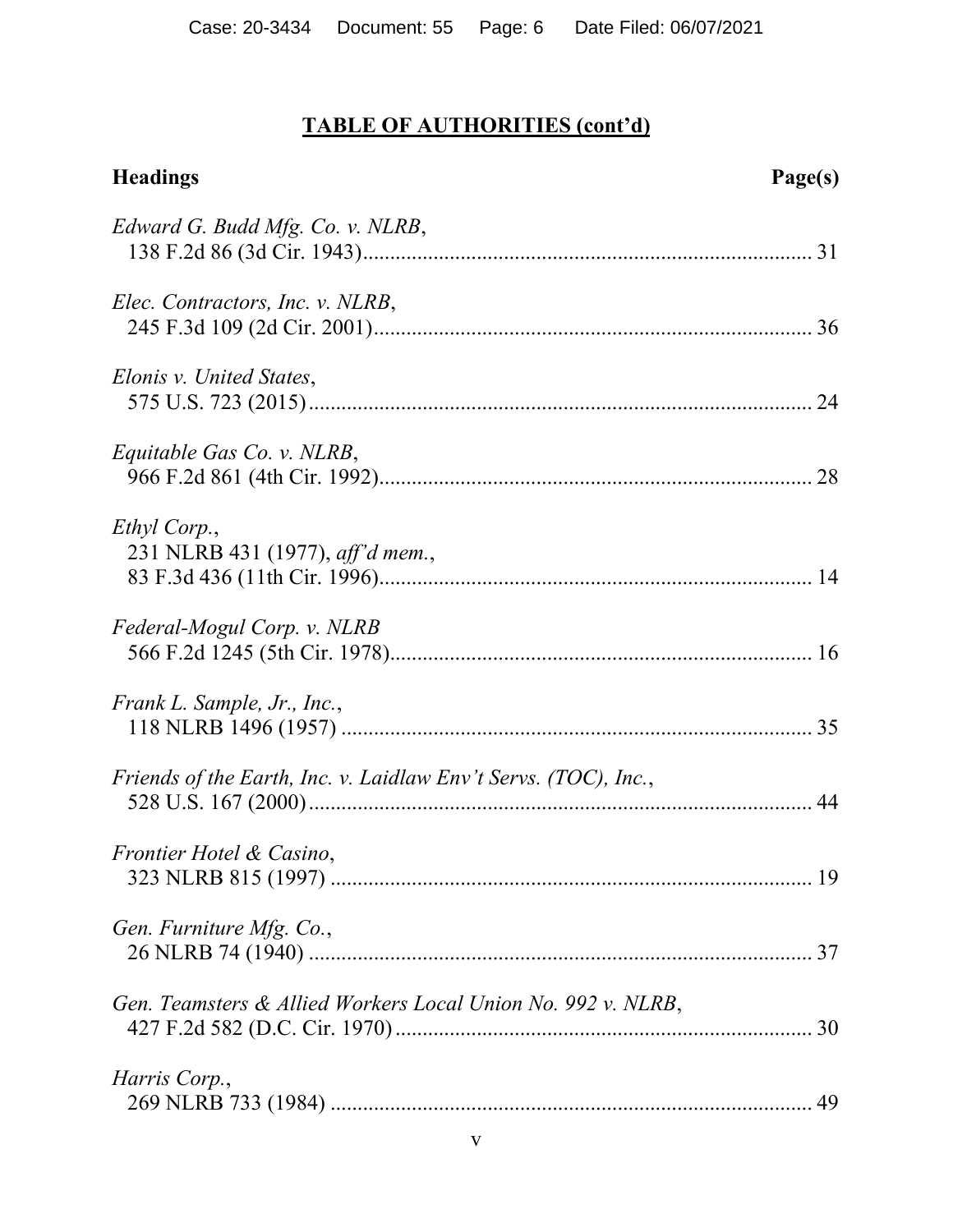| <b>Headings</b>                                                                    | Page(s) |
|------------------------------------------------------------------------------------|---------|
| Hedstrom Co. v. NLRB,                                                              |         |
| <i>Hobby Lobby Stores, Inc.,</i>                                                   |         |
| Hogan Transps., Inc.,                                                              |         |
| Hollywood Ranch Mkt.,                                                              |         |
| <i>ImageFirst,</i><br>366 NLRB No. 182, 2018 WL 4184228 (Aug. 27, 2018), enforced, |         |
| In re McDonald,                                                                    |         |
| In re Wettach,                                                                     |         |
| Interiors, Inc.,                                                                   |         |
| Keller Ford, Inc.,<br>336 NLRB 722 (2001), enforced,                               |         |
| Kohl's Food Co.,                                                                   |         |
| Kost v. Kozakiewicz,                                                               |         |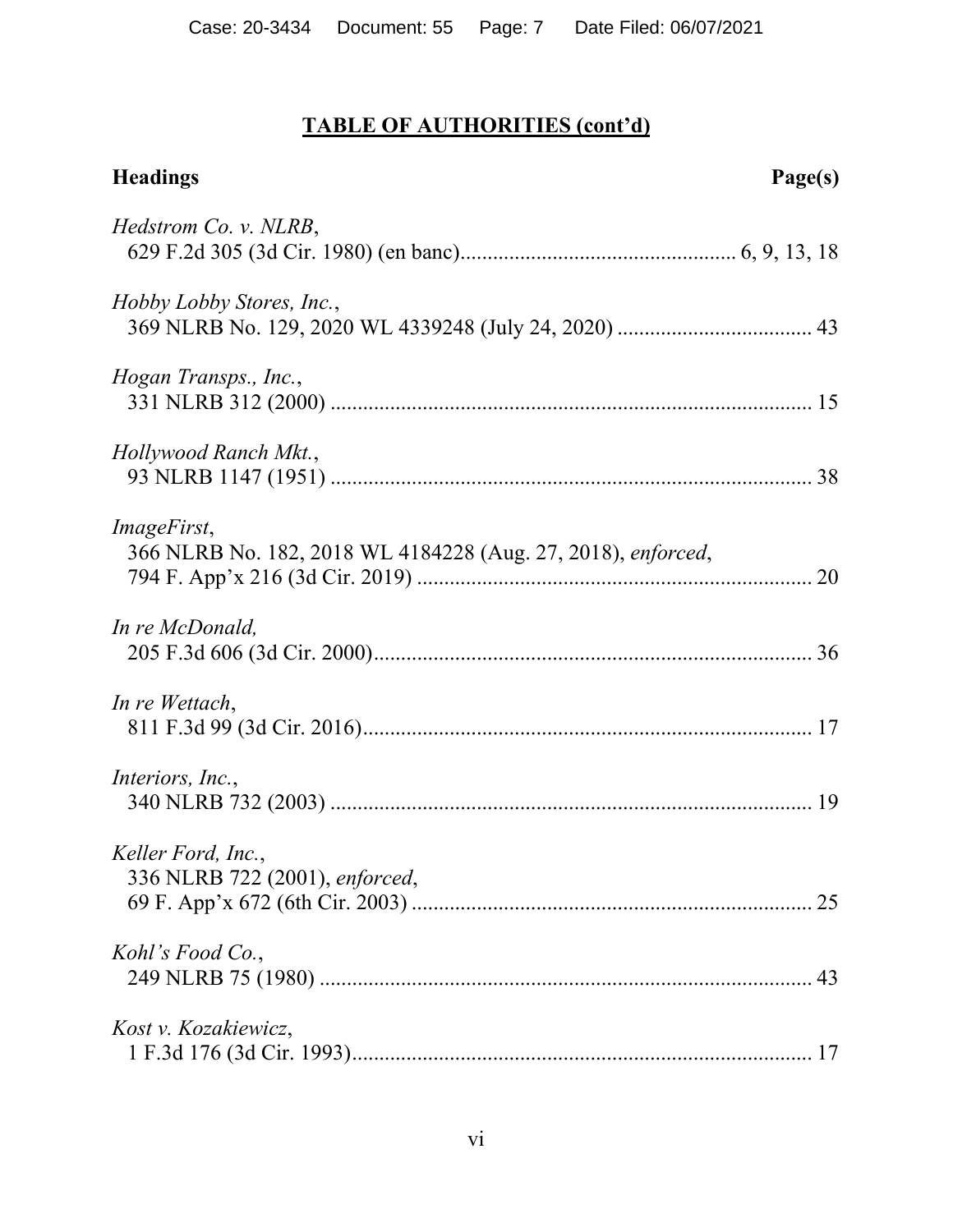| <b>Headings</b>                                           | Page(s) |
|-----------------------------------------------------------|---------|
| Limpco Mfg., Inc.,<br>225 NLRB 987 (1976), enforced mem., |         |
| Local 542, Int'l Union of Operating Eng. v. NLRB,         |         |
| Local Lodge No. 1424 v. NLRB,                             |         |
| May Dep't Stores Co.,                                     |         |
| Mediplex of Danbury,                                      |         |
| Meisner Elec., Inc.,                                      |         |
| Miller Electric Pump & Plumbing,                          |         |
| Mon River Towing, Inc. v. NLRB,                           |         |
| Napleton 1050, Inc. v. NLRB,                              |         |
| Nash v. Fla. Indus. Comm'n,                               |         |
| Nat'l Licorice Co. v. NLRB,                               |         |
| New Jersey v. New York,                                   |         |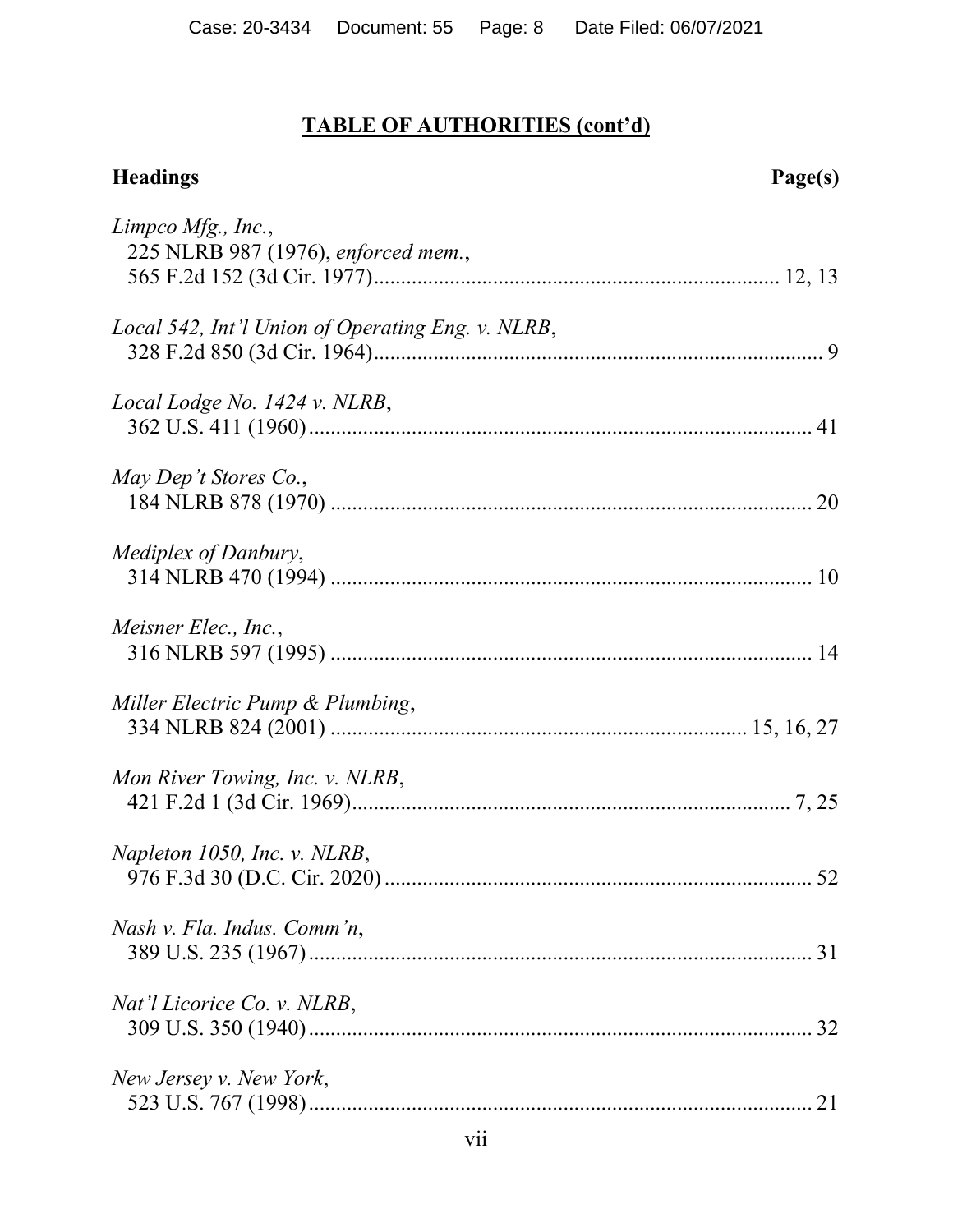| <b>Headings</b>                               | Page(s)    |
|-----------------------------------------------|------------|
| New York & Presbyterian Hosp. v. NLRB,        |            |
| NLRB v. Alandco Dev. Corp.,                   |            |
| NLRB v. Champion Laboratories, Inc.,          |            |
| NLRB v. City Disposal Sys., Inc.,             |            |
| $NLRB$ v. Condenser Corp. of Am.,             |            |
| NLRB v. Curtin Matheson Scientific, Inc.,     |            |
| NLRB v. Denver Bldg. & Const. Trades Council, |            |
| NLRB v. Fant Milling Co.,                     |            |
| NLRB v. FedEx Freight, Inc.,                  | $\ldots$ 7 |
| $NLRB$ v. Garry Mfg. Co.,                     |            |
| NLRB v. Gen. Shoe Corp.,                      |            |
| NLRB v. Gissel Packing Co.,                   |            |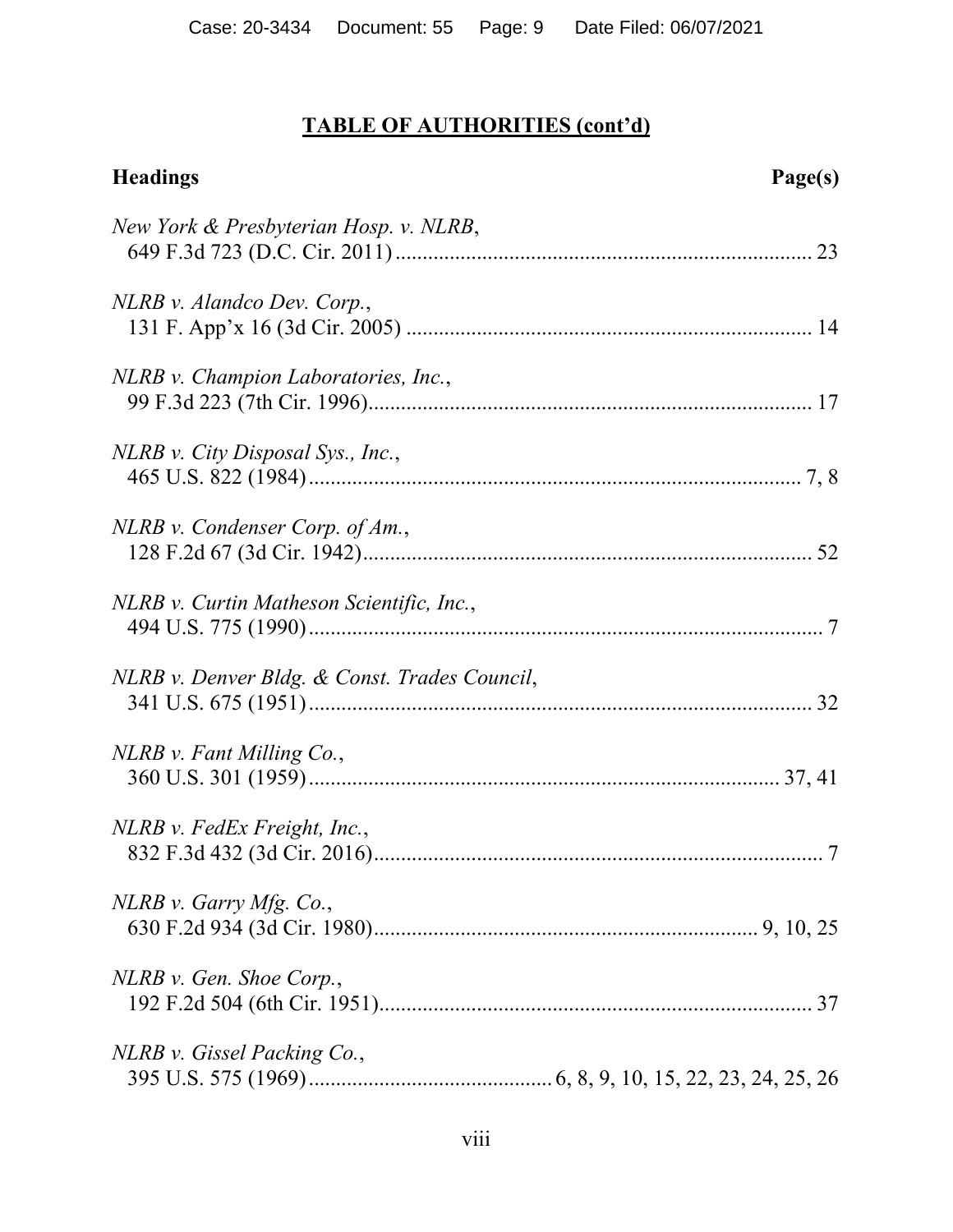| <b>Headings</b><br>Page(s)                                                                                                                                                                           |
|------------------------------------------------------------------------------------------------------------------------------------------------------------------------------------------------------|
| NLRB v. Homemaker Shops, Inc.,                                                                                                                                                                       |
| NLRB v. Hotel Conquistador, Inc.,                                                                                                                                                                    |
| $NLRB$ v. Ind. & Mich. Elec. Co.,                                                                                                                                                                    |
| NLRB v. Ingredion Inc.,                                                                                                                                                                              |
| NLRB v. Local No. 42, International Association of Heat & Frost Insulators $\&$<br>Asbestos Workers,<br>469 F.2d 163 (3d Cir. 1972), rehearing denied,<br>476 F.2d 275 (3d Cir. 1973), cert. denied, |
| NLRB v. J. Weingarten, Inc.,                                                                                                                                                                         |
| NLRB v. Jones & Laughlin Steel Corp.,                                                                                                                                                                |
| NLRB v. Kingston Cake Co.,<br>191 F.2d 563 (3d Cir. 1951)<br>37                                                                                                                                      |
| NLRB v. Konig,                                                                                                                                                                                       |
| $NLRB$ v. Pentre Elec., Inc.,                                                                                                                                                                        |
| NLRB v. Reliance Fuel Oil Corp.,                                                                                                                                                                     |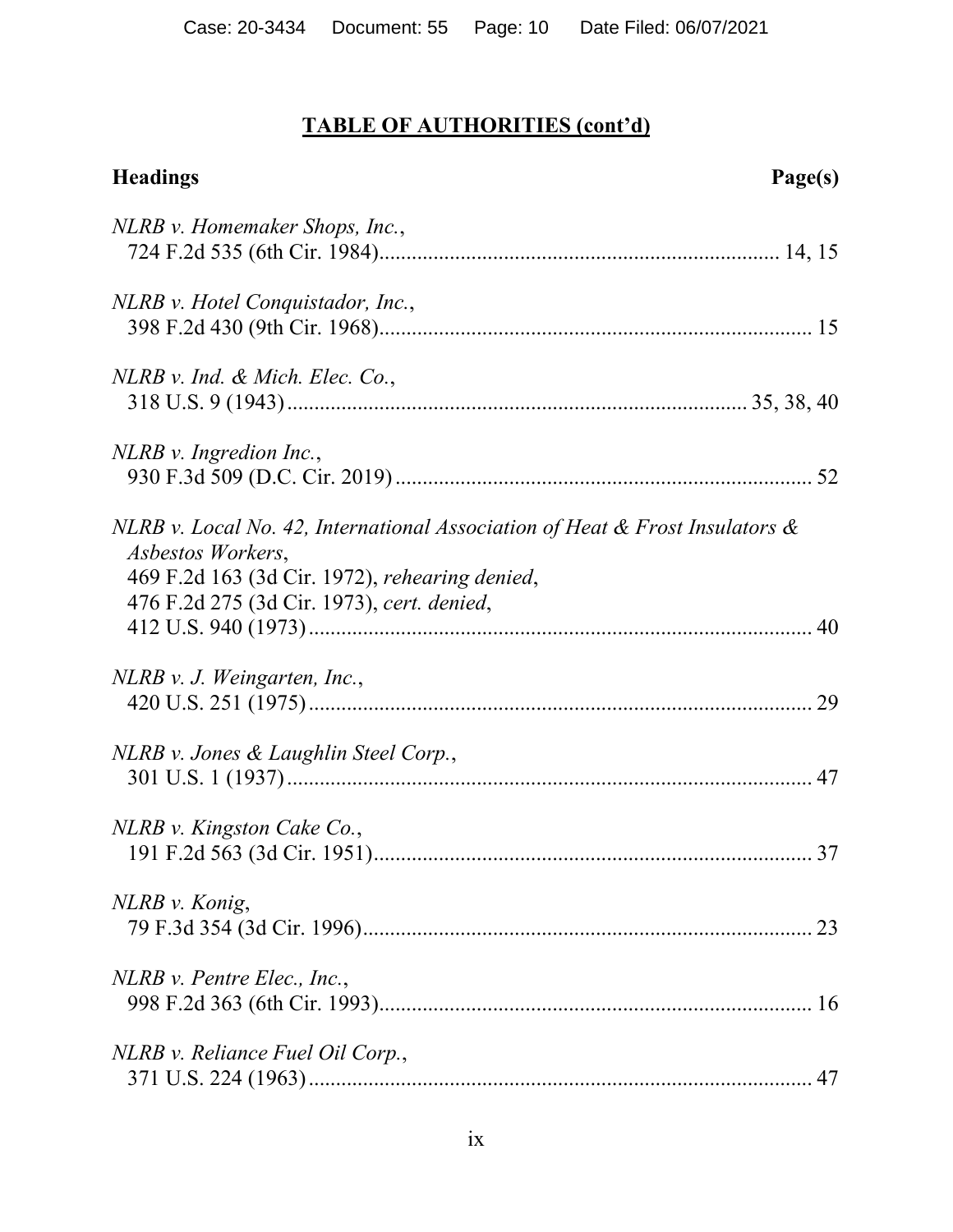| <b>Headings</b>                                           | Page(s) |
|-----------------------------------------------------------|---------|
| NLRB v. Scrivener,                                        |         |
| $NLRB$ v. Sears, Roebuck & Co.,                           |         |
| NLRB v. Seven-Up Bottling Co. of Miami,                   |         |
| NLRB v. Stationary Eng'rs, Local 39,                      |         |
| NLRB v. Sw. Greyhound Lines,                              |         |
| NLRB v. Teamsters Local 364,                              |         |
| NLRB v. Television & Radio Broad. Studio Emp., Local 804, |         |
| NLRB v. Tex-O-Kan Flour Mills Co.,                        |         |
| NLRB v. Triangle Publ'ns, Inc.,                           |         |
| NLRB v. Windemuller Elec., Inc.,                          |         |
| Nuveen v. WithumSmith Brown, PC,                          |         |
| Nw. Env't Def. Ctr. v. Bonneville Power Admin.,           |         |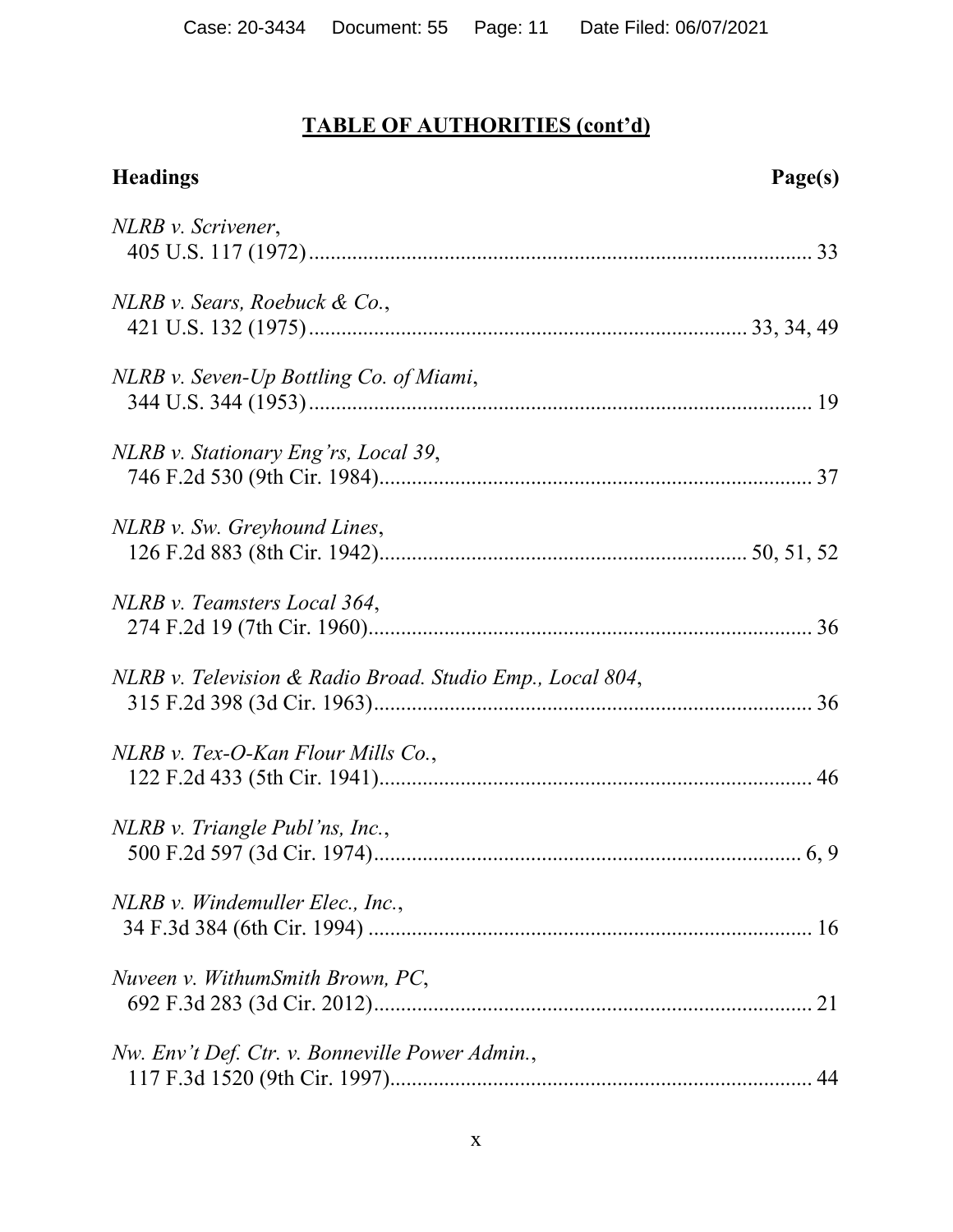| <b>Headings</b>                                                  | Page(s) |
|------------------------------------------------------------------|---------|
| Omega Constr. Servs., LLC,                                       |         |
| Operating Engineers, Local 926,                                  |         |
| Operating Eng'rs Local 39 (Kaiser Found.),                       |         |
| Owens v. U.S. Att'y Gen.,                                        |         |
| Paragon Sys., Inc.,                                              |         |
| Penn. Glass Sand Corp.,                                          |         |
| Phelps Dodge Corp. v. NLRB,                                      |         |
| Pottsville Bleaching Co.,<br>303 NLRB 186 (1991), enforced mem., |         |
| Pro. Ass'n of Golf,                                              |         |
| Prometheus Radio Project v. FCC,                                 |         |
| Quick v. NLRB,                                                   |         |
| Raymond Interior Sys., Inc. v. NLRB,                             |         |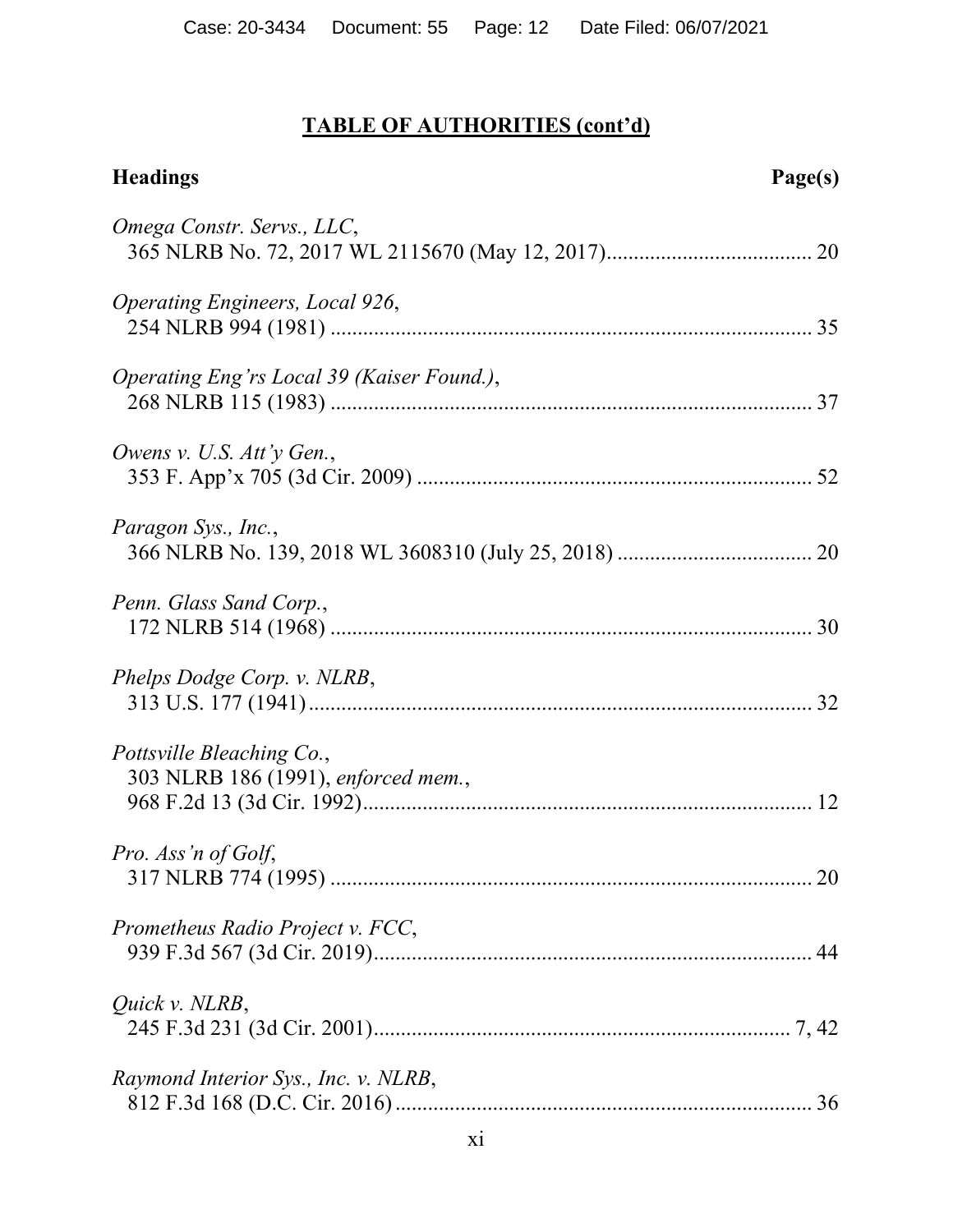| <b>Headings</b>                                                     | Page(s) |
|---------------------------------------------------------------------|---------|
| Reed v. Town of Gilbert,                                            |         |
| Richards v. NLRB,                                                   |         |
| S. Furniture Mfg. Co. v. NLRB,                                      |         |
| Salem Hosp. Corp. v. NLRB,                                          |         |
| Saxe v. State Coll. Area Sch. Dist.,                                |         |
| Sears, Roebuck & Co. v. San Diego Cty. Dist. Council of Carpenters, |         |
| Seminole Tribe of Fla. v. Fla.,                                     |         |
| Senior Care at the Fountains,                                       |         |
| Seton Co.,                                                          | 29      |
| Shepard v. NLRB,                                                    |         |
| Simko v. U.S. Steel Corp,                                           |         |
| Southwire Co.,                                                      |         |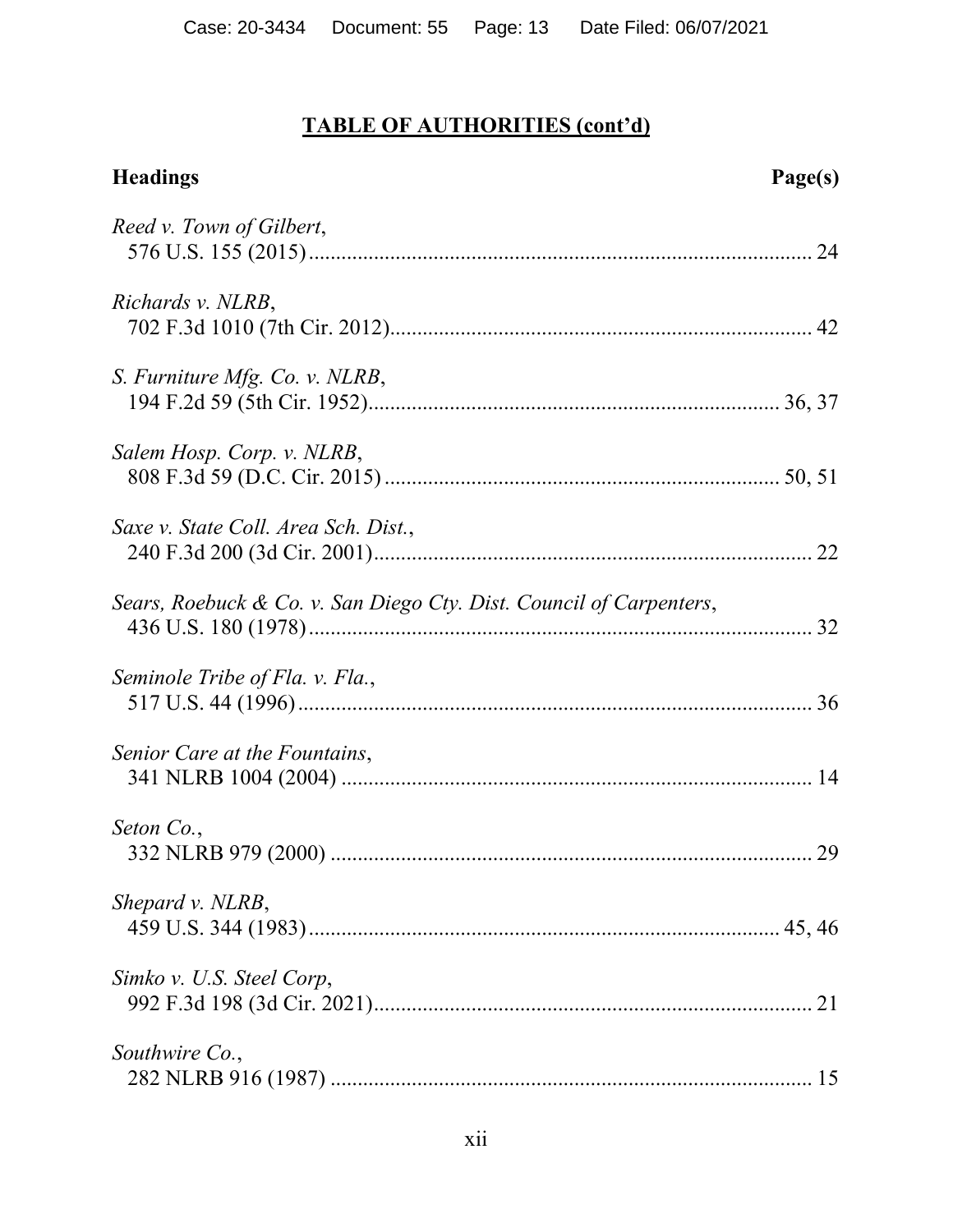| <b>Headings</b>                                                              | Page(s) |
|------------------------------------------------------------------------------|---------|
| State Farm Fire & Cas. Co. v. U.S ex rel. Rigsby,                            |         |
| Stein Seal Co. v. NLRB,                                                      |         |
| Steinberg & Co.,<br>78 NLRB 211 (1948), enforcement denied on other grounds, |         |
| T.C. Bakas & Sons,                                                           |         |
| Teamsters Local 282,                                                         |         |
| The Earthgrains Co.,                                                         |         |
| TRW-United Greenfield Div.,<br>245 NLRB 1135 (1979), enforced,               |         |
| United Bhd. of Carpenters & Joiners,<br>125 NLRB 853 (1959), enforced,       |         |
| United Dairy Farmers Co-op. Ass'n v. NLRB,                                   |         |
| United States v. Abdulkadir,                                                 |         |
| United States v. C.S.,                                                       |         |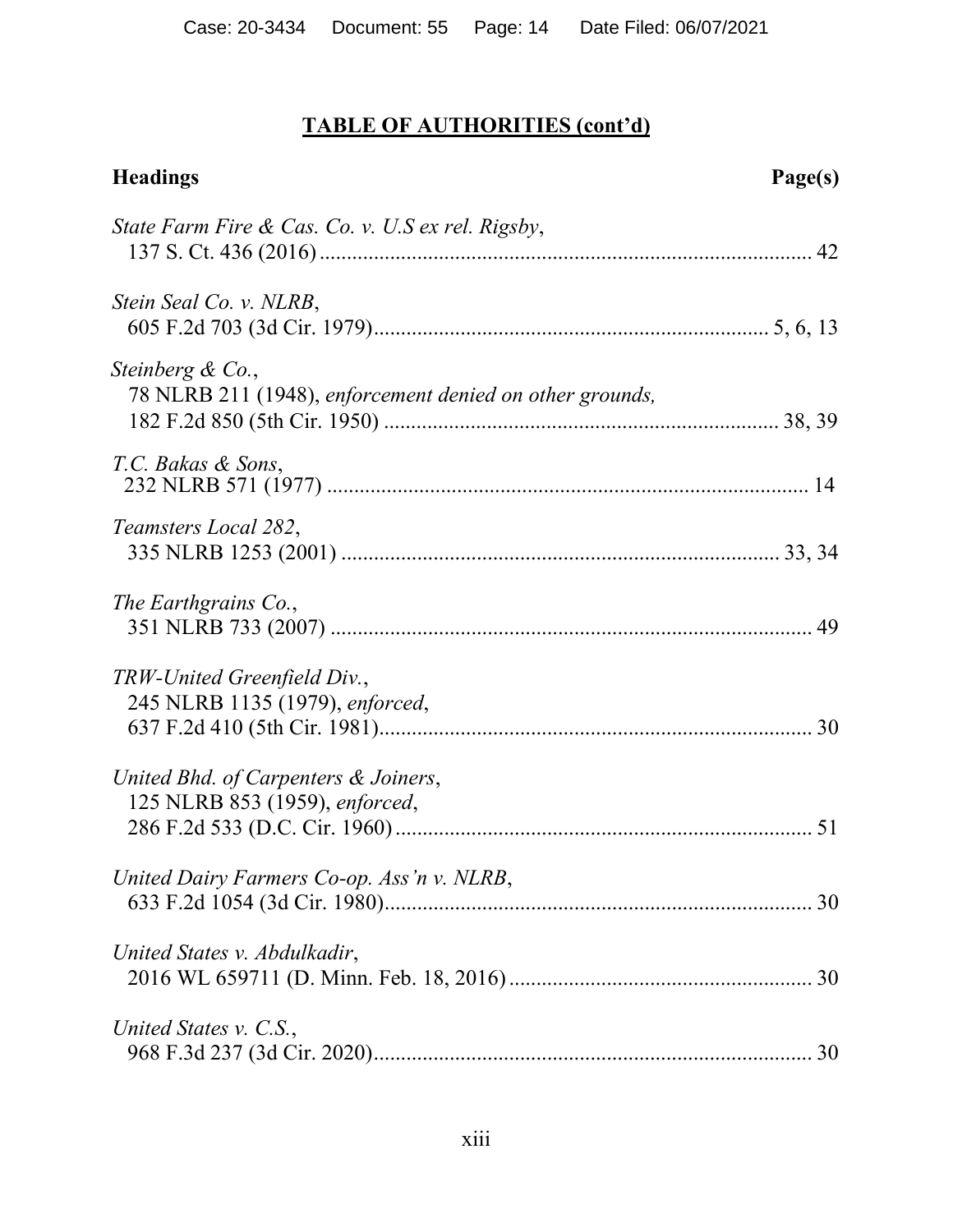| <b>Headings</b>                                                                      | Page(s) |
|--------------------------------------------------------------------------------------|---------|
| United States v. Dierks,                                                             |         |
| United States v. Elonis,                                                             |         |
| United States v. Extreme Assocs., Inc.,                                              |         |
| United States v. Stoner,                                                             |         |
| Universal Camera Corp. v. NLRB,                                                      |         |
| US Magnesium, LLC v. EPA,<br>690 F.3d 1157 (10th Cir. 2012), rev'd on other grounds, |         |
| <i>V&amp;S ProGalv, Inc. v. NLRB,</i>                                                |         |
| Valley Hosp., Ltd.,                                                                  |         |
| Wallace Corp. v. NLRB,                                                               |         |
| <i>Wal-Mart Stores, Inc.,</i>                                                        |         |
| Walter J. Barnes Electrical Co.,                                                     |         |
| Washougal Woolen Mills,                                                              |         |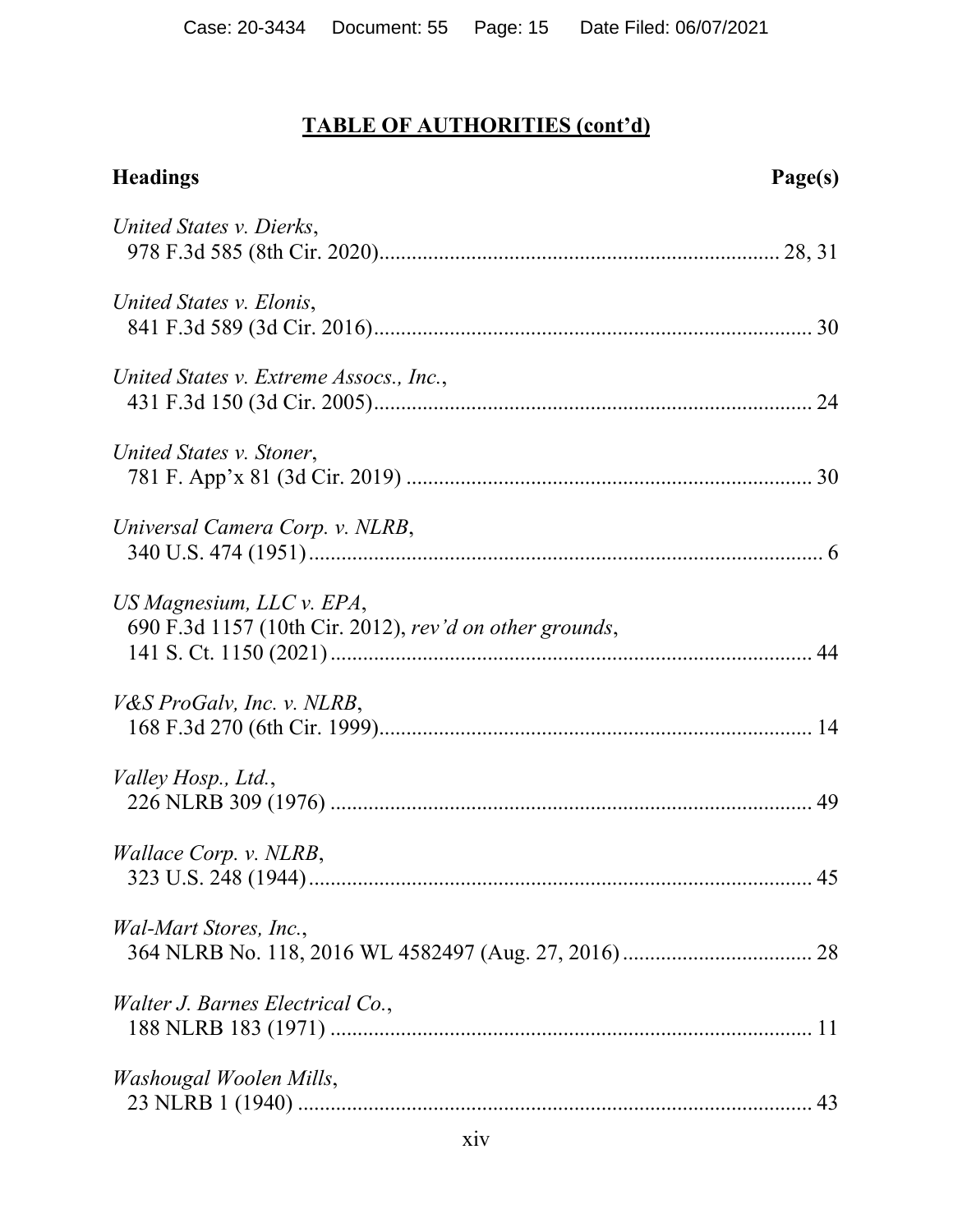| <b>Headings</b>                           | Page(s) |
|-------------------------------------------|---------|
| Waterfront Emps. Ass'n of the Pac. Coast, |         |
| Watts v. United States,                   |         |
| <i>Williams Litho Serv., Inc.,</i>        |         |
| Williams Motor Transfer,                  |         |
| Williams v. NLRB,                         |         |
| Winslow v. FERC,                          |         |
| Woelke & Romero Framing, Inc. v. NLRB,    | 23      |
| Zim's Foodliner, Inc. v. NLRB,            |         |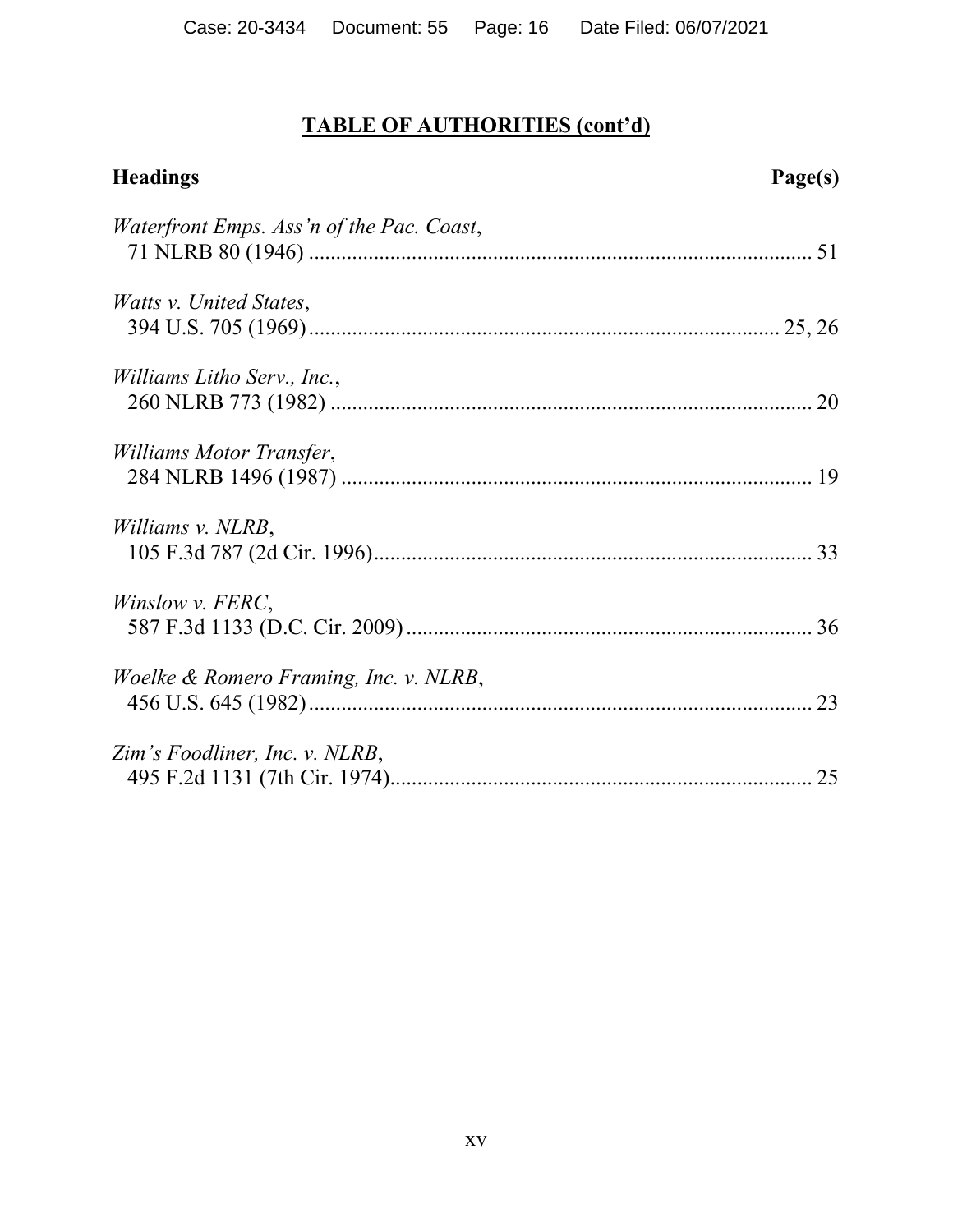### Statutes **Page(s)**

### National Labor Relations Act, as amended (29 U.S.C. § 151 et seq.)

### Administrative Procedure Act

|--|--|

| <b>Rules</b> | Page(s) |
|--------------|---------|
|              |         |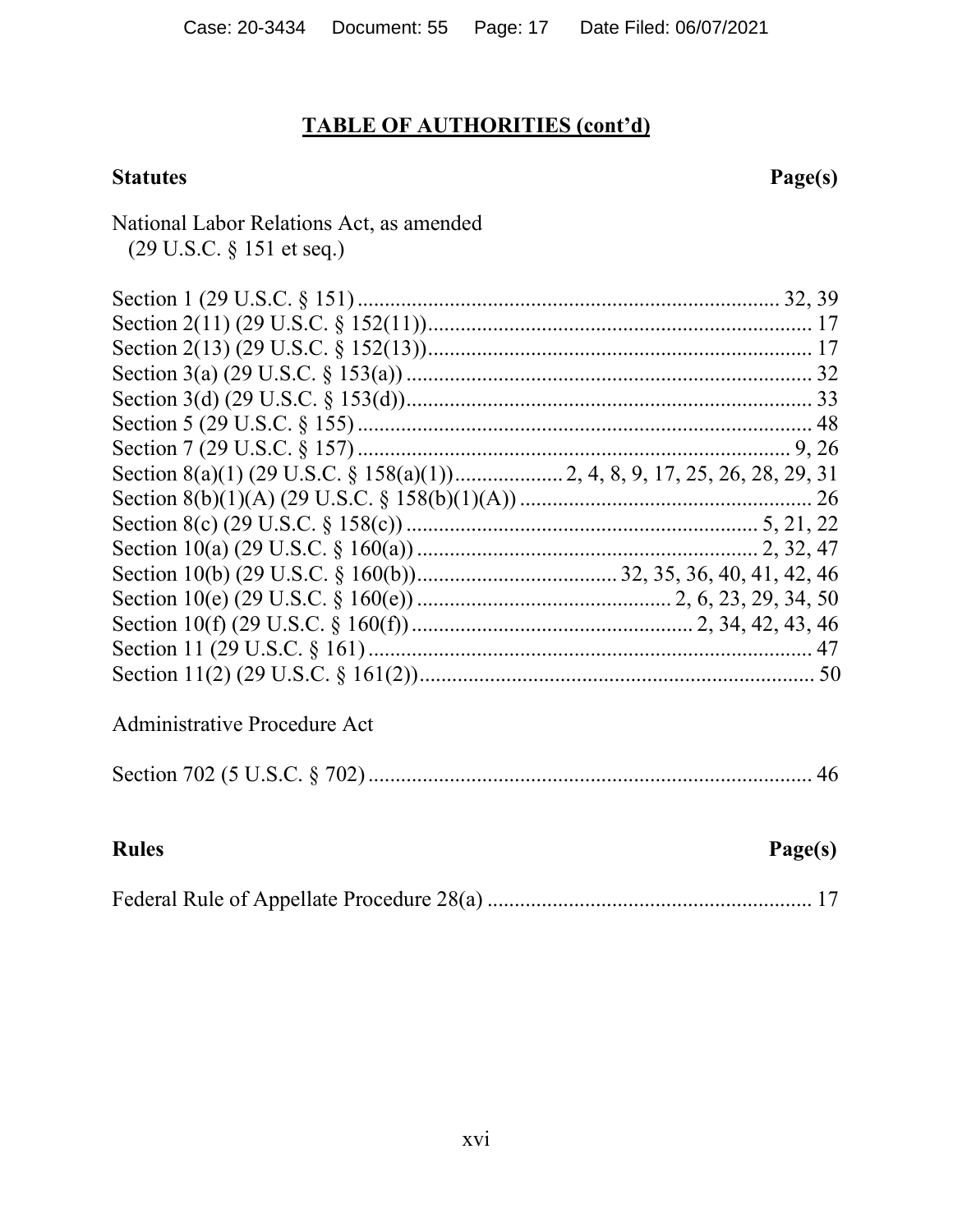# **Regulations Page(s)**

| <b>Other Authorities</b>                                                                                                                      | Page(s) |
|-----------------------------------------------------------------------------------------------------------------------------------------------|---------|
|                                                                                                                                               |         |
| Hearings before the Committee on Education and Labor, United States<br>Senate, 74th Cong., 1st Sess., on S. 1958, at 440-41 (1935), reprinted |         |
| in 2 NLRB, Legislative History of the National Labor Relations Act,                                                                           |         |
| NLRB Regional Offices, https://www.nlrb.gov/about-nlrb/who-we-are/regional-                                                                   |         |
|                                                                                                                                               |         |
| Office of the General Counsel, Memorandum OM 21-10, available at                                                                              |         |
| NLRB Administrative Law Judge Bench Book § 5-600,                                                                                             |         |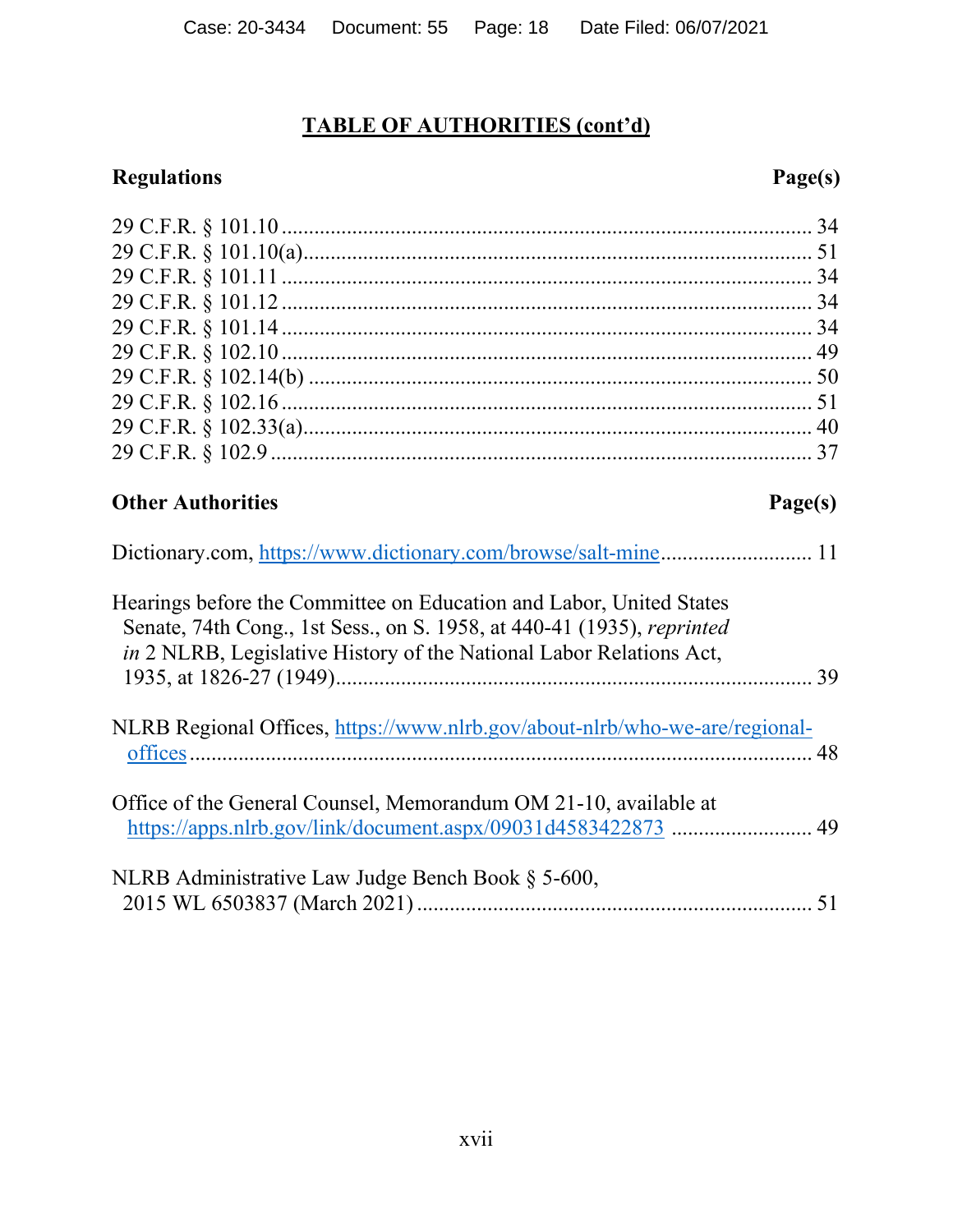### **UNITED STATES COURT OF APPEALS FOR THE THIRD CIRCUIT**

**\_\_\_\_\_\_\_\_\_\_\_\_\_\_\_\_\_\_\_\_\_\_\_\_\_\_\_\_\_\_**

**Nos. 20-3434, 20-3492 \_\_\_\_\_\_\_\_\_\_\_\_\_\_\_\_\_\_\_\_\_\_\_\_\_\_\_\_\_\_**

### **FDRLST MEDIA, LLC**

### **Petitioner/Cross-Respondent v.**

**NATIONAL LABOR RELATIONS BOARD**

**Respondent/Cross-Petitioner \_\_\_\_\_\_\_\_\_\_\_\_\_\_\_\_**

**ON PETITION FOR REVIEW AND CROSS-APPLICATION FOR ENFORCEMENT OF AN ORDER OF THE NATIONAL LABOR RELATIONS BOARD**

**\_\_\_\_\_\_\_\_\_\_\_\_\_\_\_\_\_\_\_\_\_\_\_\_\_\_\_\_\_\_\_**

### **BRIEF FOR THE NATIONAL LABOR RELATIONS BOARD**

**\_\_\_\_\_\_\_\_\_\_\_\_\_\_\_\_\_\_\_\_\_\_\_\_\_\_\_\_\_\_**

#### **JURISDICTIONAL STATEMENT**

This case is before the Court on the petition to review of FDRLST Media,

LLC ("the Company"), and the cross-application of the National Labor Relations

Board ("the Board") to enforce, the Board's Order against the Company. The

Board's Decision and Order ("D&O") issued on November 24, 2020, and is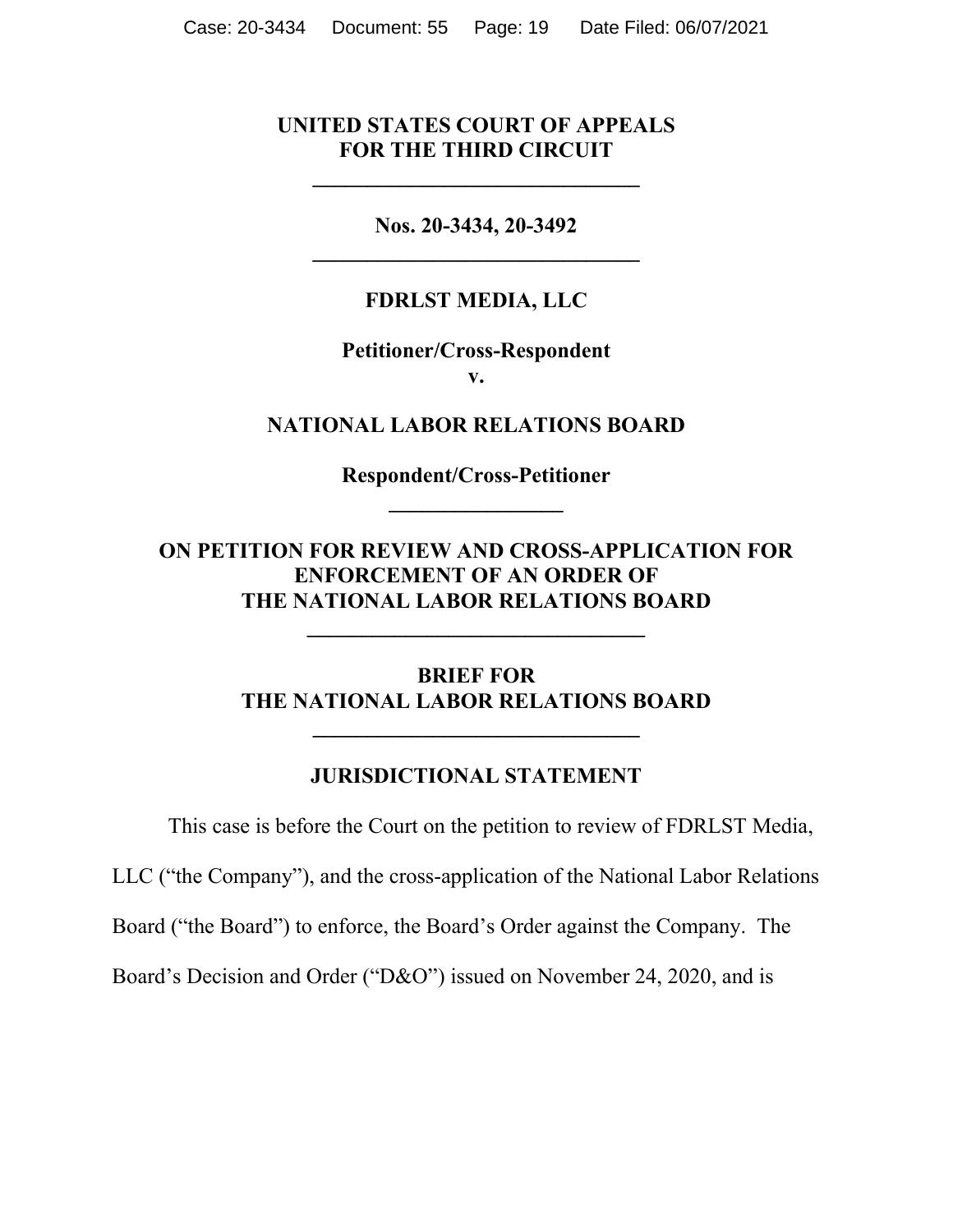reported at 370 NLRB No. 49.  $(AR.431-36.)$  $(AR.431-36.)$  $(AR.431-36.)$ <sup>1</sup> The Board had jurisdiction over the unfair-labor-practice proceeding under Section 10(a) of the National Labor Relations Act ("the Act"). 29 U.S.C.  $\S$  160(a). Under Section 10(e) and (f) of the Act, the Court has jurisdiction because the Board's Order is final, and venue is proper because the Company is a Delaware corporation. 29 U.S.C. § 160(e) and (f). The petition and application are timely, as the Act provides no time limit for those filings.

#### **STATEMENT OF THE ISSUES**

1. Whether substantial evidence supports the Board's finding that the Company, by its Executive Officer and Publisher Ben Domenech, threatened employees with unspecified reprisals if they engaged in protected union activity, in violation of Section 8(a)(1) of the Act, by stating: "FYI  $@$  fdrlst first one of you tries to unionize I swear I'll send you back to the salt mine."

2. Whether the Board reasonably rejected the Company's jurisdictional and venue arguments.

<span id="page-19-0"></span><sup>&</sup>lt;sup>1</sup> "AR" refers to the agency record that the Board filed electronically with the Court. "Br." refers to the Company's opening brief. Amicus briefs are referenced by name. References preceding a semicolon are to the Board's findings; those following are to the supporting evidence.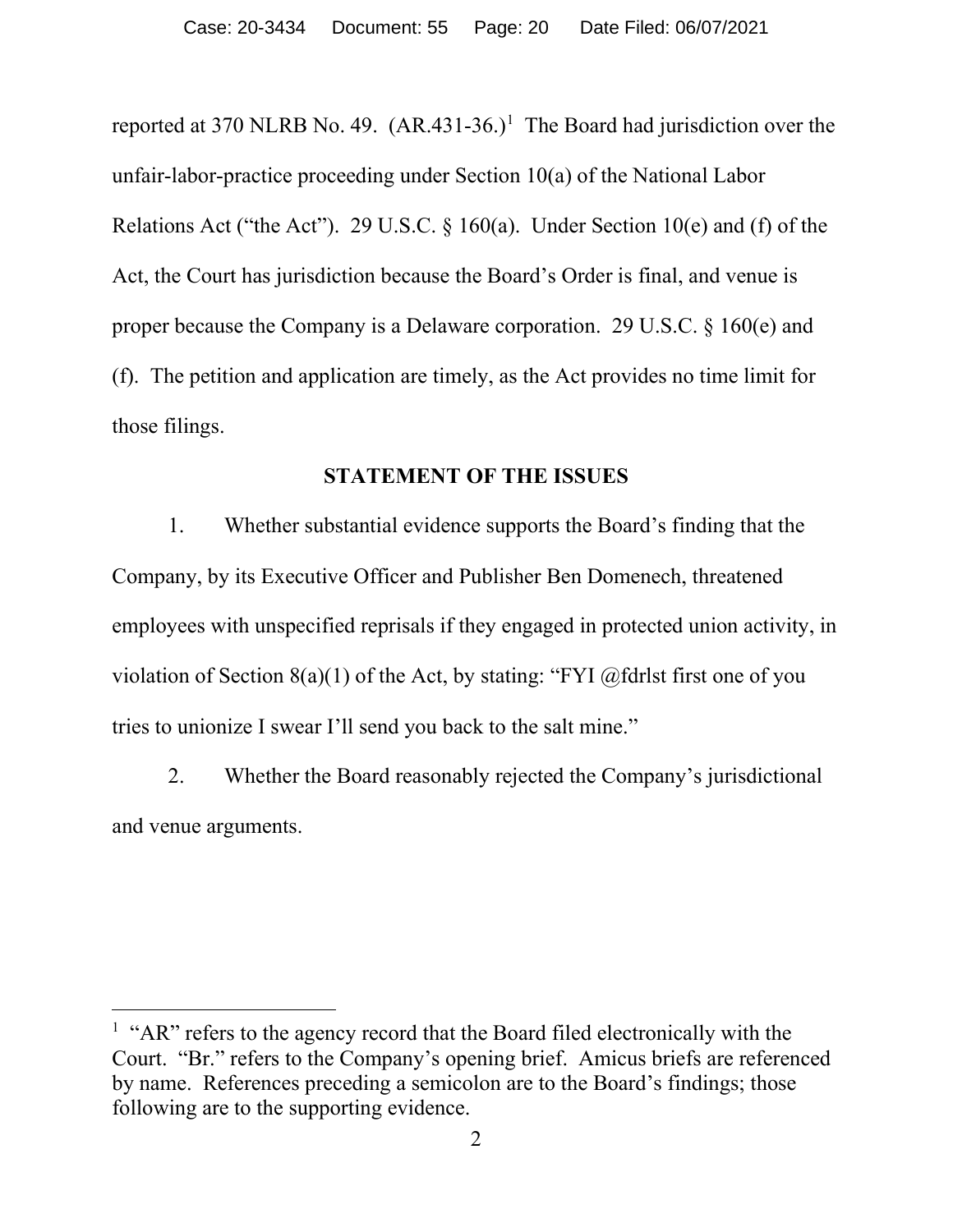#### **STATEMENT OF RELATED CASES AND PROCEEDINGS**

No related cases are pending in any federal court. This case has not been before the Court previously.

#### **STATEMENT OF THE CASE**

#### **I. The Board's Findings of Fact**

The parties stipulated to the following facts. (D&O 3-4; AR.66-69.) The

Company publishes websites, electronic newsletters, and satellite radio shows.

(D&O 3; AR.66.) It maintains a Twitter account under the name "@FDRLST."

(D&O 3; AR.68.) The Company's Executive Officer and Publisher, Ben

Domenech, maintains a separate Twitter account that he uses to promote and

discuss the Company's published content. (D&O 4; AR.67-69.) On June 6, 2019,

he posted the following message on that account:

FYI @fdrlst first one of you tries to unionize I swear I'll send you back to the salt mine.

(D&O 3; AR.68.) At least one of the Company's employees viewed the message. (D&O 3; AR.68-69.)

#### **II. The Proceedings Before the Board**

Acting on an unfair-labor-practice charge filed by an individual who is not, and never has been, employed by the Company (AR.63-65), the Board's General Counsel issued a complaint against the Company alleging that the salt-mine tweet unlawfully threatened reprisals for union activity (AR.43-47). The Company filed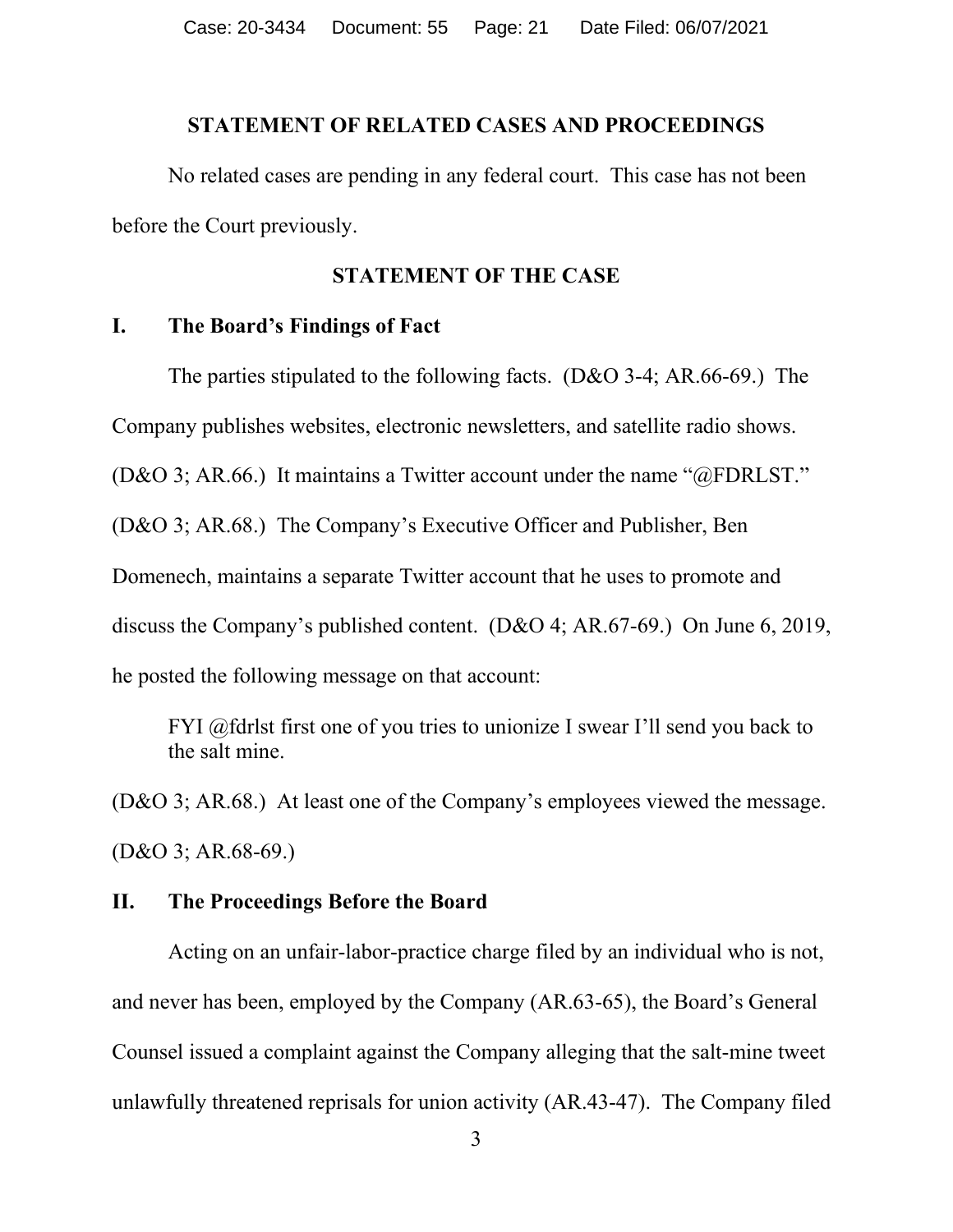a motion to dismiss based on lack of jurisdiction and improper venue (AR.161-84), in which it took "no position on the propriety" of transferring the case to another location (AR.183). The Board denied the motion. (AR.272-73.) An administrative law judge held a hearing in New York, where the charge was filed. (D&O 3; AR.1-31.) Company counsel participated in the hearing and reasserted that the Board lacked jurisdiction and that venue was improper, but did not request a change of hearing location. (AR.7, 14.) The judge issued a recommended decision and order finding that the Company violated the Act as alleged. (D&O 3- 6; AR.274-83.) The Company filed exceptions with the Board. (AR.289-300.)

### **III. The Board's Conclusions and Order**

The Board (then-Chairman Ring, then-Member McFerran, and Member Kaplan) found, in agreement with the administrative law judge, that the Company violated Section  $8(a)(1)$  of the Act. (D&O 1-2.) The Board issued a remedial order requiring the Company to cease and desist from threatening employees with unspecified reprisals if they engage in protected union activity, and from, in any like or related manner, interfering with, restraining, or coercing employees in the exercise of their rights under the Act. (D&O 1-2.) The Order also requires the Company to direct Domenech to delete the threatening statement from his Twitter account and take appropriate steps to ensure that he complies. (D&O 2.) Finally, the Order requires the Company to post a remedial notice at its Washington, D.C.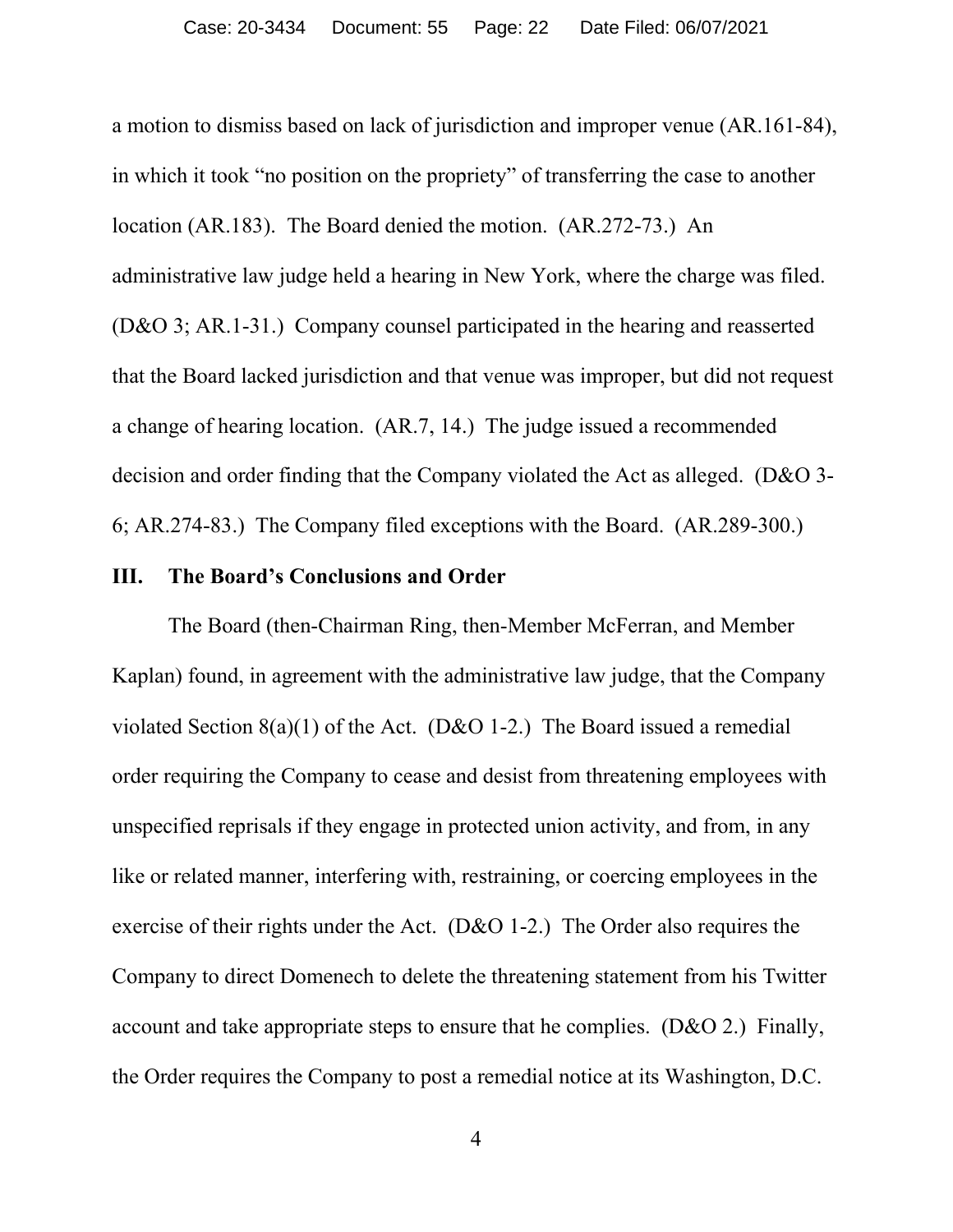facility and distribute the notice electronically to its employees if it customarily communicates with them by electronic means. (D&O 2.)

### **SUMMARY OF THE ARGUMENT**

Substantial evidence supports the Board's finding that the Company unlawfully threatened to retaliate against employees if they exercised their statutorily protected right to unionize. The Board applied its longstanding precedent, which the Supreme Court and this Court have approved, in finding that the threat would tend to interfere with employees' free exercise of that right. Under this Circuit's precedent, "the Company's argument that [the threat] w[as] made jokingly must be rejected as irrelevant." *Stein Seal Co. v. NLRB*, 605 F.2d 703, 706 (3d Cir. 1979). Because the statement constituted a threat, it was not protected by Section 8(c) of the Act or the First Amendment.

This straightforward case is complicated by the Company's confusion about basic principles of Board law and procedure, multiplied by its amici's off-base submissions. In particular, the Company and its amici seize on a surface-level novelty—the Company's choice to disseminate its threat publicly on Twitter, which predictably drew an unfair-labor-practice charge from a member of the public—as an excuse to recycle worn-out arguments that the Supreme Court, this Court, and the Board have rejected. Many of amici's arguments are not properly before the Court because the Company did not present them to the Board, or

5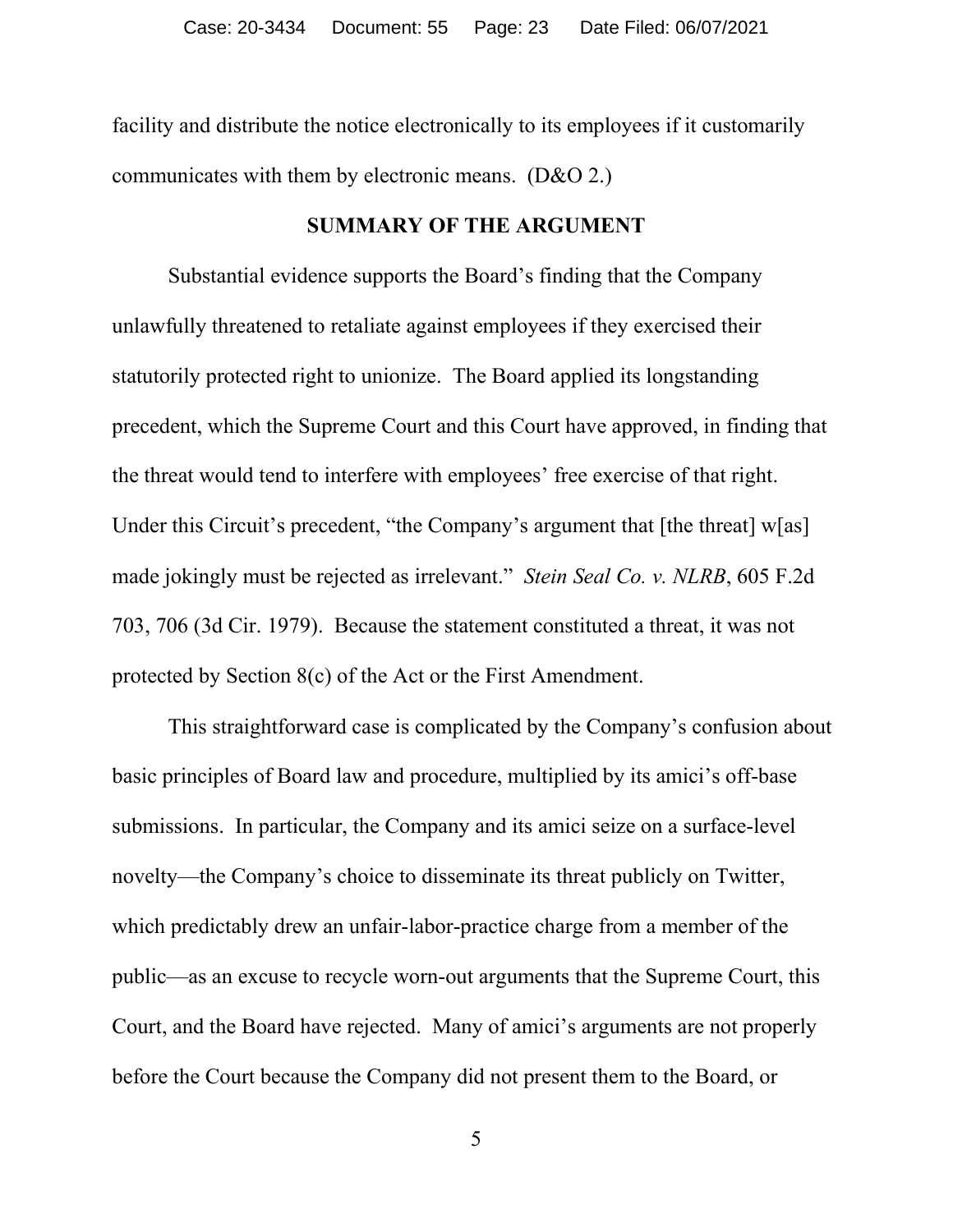develop them in the Company's opening brief. In any event, all of the Company's and amici's arguments are meritless. The Board is entitled to enforcement of its Order in full.

### **STANDARD OF REVIEW**

"Whether an employer's conduct tended to coerce or intimidate employees in the exercise of their rights under the Act is a question of fact for the Board and its determinations are conclusive if supported by substantial evidence." *Stein Seal*, 605 F.2d at 706. *See* 29 U.S.C. § 160(e) (Board's findings of fact are "conclusive" if supported by substantial evidence on the record as a whole). The Court will not disturb the Board's factual findings even if it would have made a contrary determination had the matter been before it de novo. *Universal Camera Corp. v. NLRB*, 340 U.S. 474, 487-88 (1951); *Hedstrom Co. v. NLRB*, 629 F.2d 305, 314 (3d Cir. 1980) (en banc).

The Supreme Court has instructed that "a reviewing court must recognize the Board's competence in the first instance to judge the impact of utterances made in the context of the employer-employee relationship." *NLRB v. Gissel Packing Co.*, 395 U.S. 575, 620 (1969). Likewise, this Court's "precedent indicates that [the Court] must defer to the Board's superior expertise" on that issue. *NLRB v. Triangle Publ'ns, Inc.*, 500 F.2d 597, 598 (3d Cir. 1974). Accordingly, where employer speech is at issue, the Court's "scope of review is limited to inquiry as to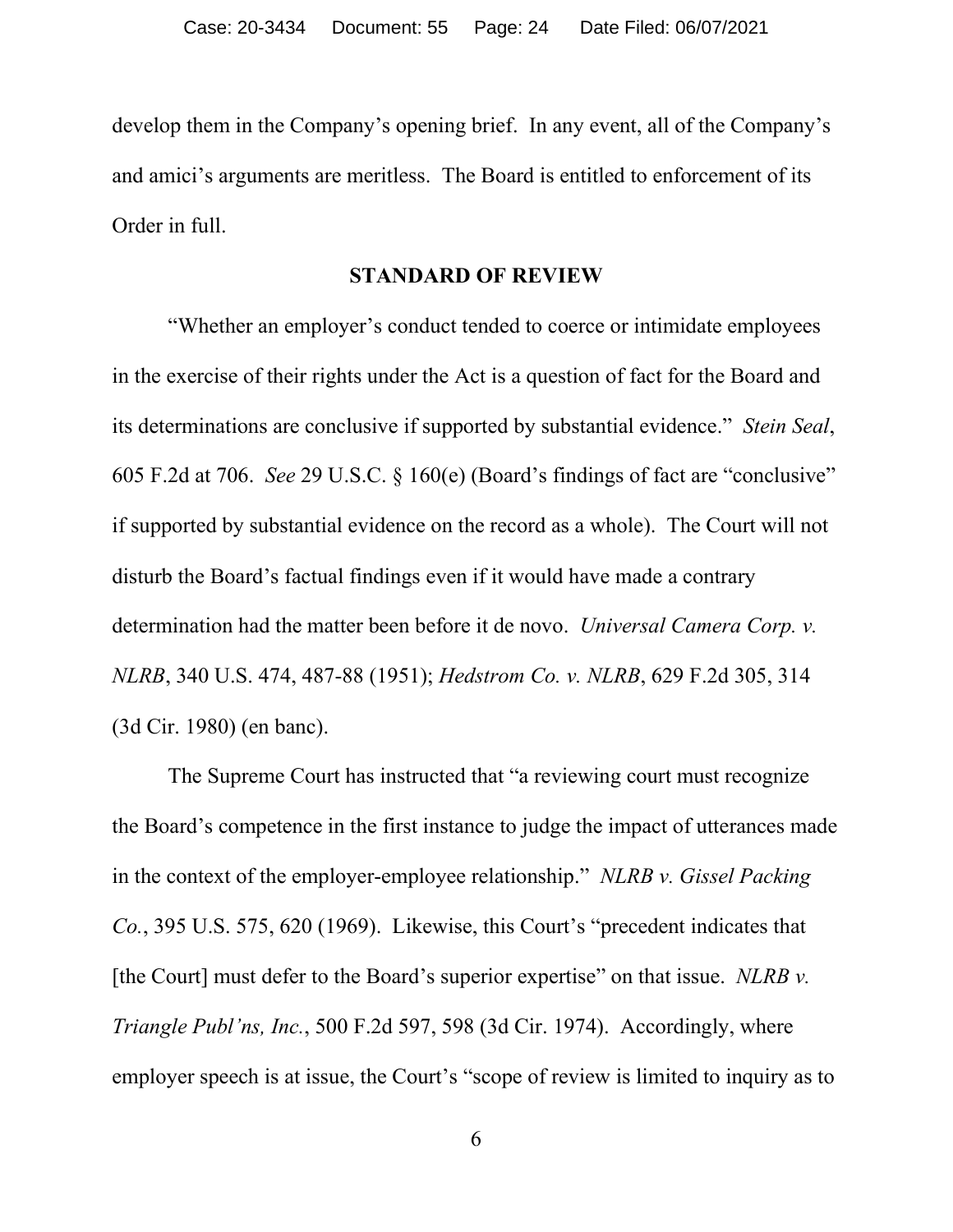whether the Board's determination is reasonable and supported by substantial evidence." *Mon River Towing, Inc. v. NLRB*, 421 F.2d 1, 9-10 (3d Cir. 1969).

To the extent the Company raises issues of statutory interpretation, "'[f]amiliar principles of judicial deference to an administrative agency apply to the [Board]'s interpretation of the [Act].'" *Allegheny Ludlum Corp. v. NLRB*, 301 F.3d 167, 175 (3d Cir. 2002) (quoting *Quick v. NLRB*, 245 F.3d 231, 240-41 (3d Cir. 2001)). The Court's review is governed by *Chevron, U.S.A., Inc. v. Natural Resources Defense Council, Inc.*, 467 U.S. 837, 843 (1984). Under *Chevron*, "if the statute is silent or ambiguous with respect to the specific issue, the question for the reviewing court is whether the agency's answer is based on a permissible construction of the statute." *NLRB v. FedEx Freight, Inc.*, 832 F.3d 432, 439 (3d Cir. 2016) (quoting *Chevron*, 467 U.S. at 842-43) (internal quotation marks and brackets omitted).The Court will "uphold a Board decision 'as long as it is rational and consistent with the Act, even if [the Court] would have formulated a different rule had [it] sat on the Board.'" *Allegheny Ludlum*, 301 F.3d at 175 (quoting *NLRB v. Curtin Matheson Scientific, Inc.*, 494 U.S. 775, 787 (1990)). In other words, the Court upholds the Board's interpretation of the Act if it is "reasonably defensible." *Id.* (citation and internal quotation marks omitted).

The standard of review is no less deferential where the Board addresses an issue that might be characterized as "jurisdictional." *NLRB v. City Disposal Sys.,*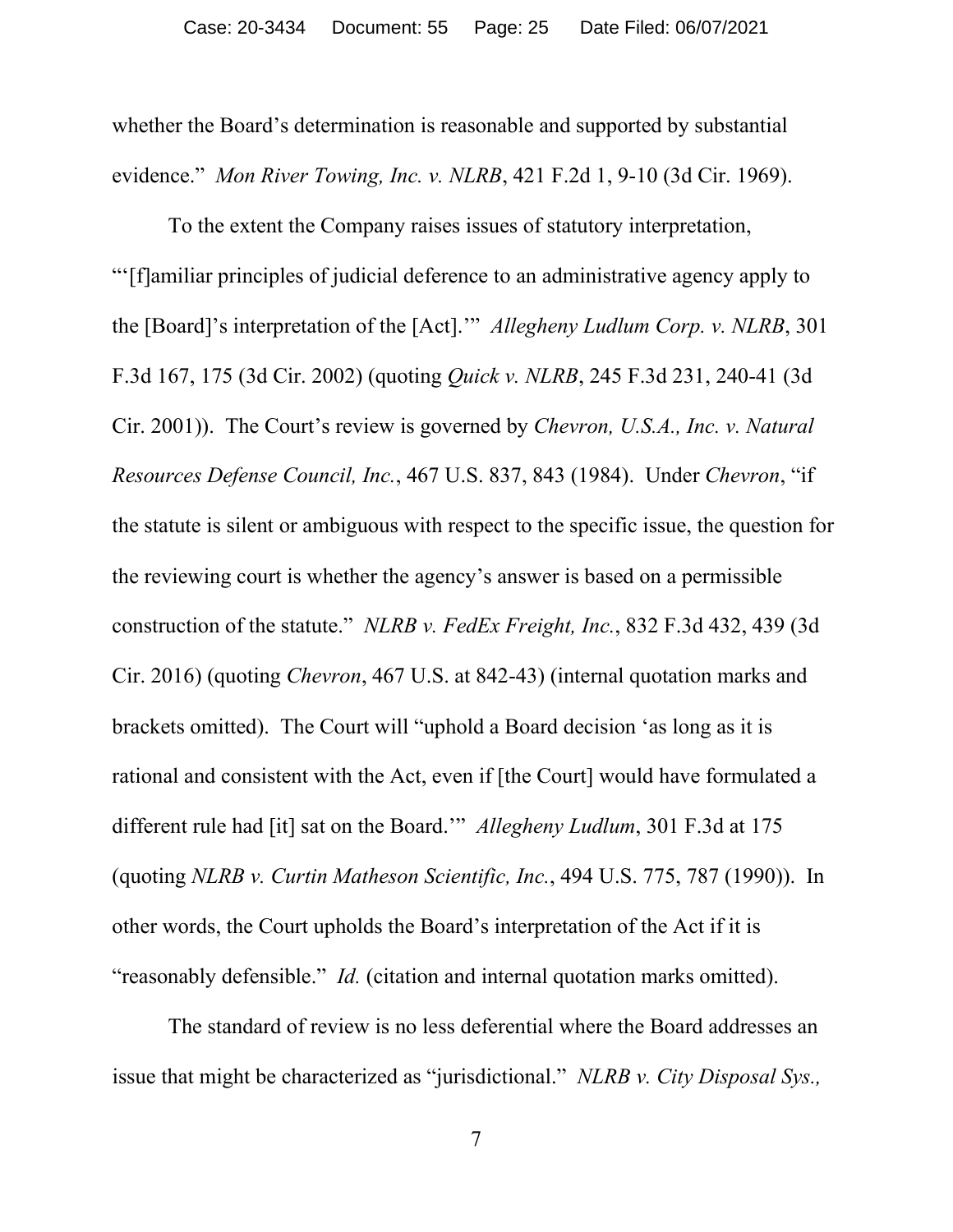*Inc.*, 465 U.S. 822, 830 n.7 (1984). Regardless of "whether an agency's interpretation of a statutory provision is 'jurisdictional' or 'nonjurisdictional,'" the Supreme Court has held that "the question in every case is, simply, whether the statutory text forecloses the agency's assertion of authority, or not." *City of Arlington, Tex. v. FCC*, 569 U.S. 290, 301 (2013). *Accord 1621 Route 22 West Op. Co., LLC v. NLRB*, 825 F.3d 128, 140 (3d Cir. 2016). Nor does the Board receive less deference where a party raises First Amendment arguments. *Gissel*, 395 U.S. at 620. In that setting, this Court defers to the Board's "rational resolution of the tension between the employer's First Amendment rights and the employee's right to organize freely." *Allegheny Ludlum*, 301 F.3d at 178. Thus, the Company's and amici's attacks on judicial deference to the Board on such issues (Br. 49-53; Pacific Legal Foundation ("PLF") 3, 11-14) fail because they are contrary to the binding law of the Supreme Court and this Circuit.

#### **ARGUMENT**

### **I. Substantial Evidence Supports the Board's Finding that the Company Violated Section 8(a)(1) by Threatening Employees with Unspecified Reprisals if They Chose To Unionize**

### **A. Employer Statements that Tend To Interfere with Employees' Exercise of Their Rights Under the Act Are Unlawful**

Section 7 of the Act guarantees employees "the right to self-organization, to form, join, or assist labor organizations, to bargain collectively through representatives of their own choosing, and to engage in other concerted activities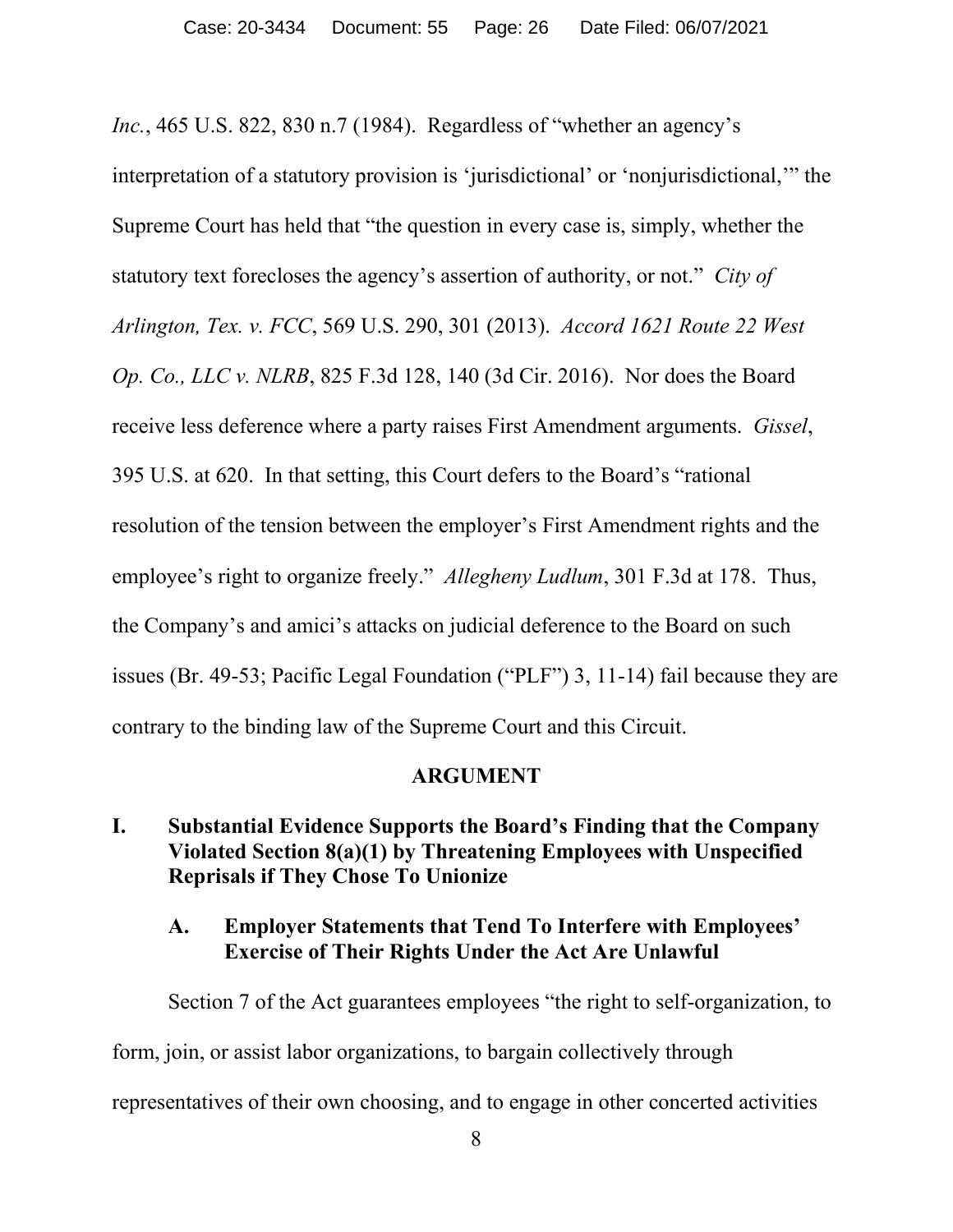for the purpose of collective bargaining or other mutual aid or protection." 29 U.S.C. § 157. Section 8(a)(1) of the Act makes it an unfair labor practice for an employer "to interfere with, restrain, or coerce employees in the exercise of th[ose] rights." 29 U.S.C.  $\S$  158(a)(1). "Thus, an employer violates [Section] 8(a)(1) of the [Act] by interfering with its employees' right to unionize." *Double Eagle Hotel & Casino v. NLRB*, 414 F.3d 1249, 1252 (10th Cir. 2005). *Accord NLRB v. Garry Mfg. Co.*, 630 F.2d 934, 937 (3d Cir. 1980).

To assess whether an employer interfered with the right to unionize, the Board applies "an objective test in which the employer's intent is irrelevant and the proper inquiry is the impression of a reasonable employee." *Allegheny Ludlum*, 301 F.3d at 176. "Moreover, the inquiry is also objective as to the effect on employees." *Id.* "There need be no proof of any actual interference with employees' rights; there need only be a finding that the statements or acts of the employer would tend to coerce a reasonable employee." *Garry Mfg.*, 630 F.2d at 938. "'That no one was in fact coerced or intimidated is of no relevance.'" *Triangle Publ'ns*, 500 F.2d at 598 (quoting *Local 542, Int'l Union of Operating Eng. v. NLRB*, 328 F.2d 850 (3d Cir. 1964)).

It is well established that a threat to retaliate against employees for engaging in union activities tends to coerce and interfere with employees' exercise of their rights under the Act. *Gissel*, 395 U.S. at 617-19; *Hedstrom*, 629 F.2d at 316. In

9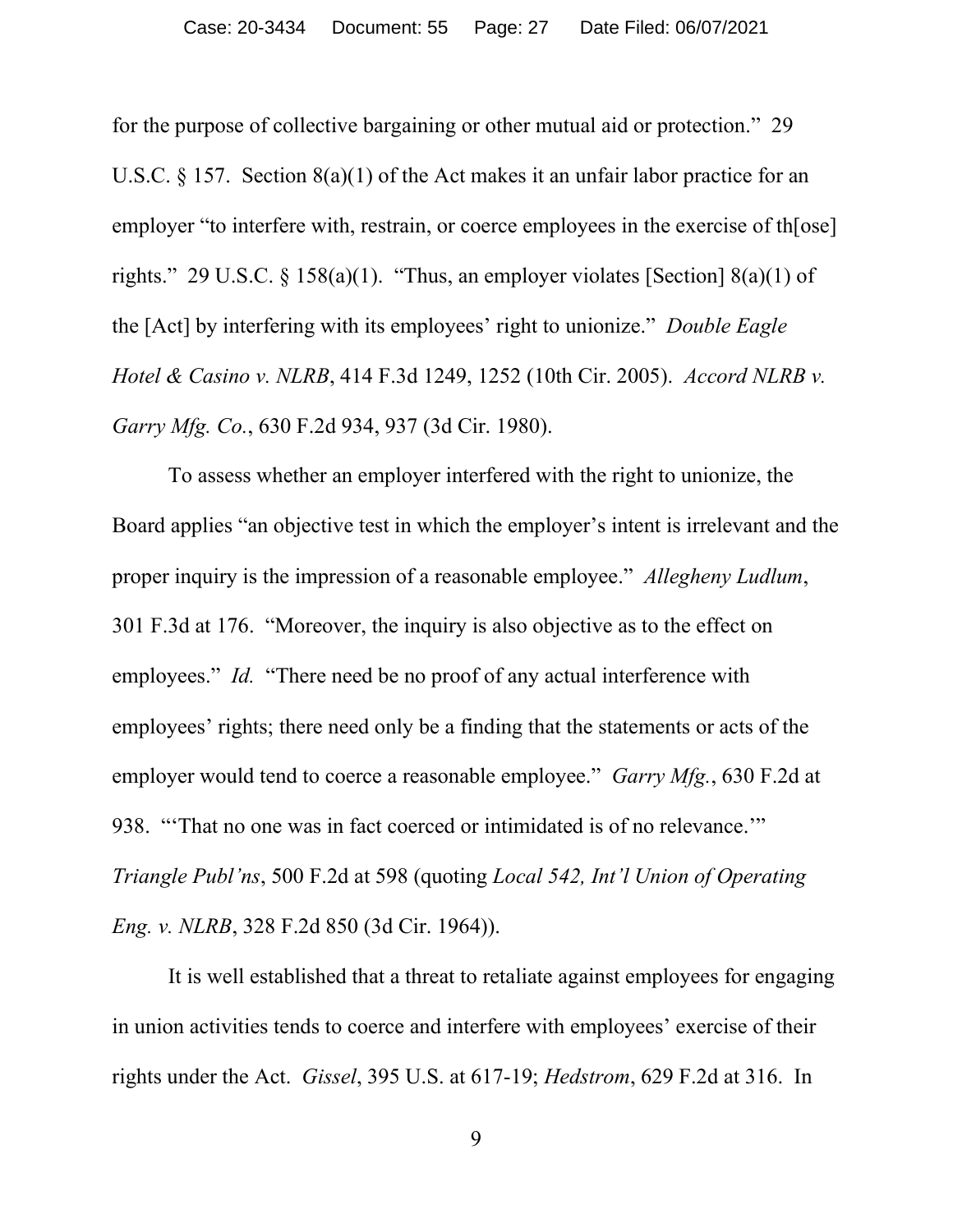evaluating whether an employer's statement constitutes an unlawful threat, "the Board considers the totality of the relevant circumstances." *Mediplex of Danbury*, 314 NLRB 470, 471 (1994). In particular, the Supreme Court has instructed the Board to take into account "the economic dependence of the employees on their employers, and the necessary tendency of the former, because of that relationship, to pick up intended implications of the latter that might be more readily dismissed by a more disinterested ear." *Gissel*, 395 U.S. at 617. *Accord Garry Mfg.*, 630 F.2d at 940.

### **B. The Board Reasonably Found that the Company's Threat of Unspecified Reprisals if Employees Engaged in Union Activity Would Tend To Coerce Employees**

Substantial evidence supports the Board's common-sense finding that the Company violated the Act when its executive officer and publisher stated on Twitter, in a post that was viewed by at least one of the Company's employees, "FYI @fdrlst first one of you tries to unionize I swear I'll send you back to the salt mine." (D&O 1 n.4, 3.) As the Board found, the Company's employees would reasonably interpret the statement "as expressing an intent to take swift action against any employee who tried to unionize the [Company]." (D&O 1 n.4.) The statement was presented as an "FYI @fdrlst"—that is, a statement "for your information" directed at the Company. (D&O 5.) And, self-evidently, the only "you" who could unionize at the Company are its employees. Just as clearly, the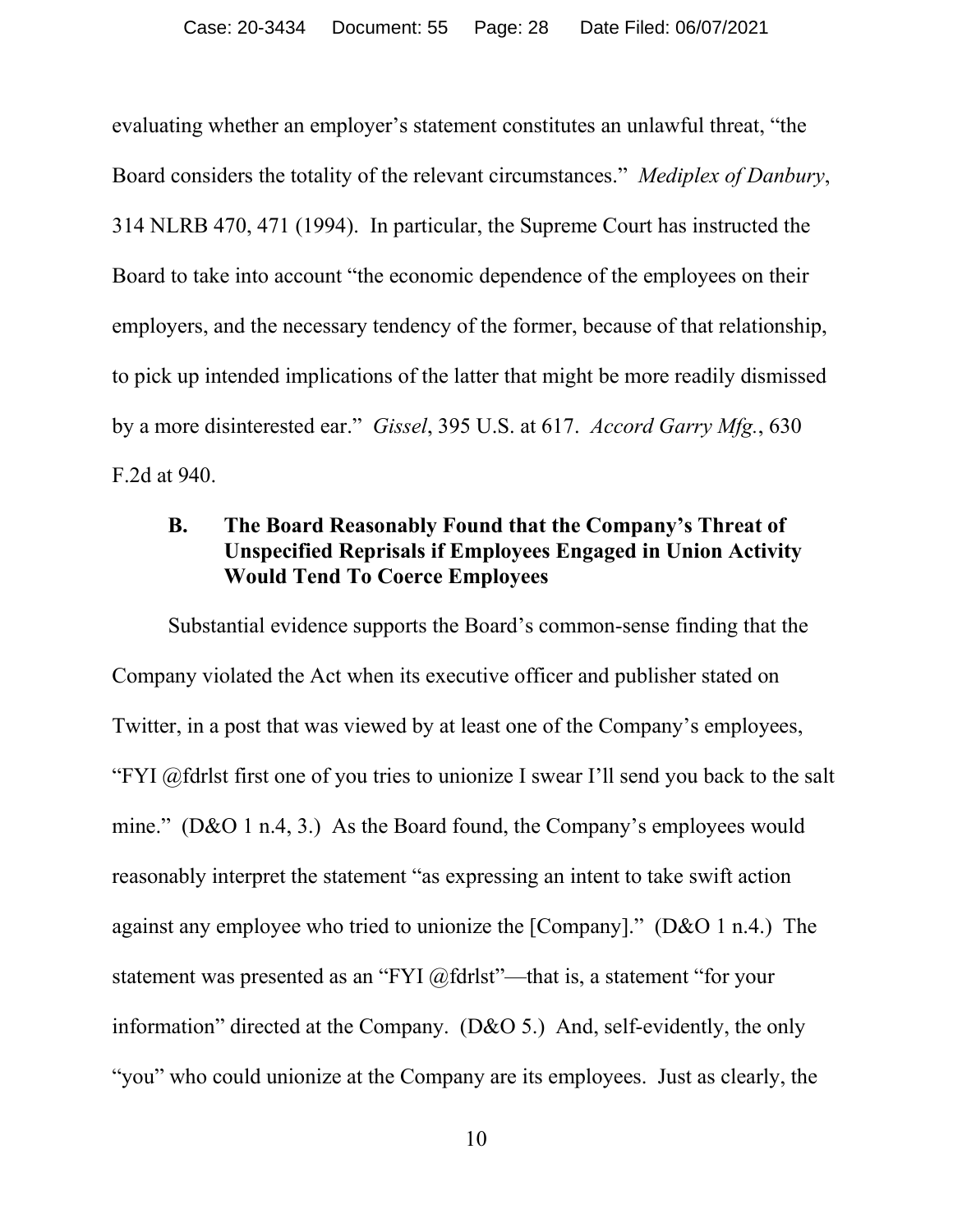idiom "back to the salt mine" indicated that the response to a unionization effort would be adverse. (D&O 1 n.4.)

As the Board explained, the term "'salt mine' is most often used to refer to tedious and laborious work." (D&O 5.) An online dictionary readily available to any Twitter user confirms that meaning. *See, e.g.,* [https://www.dictionary.com/](https://www.dictionary.com/%E2%80%8Cbrowse/%E2%80%8C%E2%80%8Csalt-mine) [browse/salt-mine](https://www.dictionary.com/%E2%80%8Cbrowse/%E2%80%8C%E2%80%8Csalt-mine) (last visited June 1, 2021) (defining salt mine as "a mine from which salt is excavated" or "a place of habitual confinement and drudgery"). The term's ordinary usage is illustrated in *Walter J. Barnes Electrical Co.*, an otherwise non-pertinent Board case in which an employee, upon being transferred to a more physically difficult job, told his foreman "that he was being sent to Siberia," and the foreman replied, "Yeah, to the salt mine." 188 NLRB 183, 196 (1971). Although the foreman later characterized the comment as a joke, "behind this 'joke' there was full recognition by [the foreman] of the fact that he was reassigning [the employee] to more onerous work than he was then doing." *Id.* Consistent with that usage, whether said jokingly or not, going "back to the salt mine" is universally understood to mean undertaking something one would rather not do. No fluent English speaker would mistake the matter by supposing, for example, that being sent back to the salt mine was a reward.

Under established law, threats that use figurative or vague language are unlawful even though they leave the precise nature of the threatened reprisal

11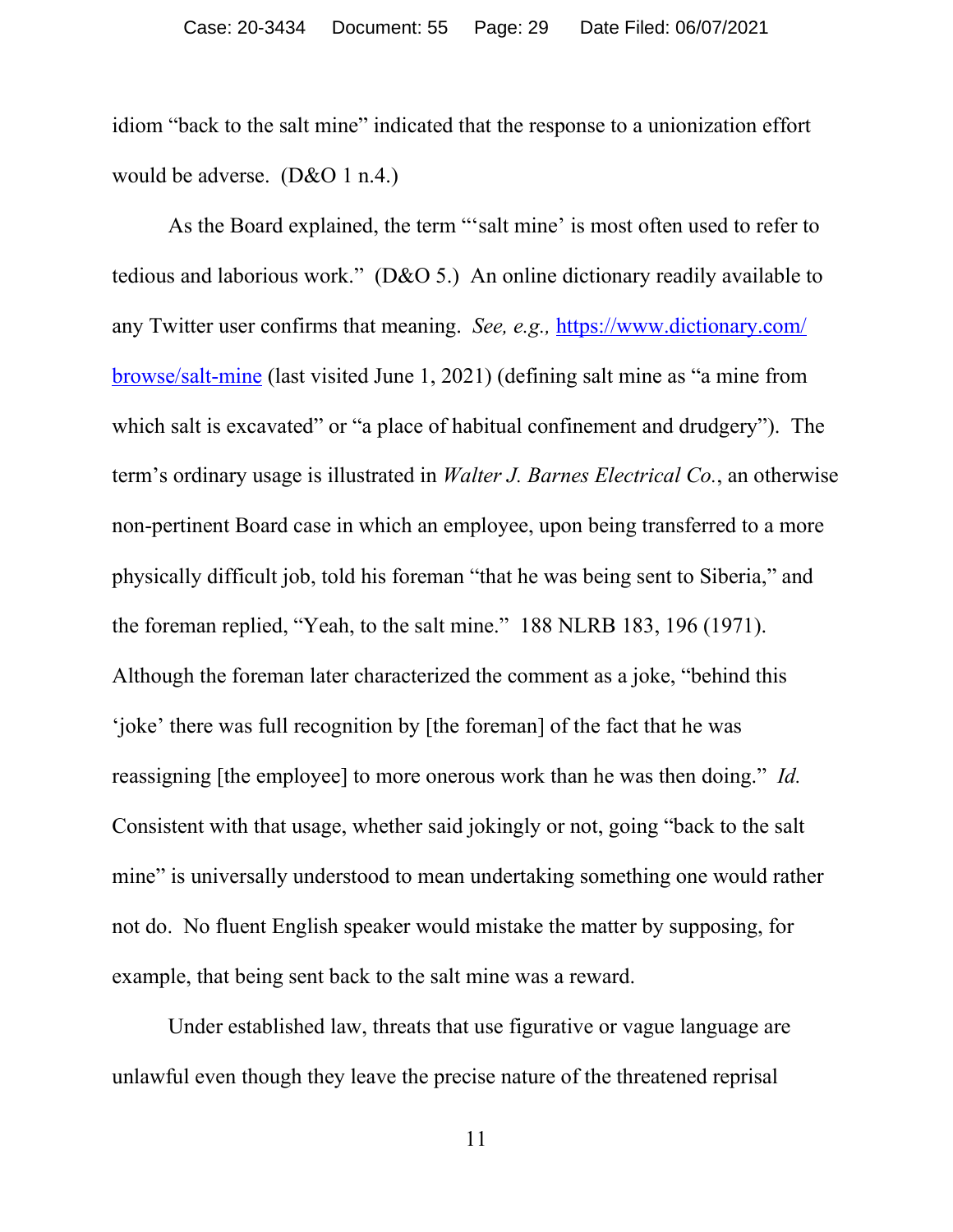ominously unspecified. *See, e.g.*, *Pottsville Bleaching Co.*, 303 NLRB 186, 188 (1991) (supervisor threatened unspecified reprisals by telling employee, "I suggest that you take the Union hat off if you plan to keep your happy home"), *enforced mem.*, 968 F.2d 13 (3d Cir. 1992); *Chem. Solvents, Inc.*, 331 NLRB 706, 706 n.3, 718 (2000) (supervisor's comment "that if the Union went through, he could make employees' lives a living hell"). Here, the reference to salt mines would have been easily understood as conveying a threat by reasonable employees against whom the Company had the power to immediately retaliate by assigning less desirable work (or in countless other ways) if they sought union representation. Considering the statement "in context from the standpoint of employees over whom the employer has a measure of economic power" (D&O 5), the Board reasonably found that it constituted an unlawful threat of unspecified reprisals, (D&O 1 n.4, 5).

Contrary to the claims of the Company (Br. 45), and amici, [2](#page-29-0) the Board followed settled precedent in disregarding as irrelevant both Domenech's statements concerning his motives for making the threat and two employees' statements concerning their subjective interpretations of it.  $(D&O 1n.3.)^3$  $(D&O 1n.3.)^3$  $(D&O 1n.3.)^3$  As

<span id="page-29-0"></span><sup>&</sup>lt;sup>2</sup> Cato Institute et al. (collectively, "Cato") 15-16; Southeastern Legal Foundation et al. ("SLF") 9-11.

<span id="page-29-1"></span><sup>&</sup>lt;sup>3</sup> The Board further found (D&O 1 n.3) that the judge had erred in allowing the Company to enter into evidence the affidavits containing those statements without establishing that the affiants were unavailable to testify. *See Limpco Mfg., Inc.*,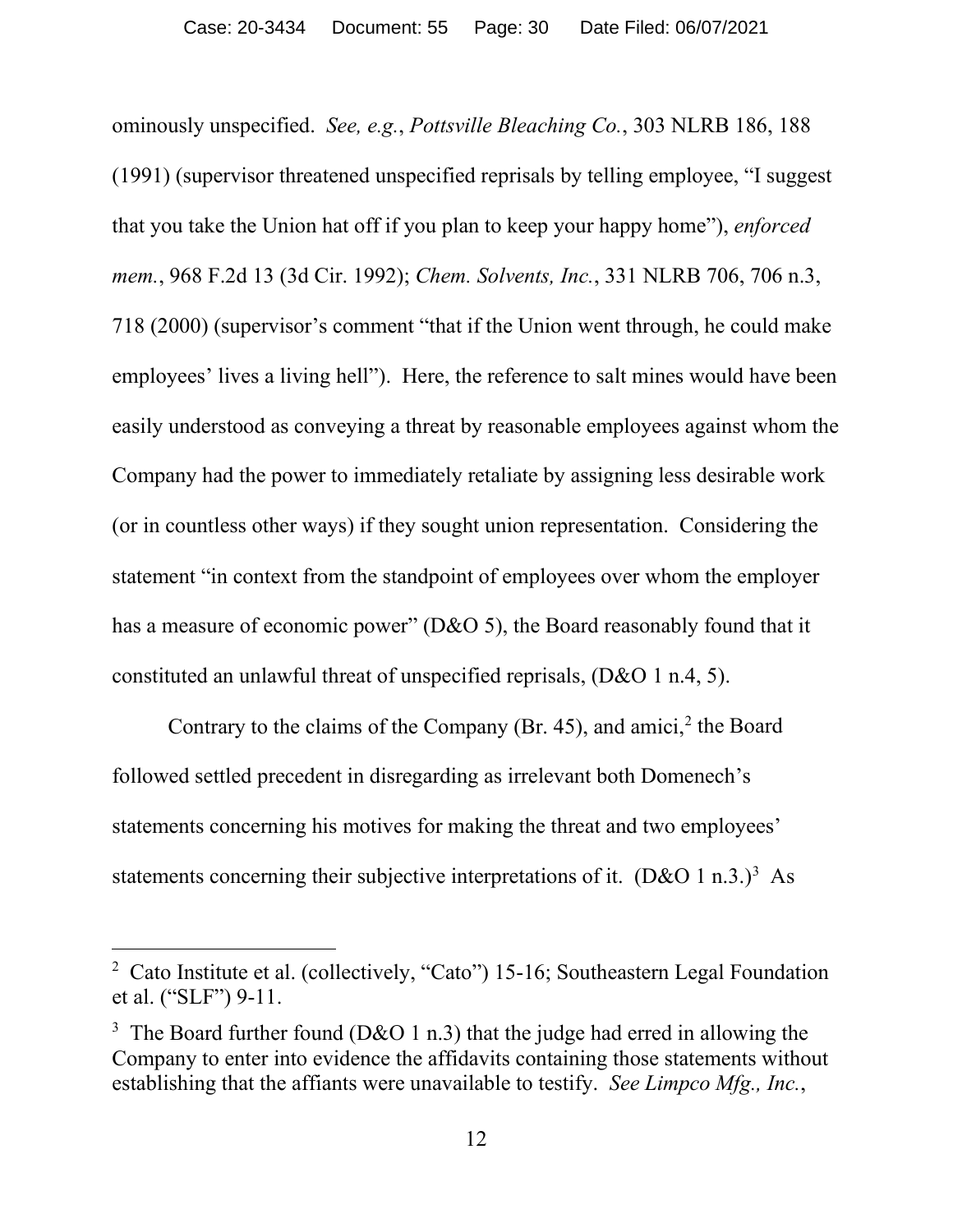noted above, the Board and this Court have consistently held that the speaker's subjective intent and the listeners' subjective impressions do not provide relevant context under the Board's objective test. *See, e.g.*, *Hedstrom*, 629 F.2d at 317 (rejecting argument that there was no coercion because of the employee's "own testimony that she told [the supervisor who threatened her] that he was drunk and that he didn't know what he was talking about"), and cases cited on p. 9.

In particular, Domenech's characterization of the salt-mine tweet as "satire" (A.R.151), and two employees' subjective interpretations of it as "funny" (A.R.156, 158), are irrelevant. This Court long ago rejected the argument that an employer can avoid a finding of coercion by simply calling its threat a joke. In *Stein Seal Co. v. NLRB*, for example, the employer's president said, in reference to a union supporter who had received raises, that he did not "'feel that someone ought to bite the hand that feeds him.'" 605 F.2d 703, 705 (3d Cir. 1979). Holding up his hand, the president continued, "'I have one finger that is missing, and I think I ought to pull it back before I get the rest of them nibbled off.'" *Id.* The Board found an "implied threat of retaliation." *Id.* at 706.

<sup>225</sup> NLRB 987, 987 (1976) (noting that "the Board has allowed affidavits generally only when the witness was either deceased or so seriously ill that the taking of oral testimony posed a threat to the witness'[s] health"), *enforced mem.*, 565 F.2d 152 (3d Cir. 1977). The Company does not challenge that ruling before the Court.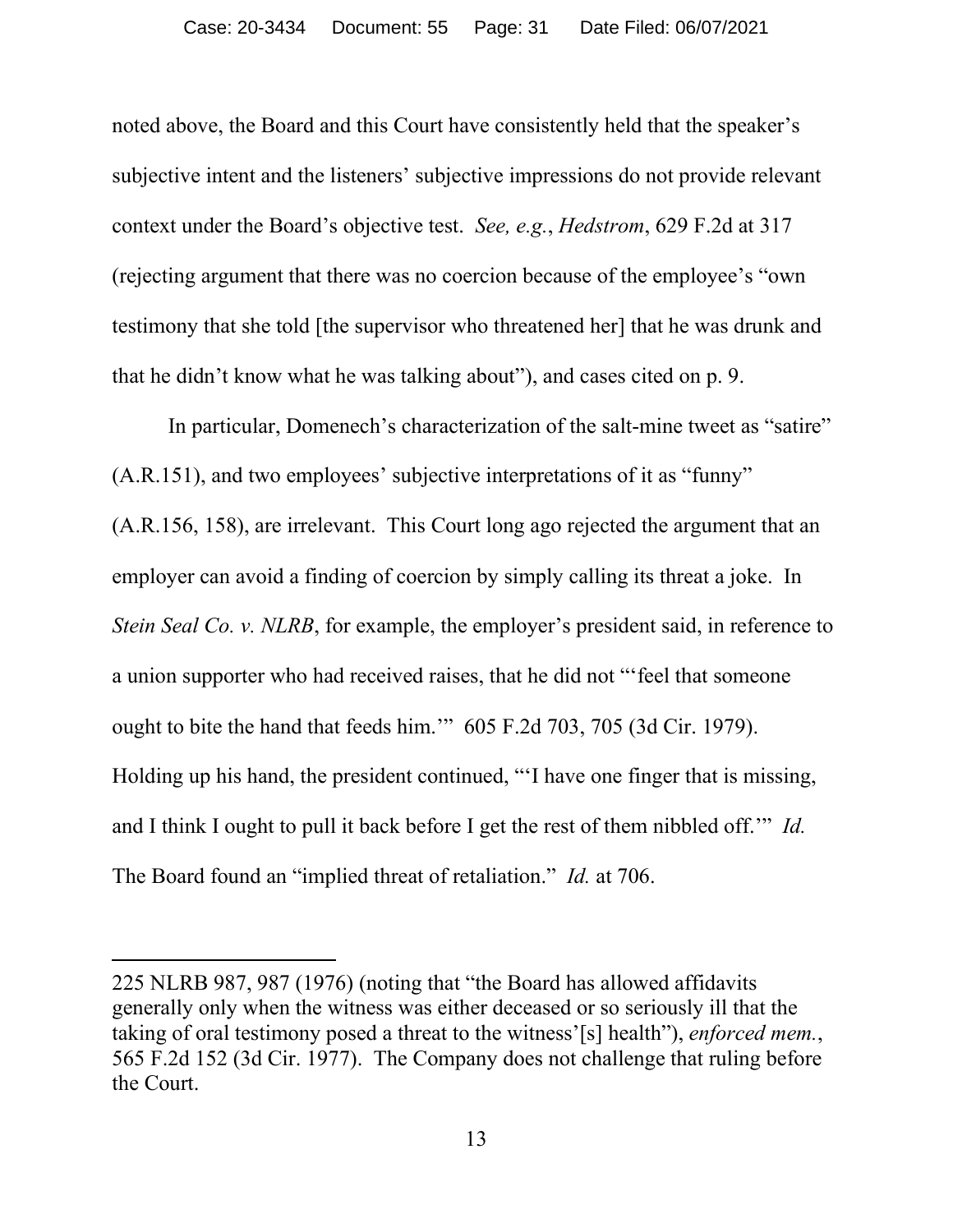In upholding the Board's finding, the Court held that the employer's "argument that [the president]'s remarks regarding his missing fingertip were made jokingly must be rejected as irrelevant." *Id.* "The relevant inquiry is not [the employer]'s intent but rather the coercive inferences which the employees could have drawn." *Id. Accord Senior Care at the Fountains*, 341 NLRB 1004, 1007 (2004) (manager violated Section 8(a)(1) by singing an implied threat that was "happy and bubbly, like a joke but with a tune"), *enforced sub nom. NLRB v. Alandco Dev. Corp.*, 131 F. App'x 16, 17-18 (3d Cir. 2005).

It is thus well established that employees may reasonably draw coercive inferences from an employer's threat of retaliation for union activity "even when such a threat is made in a seemingly lighthearted fashion." *V&S ProGalv, Inc. v. NLRB*, 168 F.3d 270, 279 (6th Cir. 1999). As the Board has explained, "the unlawful effect of a coercive statement is not blunted merely because it is 'accompanied by laughter or made in an offhand humorous way.'" *Meisner Elec., Inc.*, 316 NLRB 597, 599 (1995) (quoting *Ethyl Corp.*, 231 NLRB 431, 433-34 (1977))), *aff'd mem.*, 83 F.3d 436 (11th Cir. 1996). After all, "many a true word has been said in jest." *T.C. Bakas & Sons*, 232 NLRB 571, 574 (1977). And "all of us are, no doubt, aware that threatening or manipulative statements can, at times, be couched in ostensibly friendly, or even humorous, terms." *NLRB v.*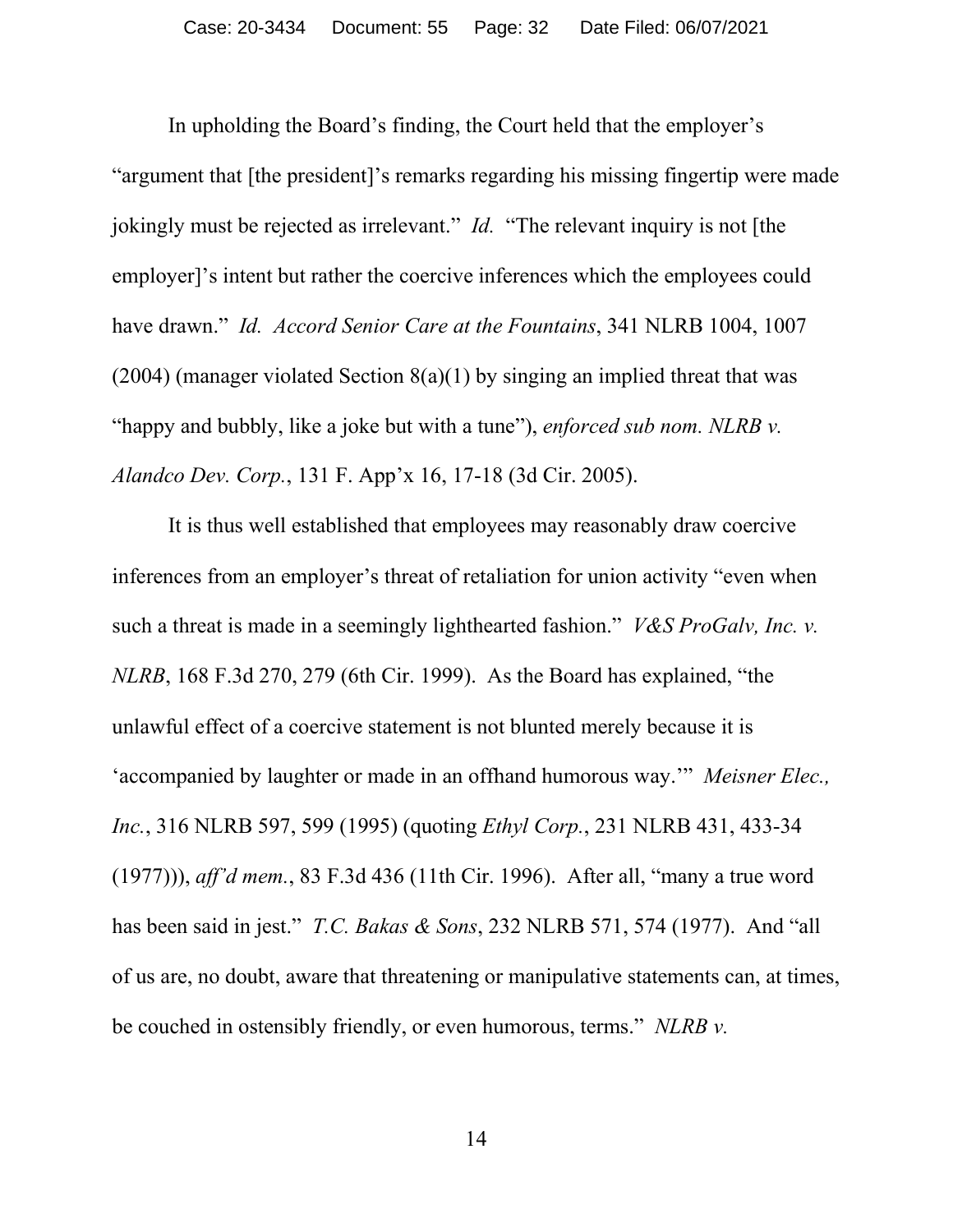*Homemaker Shops, Inc.*, 724 F.2d 535, 550 (6th Cir. 1984). "The threat or manipulation remains nonetheless." *Id.*

Given employers' "control over th[e] [employment] relationship," *Gissel*, 395 U.S. at 620, "executives who threaten in jest run the risk that those subject to their power might take them in earnest and conclude the remarks to be coercive," *A.P. Green Fire Brick Co. v. NLRB*, 326 F.2d 910, 914 (8th Cir. 1964). *See Hogan Transps., Inc.*, 331 NLRB 312, 318 (2000) (manager's laughter "did not mitigate the inherent coerciveness of [his] remark"). And employees whose livelihoods are at stake may muster a "jocular response" even in the face of coercion. *NLRB v. Hotel Conquistador, Inc.*, 398 F.2d 430, 434 (9th Cir. 1968). *See Southwire Co.*, 282 NLRB 916, 918 (1987) (finding unlawful threat despite employee's laughter). Consistent with those well-established principles, the Board reasonably found that the Company's overt threat of reprisal for union activity tended to coerce employees regardless of whether Domenech or two of the Company's employees subjectively found humor in it. (D&O 5.)

The Company and amici cite nothing that undermines the settled law the Board applied. The Company, first of all, misrepresents the authority it cites for its assertion that the Board sometimes considers motive and the probable success or failure of coercive statements. (Br. 46.) It quotes the administrative law judge's recommended decision in *Miller Electric Pump & Plumbing*, 334 NLRB 824, 830

15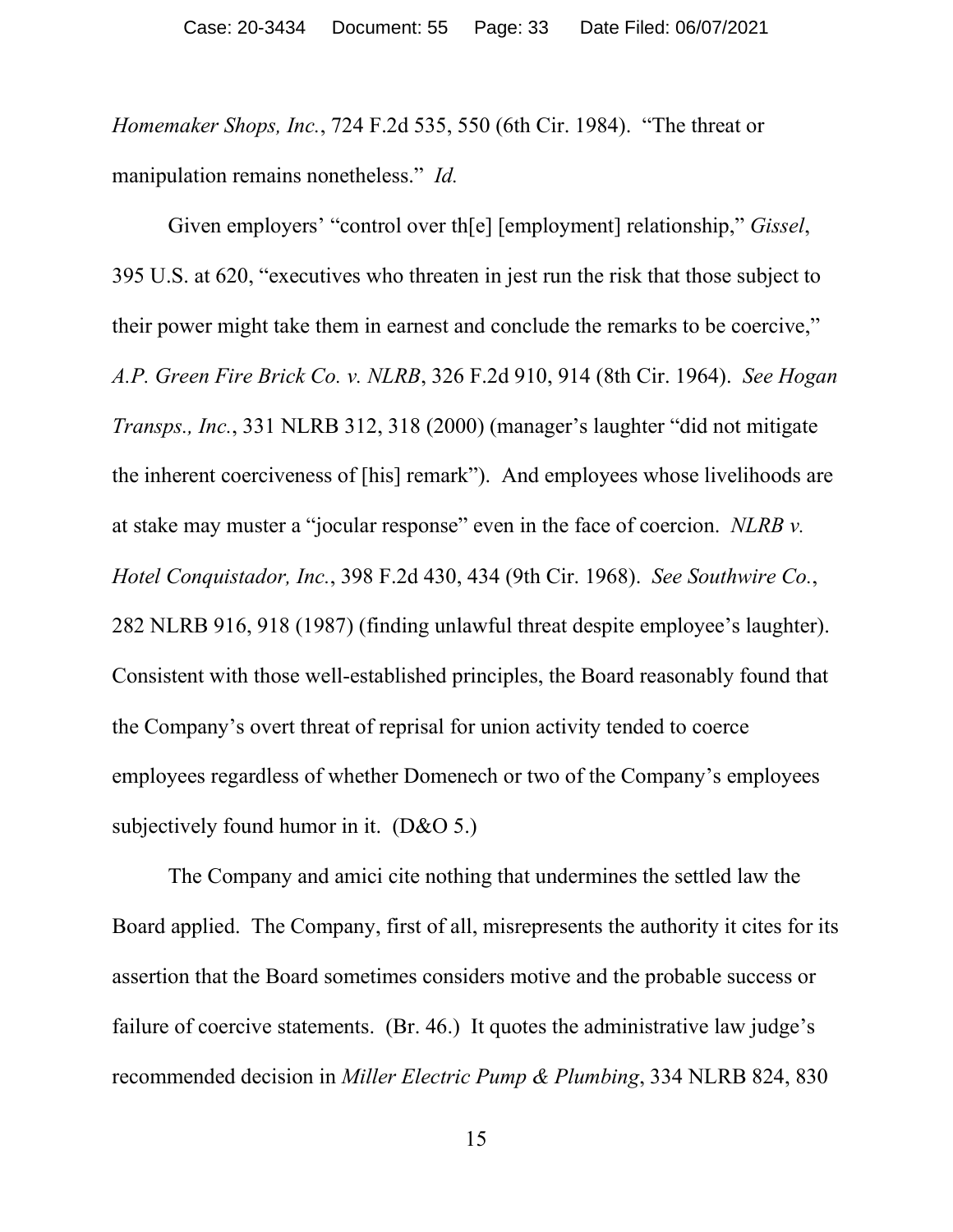(2001), but neglects to acknowledge that the Board repudiated the excerpted language. In doing so, the Board reaffirmed that it "applies the objective standard of whether the remark tends to interfere with the free exercise of employee rights," and "does not consider either the motivation behind the remark or its actual effect." *Id.* at 824. The General Counsel pointed out the Company's error in briefing before the Board. (AR.325.) That the Company chooses to misuse the same language again is unfortunate.

None of the out-of-circuit cases the Company and amici cite stand for a different rule. (Br. 45; Cato 6, 11, 16; IFS 5-6; SLF 11.) The Sixth Circuit in *NLRB v. Pentre Elec., Inc.*, 998 F.2d 363, 369 (6th Cir. 1993), applied the same objective test that the Board applied here. Disagreeing with the Board, the court concluded that the "reasonable tendency" of the employer's statements was not coercive. *Id.* Similarly, in *NLRB v. Windemuller Elec., Inc.*, the court disagreed with the Board's interpretation of the statement at issue, which the court found a "reasonable person" would interpret as an acknowledgment of union-organizing efforts with no implied threat to break the law in response. 34 F.3d 384, 392 (6th Cir. 1994). But the court also explicitly acknowledged that "threatening statements can sometimes be made in humorous terms." *Id.* And the court in *Federal-Mogul Corp. v. NLRB* simply disagreed with the Board's factual finding that an episode of "horseplay" constituted "destruction of Union literature [that] violated Section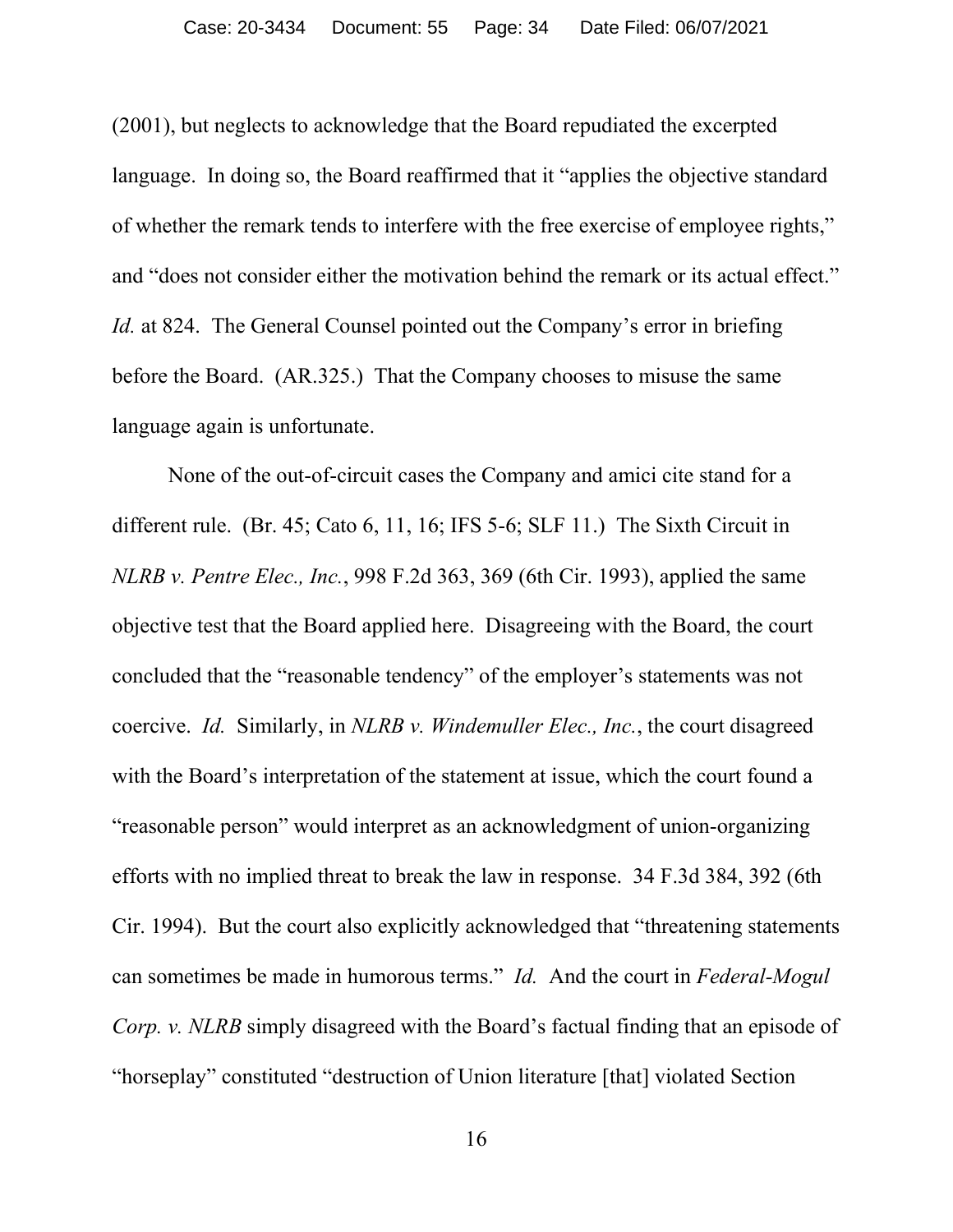8(a)(1)." 566 F.2d 1245, 1253 (5th Cir. 1978). None of those cases holds that threats of retaliation are lawful as long as someone laughs.<sup>[4](#page-34-0)</sup>

There is little more to the Company's arguments on the merits. The Company makes unexplained bullet-point claims, without legal support, that the Board did not prove Domenech "spoke for" the Company and that the Company proved that his message was a "personal opinion." (Br. 46-47.) Under Federal Rule of Appellate Procedure 28(a), and the Court's Local Appellate Rule 28.1(a), "appellants are required to set forth the issues raised on appeal and to present an argument in support of those issues in their opening brief." *Kost v. Kozakiewicz*, 1 F.3d 176, 182 (3d Cir. 1993). Because the Company has failed to develop a "substantive argument" on those issues, they are waived. *In re Wettach*, 811 F.3d 99, 115 (3d Cir. 2016).

In any event, substantial evidence supports the Board's finding that the Company was responsible for the threat. (D&O 1 n.4, 5.) The parties stipulated that Domenech, the Company's executive officer and publisher, was a supervisor under Section 2(11) of the Act, 29 U.S.C. § 152(11), and the Company's agent

<span id="page-34-0"></span><sup>4</sup> Nor does *NLRB v. Champion Laboratories, Inc.*, 99 F.3d 223, 229 (7th Cir. 1996), which Cato cites (Cato 13), support a "bantering" exception to Section 8(a)(1). Disagreeing with the Board in that case, a divided panel of the Seventh Circuit found no specific threat of plant closure when a supervisor paraphrased an employee's comment about moving to Mexico if employees unionized. *Id.* Nonetheless, the panel majority acknowledged that her "remarks as a whole" might have unlawfully coerced employees. *Id.*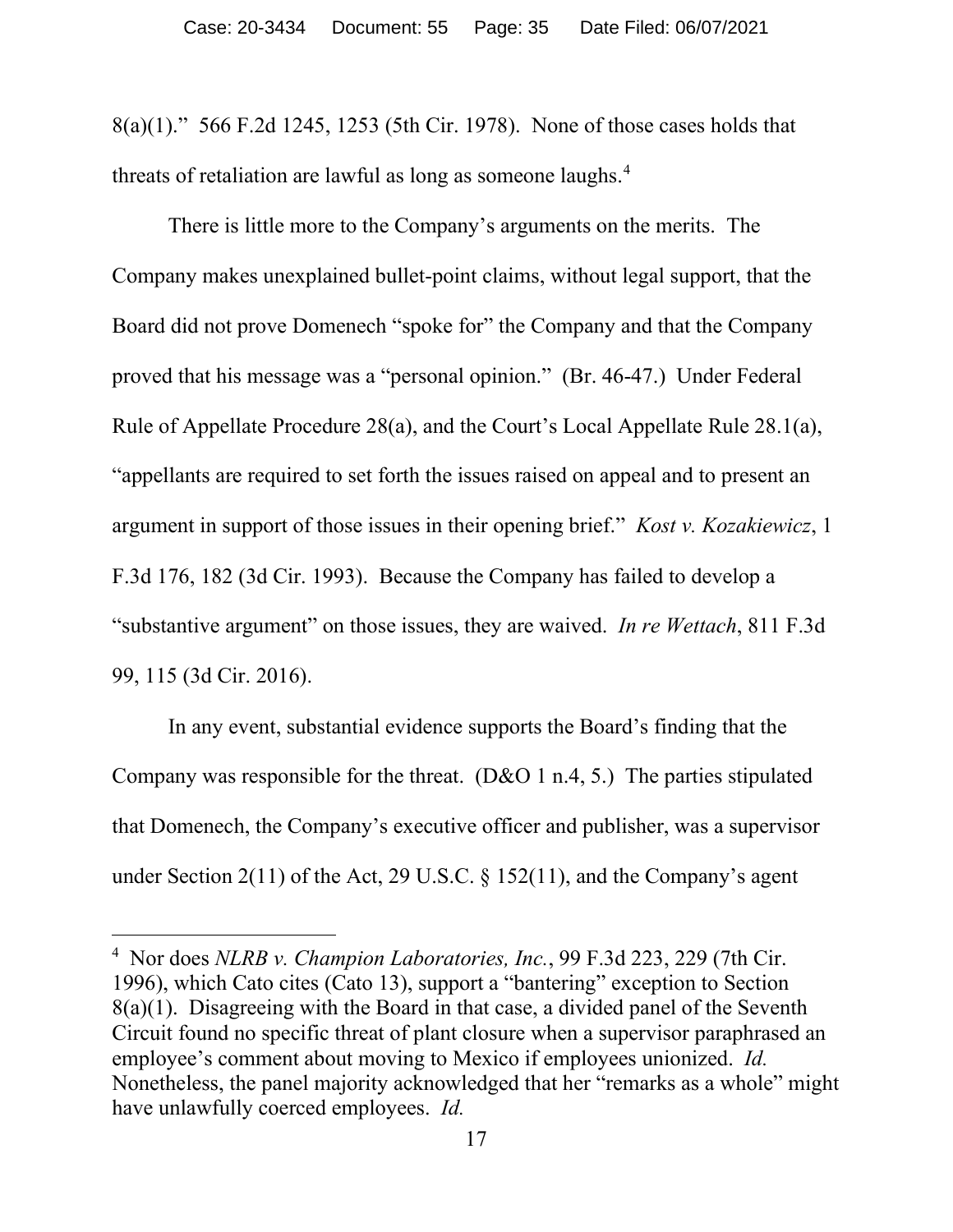under Section 2(13), 29 U.S.C. § 152(13). (D&O 3.) His statement, moreover, was phrased in terms of what he would do to employees in his capacity as their supervisor. *See Hedstrom*, 629 F.2d at 316 (deferring to Board's finding that employer violated the Act when off-duty supervisor threatened employee with job loss); *Cent. Transp., Inc. v. NLRB*, 997 F.2d 1180, 1190 (7th Cir. 1993) (rejecting as "nonsense" employers' argument that they were not responsible for supervisor's threat of plant closure, as "supervisors' threats violate the Act, just as effectively as threats from the CEO").

Also waived by nonargument are the Company's bare assertions that the Board did not prove either that the Company's employees follow the Twitter account where the threat was posted or that it was directed at them. (Br. 47.) If the Company had made an argument in that regard, the answer would be that, as the Board found, "[t]he words of the statement itself leave no doubt that it [was] directed at the [Company]'s employees." (D&O 1 n.4.) As noted above (p. 10), reasonable employees of the Company would understand that they were the ones who could be sent "back to the salt mine" if they tried to unionize.

As a matter of law, then, the parties' stipulation that at least one employee viewed the statement is sufficient to support the Board's unfair-labor-practice finding. ( $D&O1$  n.4.) That is because threats that employees actually witness violate the Act "whether or not the supervisor intended the coercive remarks to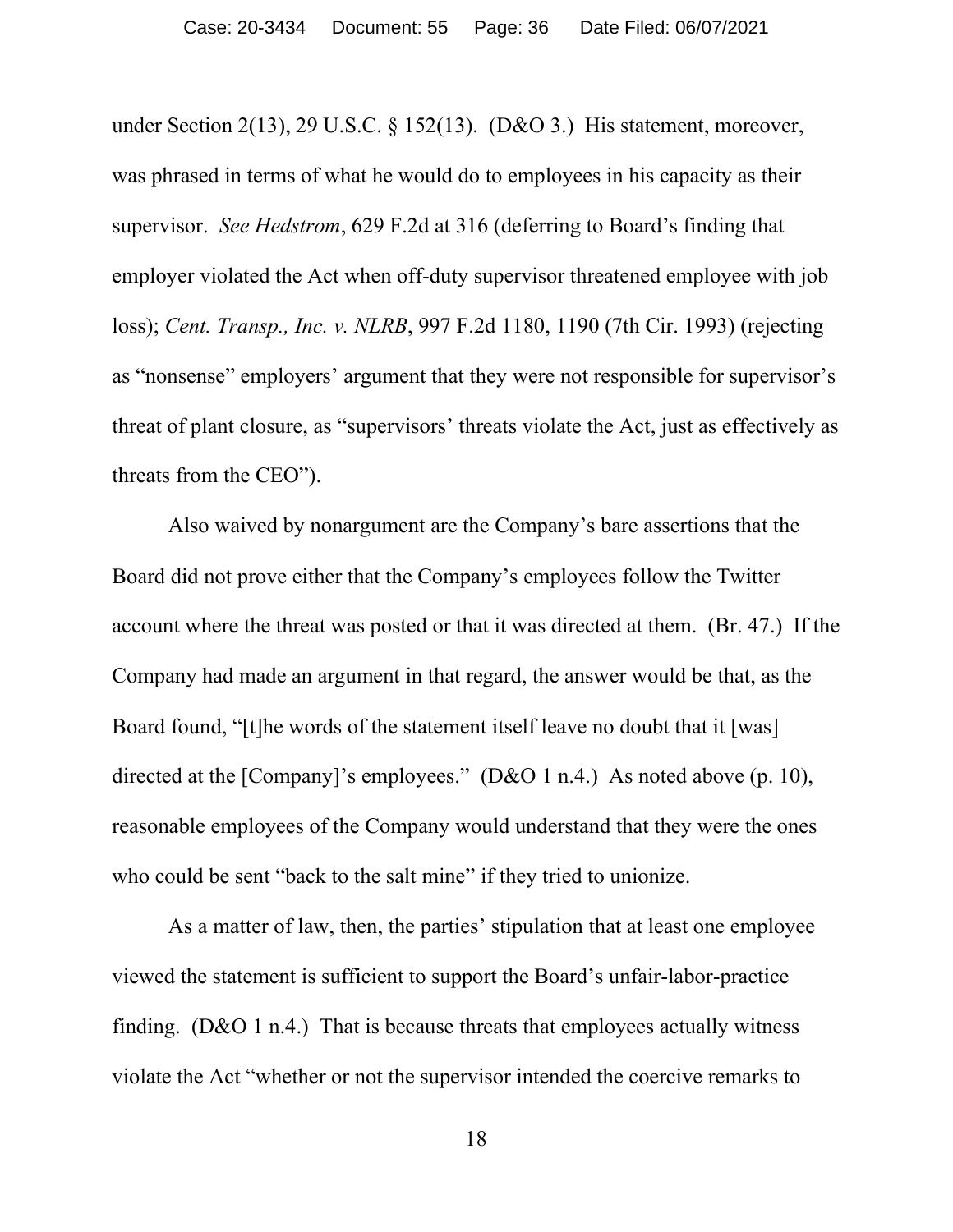reach the[m]." *Williams Motor Transfer*, 284 NLRB 1496, 1499 (1987) (citation and internal quotation marks omitted). *See, e.g.*, *Frontier Hotel & Casino*, 323 NLRB 815, 816 (1997) (supervisor's statement threatening discharge of employees who wore union buttons, overheard by an employee hidden from view, violated the Act); *Crown Stationers*, 272 NLRB 164, 164 (1984) (manager's letter to her father, discovered and read by an employee, violated the Act). Thus, contrary to Cato's argument (Cato 11-13), whether the threat was subjectively meant for employees' eyes or intended for public consumption "is not the relevant inquiry." *Corp. Interiors, Inc.*, 340 NLRB 732, 732 (2003).

Finally, the Company's passing challenge (Br. 48) to the Board's remedy falls far short of showing that the Board abused its "broad discretionary" remedial authority. *NLRB v. Seven-Up Bottling Co. of Miami*, 344 U.S. 344, 346 (1953). The Company cites a single, inapposite case discussing when a nonparty may be bound by an injunction under the Federal Rules of Civil Procedure, which do not govern Board proceedings. *See Component Bar Prod., Inc.*, 364 NLRB No. 140, 2016 WL 6662843, at \*2 (Nov. 8, 2016). The Company then notes that the charge and complaint in this case were against the Company itself, not Domenech. (Br. 48.)[5](#page-36-0) But the same is true of the Board's Order. It requires *the Company* to stop

<span id="page-36-0"></span><sup>&</sup>lt;sup>5</sup> The Company hints at other constitutional or statutory theories (Br. 48), but does not explain or support them. Any such additional arguments are therefore waived.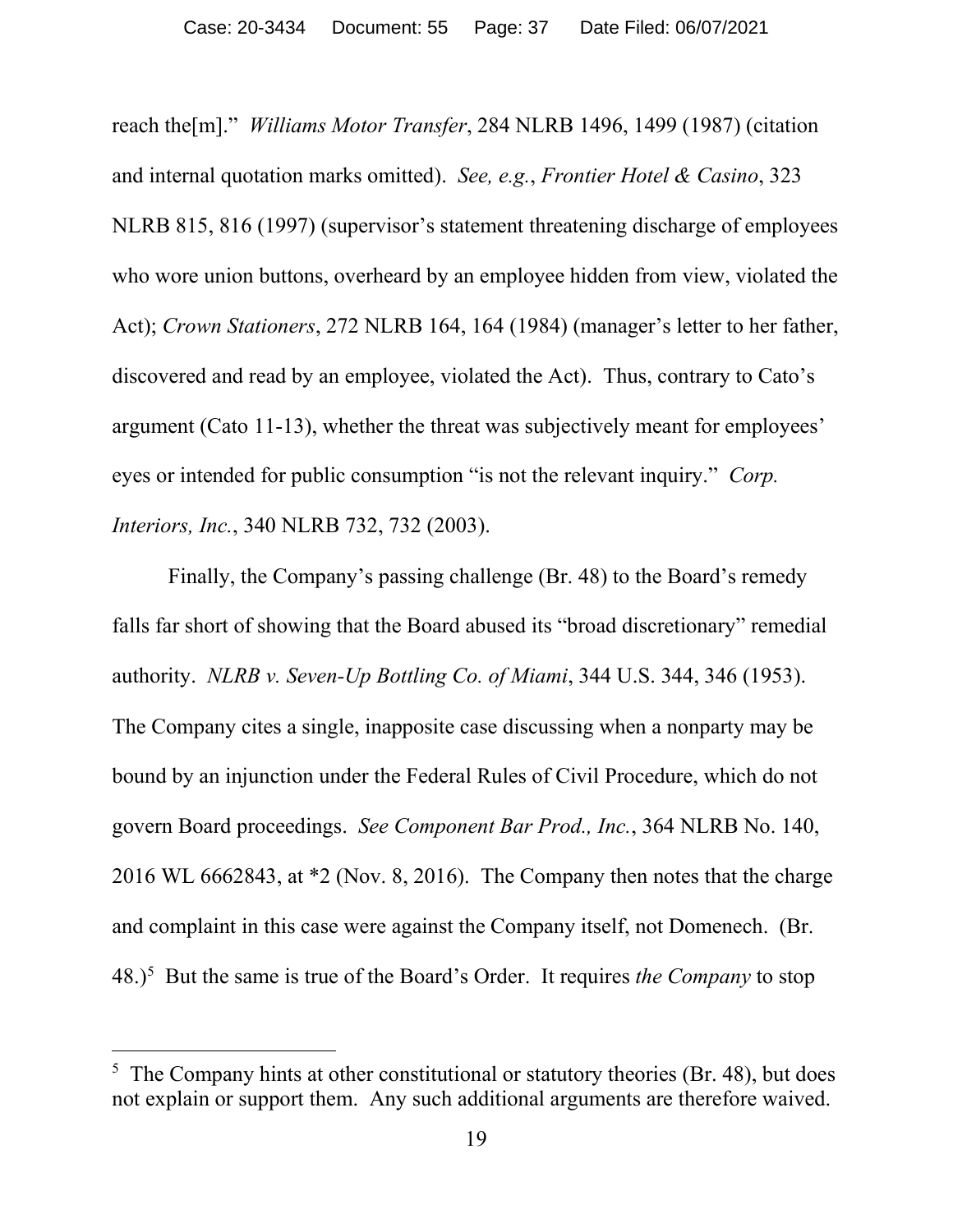threatening employees with unspecified reprisals for engaging in protected union activity, to direct its supervisor and agent to remove a threat he issued and take appropriate steps to ensure that he complies, and to post a notice informing employees of those commitments. (D&O 2.) Thus, the Order imposes an affirmative obligation on the Company itself, in its capacity as an employer responsible for its supervisor's violation of employee rights, to remedy the specific unfair labor practice found. The directive that the Company take action to eliminate the written threat accords with the Board's customary remedial practice. [6](#page-37-0) Indeed, posting a notice committing to cease threatening employees—a requirement to which the Company does not specifically object—would appear empty if the Company, through its supervisor and agent, continued to post a threat on Twitter.

## **C. Amici cannot—and do not—make the Company's case for it**

The Company raises only cursory challenges to the violation the Board found (Br. 44-48), devoting the bulk of its brief to patently meritless arguments

<span id="page-37-0"></span><sup>6</sup> *See, e.g.*, *Omega Constr. Servs., LLC*, 365 NLRB No. 72, 2017 WL 2115670, at \*5 (May 12, 2017) (ordering employer to rescind threat owner made by text message); *Williams Litho Serv., Inc.*, 260 NLRB 773, 774 (1982) (rescind threat). *Cf. ImageFirst*, 366 NLRB No. 182, 2018 WL 4184228, at \*3 (Aug. 27, 2018) (rescind unlawful handbook rule), *enforced*, 794 F. App'x 216 (3d Cir. 2019); *Paragon Sys., Inc.*, 366 NLRB No. 139, 2018 WL 3608310, at \*5 (July 25, 2018) (delete unlawful rules); *Pro. Ass'n of Golf Offs.*, 317 NLRB 774, 779 (1995) (delete unlawful complaint allegations); *May Dep't Stores Co.*, 184 NLRB 878, 886 (1970) (delete reference to unlawful discipline from personnel file).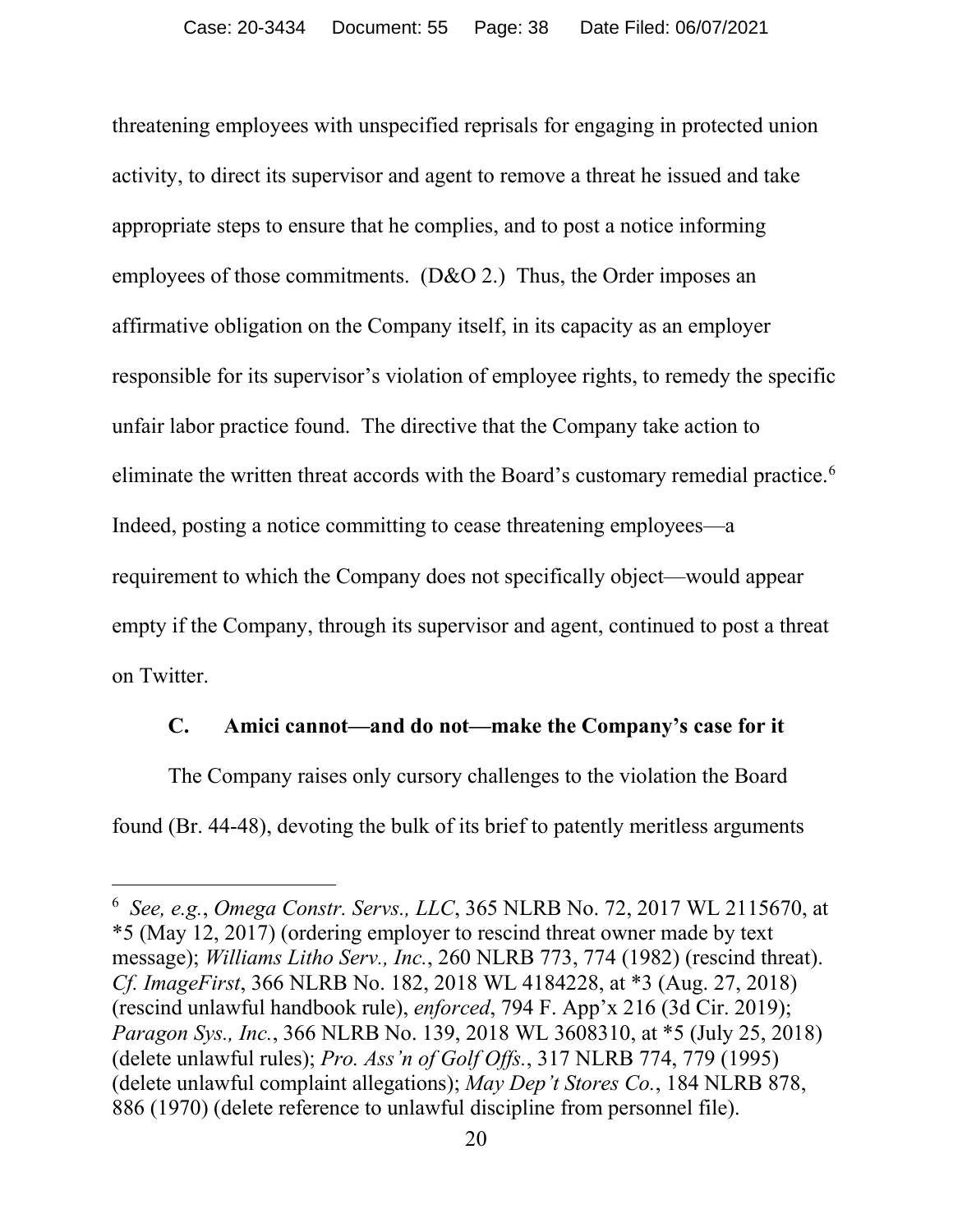about jurisdiction and venue, which we address below (pp. 31-52). That unusual strategy left a vacuum that the Company's amici have attempted to fill with arguments the Company did not adequately make for itself. But "an amicus cannot expand the scope of an appeal with issues not presented by the parties on appeal." *Nuveen v. WithumSmith Brown, PC*, 692 F.3d 283, 300 n.10 (3d Cir. 2012). Nor can an amicus "resurrect" issues a party has effectively abandoned. *Simko v. U.S. Steel Corp*, 992 F.3d 198, 206 (3d Cir. 2021). To allow amici to do a party's work for it would distort the adversarial process and facilitate the evasion of briefing word limits.

Accordingly, "[t]o the extent that [an] amicus raises issues or make[s] arguments that exceed those properly raised by the parties, [a court] may not consider such issues." *Cellnet Commc'ns, Inc. v. FCC*, 149 F.3d 429, 443 (6th Cir. 1998). *See New Jersey v. New York*, 523 U.S. 767, 781 n.3 (1998) (Supreme Court "must pass over the arguments" of amici that were not advanced by a party). Because the Company did not fully articulate or support the arguments addressed below, they are not properly before the Court. In any event, all of amici's arguments fail.

# **1. Section 8(c) of the Act and the First Amendment Do Not Protect the Company's Threat**

Section 8(c) of the Act implements the free-speech rights of employers and unions under the First Amendment by providing that the expression of "views,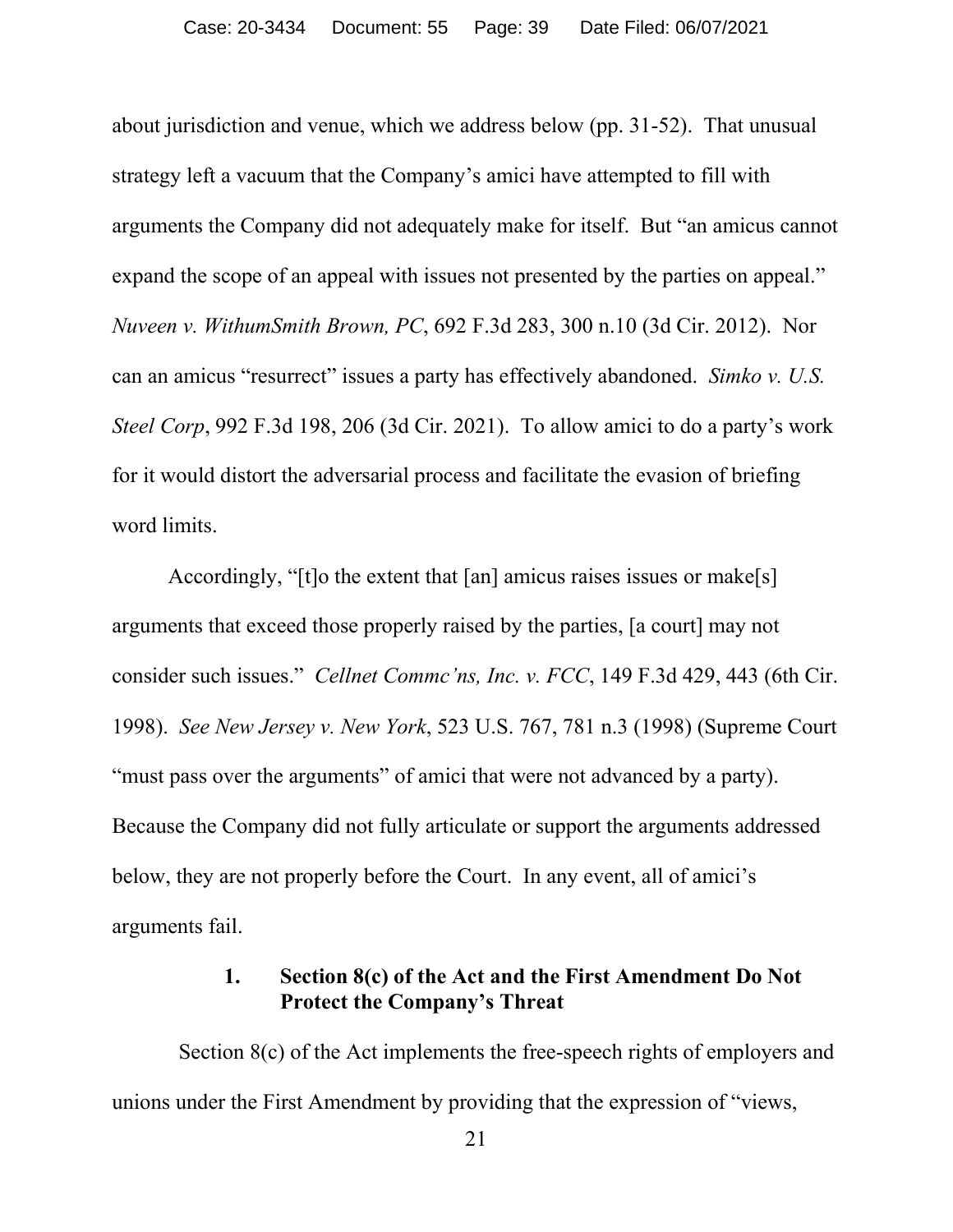argument, or opinion" shall not constitute an unfair labor practice "if such expression contains no threat of reprisal or force or promise of benefit." 29 U.S.C. § 158(c). *Gissel*, 395 U.S. at 617; *Allegheny Ludlum*, 301 F.3d at 177. Thus, as the Board explained, Section 8(c) expressly "excludes threats of reprisal from the protection it otherwise affords" to free expression. (D&O 1 n.4.) Likewise, a "threat of retaliation" is "without the protection of the First Amendment." *Gissel*, 395 U.S. at 618. "Despite the purely verbal quality of such a threat, it surely is no more 'speech' for First Amendment purposes than the robber's demand 'your money or your life.'" *Saxe v. State Coll. Area Sch. Dist.*, 240 F.3d 200, 208 (3d Cir. 2001) (Alito, J.) (citing *Gissel*, 395 U.S. at 617). Because the Board reasonably found the Company's statement to be a threat of reprisal for union activity, it was unlawful.  $(D&O 1 n.4, 5 n.9.)$ 

The Company makes no meaningful argument to the contrary. It states that communications on social media are entitled to the same First Amendment protection as other communications. (Br. 44; *see also* PLF 22-23.) The Board did not find otherwise. The salt-mine threat would have been no more protected if it had been delivered face to face, in a press release, during a television interview, by e-mail, or in a pamphlet. The Company also says parody, satire, and political commentary may be protected under the First Amendment. (Br. 45.) But that unremarkable proposition does not dispose of this case. The Company can call its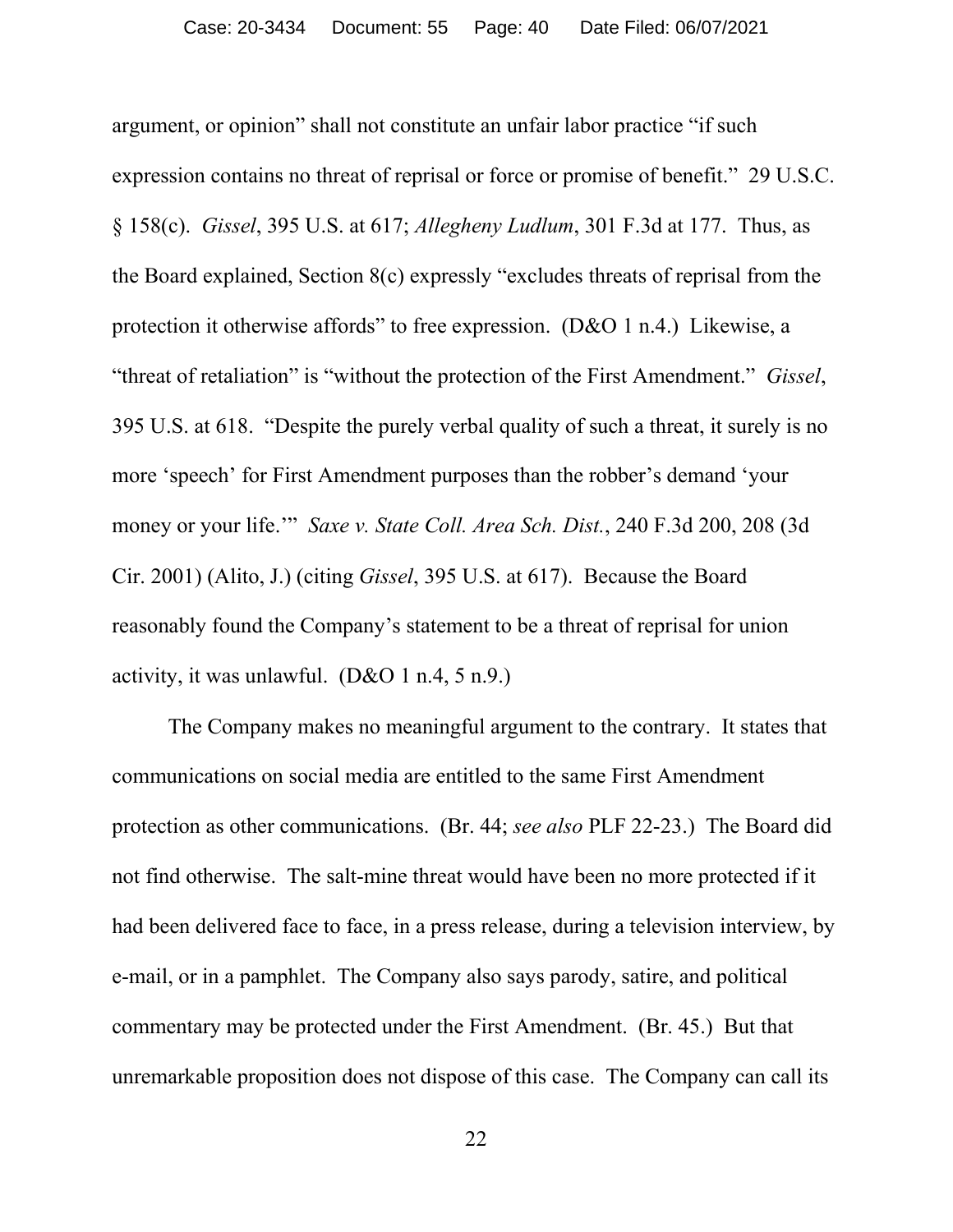statement satire, commentary, or anything else, but the fact remains that the Board reasonably found it to be unprotected as a threat. (*See* pp. 12-16.)

The Company also vaguely suggests that *Gissel* "needs to be updated" in some way to line up with more recent First Amendment precedent. Amici echo and expand on that claim. The Company, however, made no such argument before the Board. Section 10(e) of the Act provides that "[n]o objection that has not been urged before the Board, its member, agent, or agency, shall be considered by the court, unless the failure or neglect to urge such objection shall be excused because of extraordinary circumstances." 29 U.S.C. § 160(e). "The Supreme Court has construed this rule strictly." *NLRB v. Konig*, 79 F.3d 354, 359 (3d Cir. 1996) (citing *Woelke & Romero Framing, Inc. v. NLRB,* 456 U.S. 645, 665-66 (1982)). Nothing in the Company's filings before the Board sufficed to "put the Board on notice" that it was challenging any aspect of *Gissel*. *New York & Presbyterian Hosp. v. NLRB*, 649 F.3d 723, 733 (D.C. Cir. 2011). That omission "deprives this court of jurisdiction to address" any challenge now. *Konig*, 79 F.3d at 360. *See 1621 Route 22 W. Operating*, 825 F.3d at 138-43 (emphasizing jurisdictional nature of Section 10(e)). Moreover, because the Company makes no effort to develop its challenge to *Gissel* before the Court, the argument is waived as well. (*See* pp. 17, 20-21.)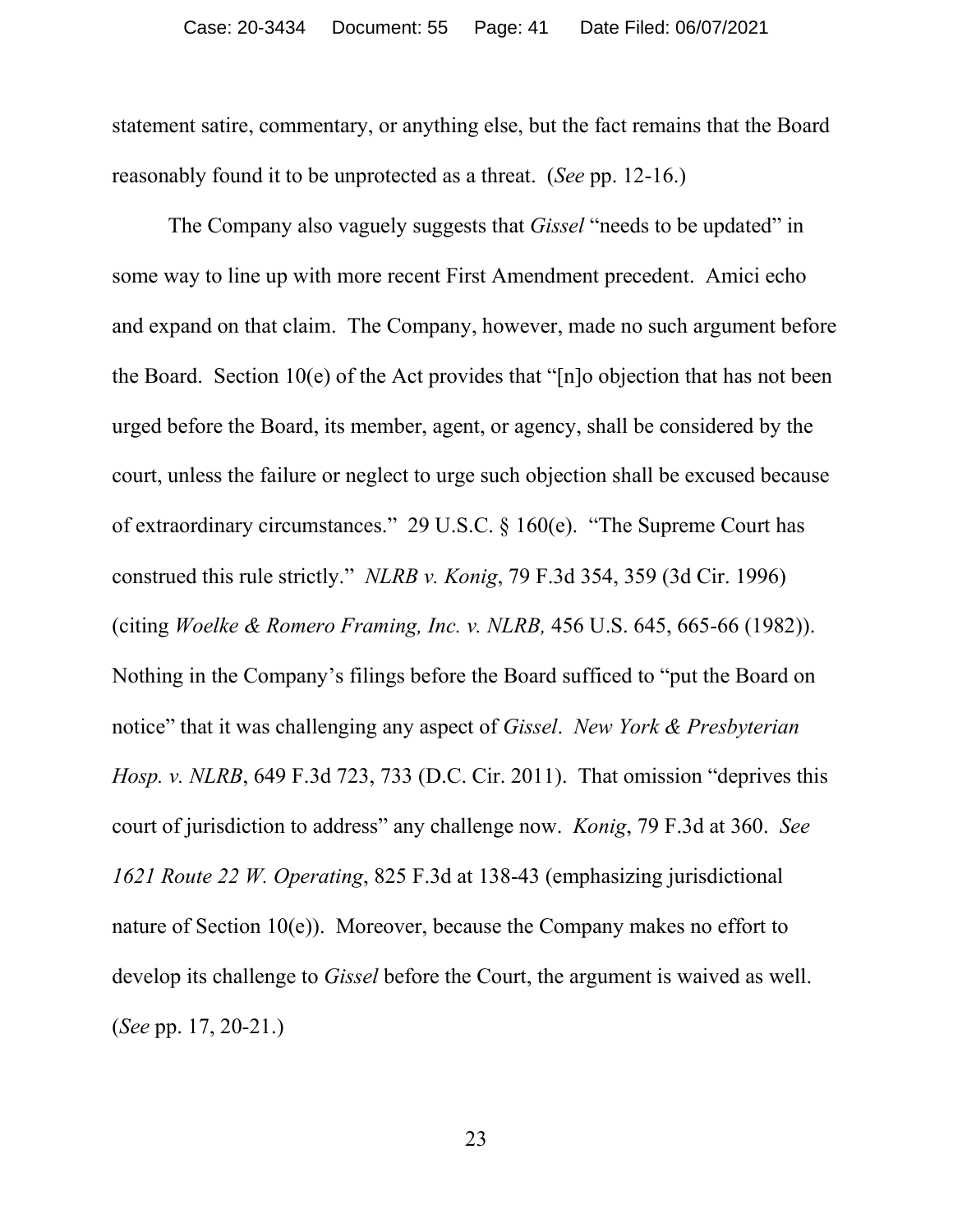In any event, to the extent the Company and amici suggest that *Gissel* should be overruled, this Court cannot oblige. That would be so even if the Company had shown that Supreme Court precedent has evolved in ways that undermine *Gissel*. The Supreme Court has instructed that if one of its precedents "has direct application in a case, yet appears to rest on reasons rejected in some other line of decisions, the Court of Appeals should follow the case which directly controls, leaving to [the Supreme Court] the prerogative of overruling its own decisions." *Agostini v. Felton*, 521 U.S. 203, 237 (1997) (citation and internal quotation marks omitted). This Court "steadfastly appl[ies] the *Agostini* doctrine" in the First Amendment context. *United States v. Extreme Assocs., Inc.*, 431 F.3d 150, 156 (3d Cir. 2005). Thus, "the obligation to follow Supreme Court precedent is in no way abrogated" even if "there were merit" to a claim that the Supreme Court's "later decisions have somehow weakened the precedential value" of an older case. *Id.* (citation and internal quotation marks omitted). The cases the Company cites (Br. 46)—*Reed v. Town of Gilbert*, 576 U.S. 155 (2015), and *Elonis v. United States*, 575 U.S. 723 (2015)—arise outside the labor context, and they make no mention of *Gissel*.And the Supreme Court has not suggested that *Gissel* is no longer good law in any other case. Simply put, *Gissel* controls.

Amici attempt to formulate more coherent attacks on *Gissel*, which the Company never raised to the Board or this Court. Even if those arguments were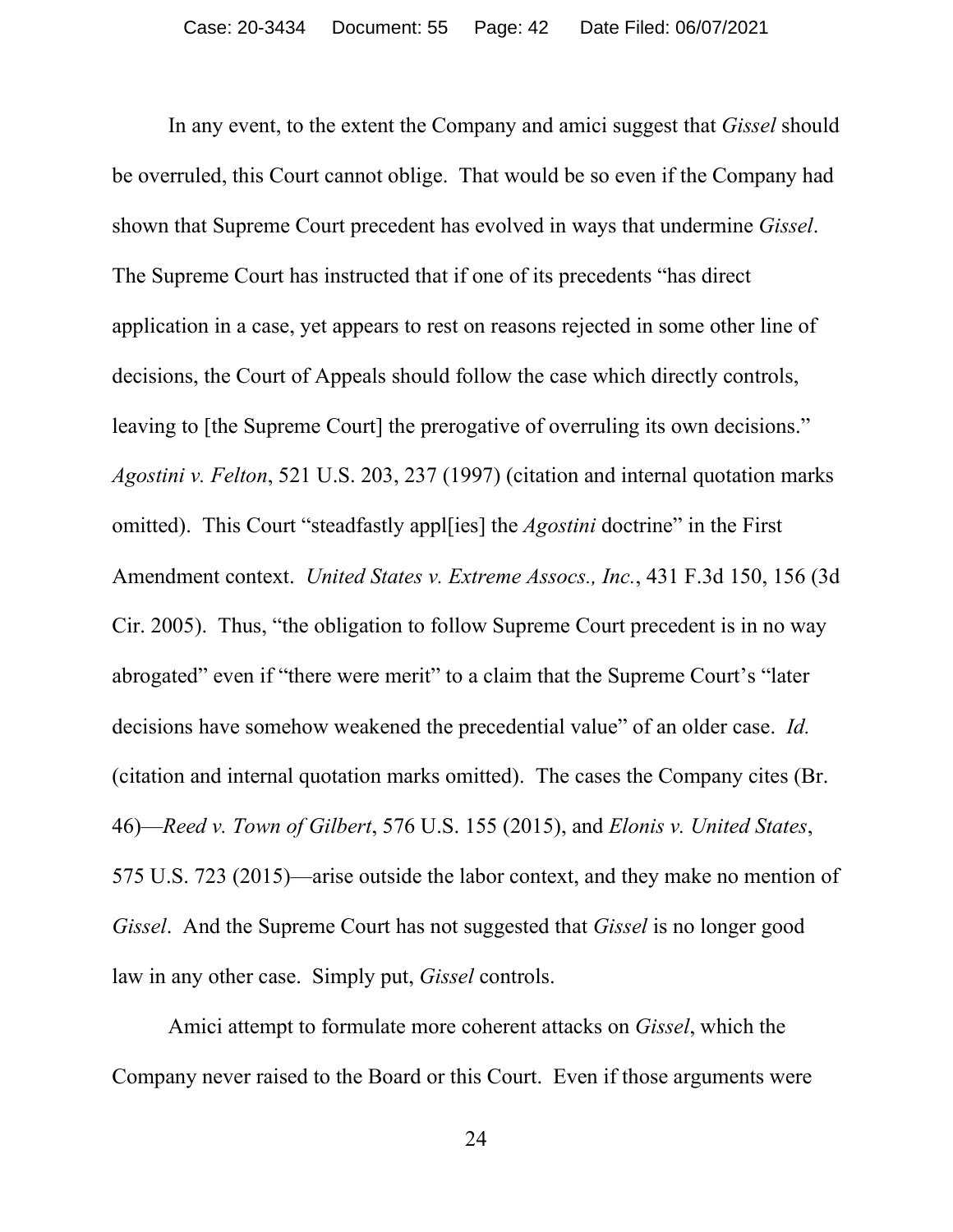properly before the Court, they would fail. Some amici contend that *Gissel*'s holding should be limited to that case's facts—either where "an employer was making concrete threats in response to real efforts to unionize" (TechFreedom 4), or where an employer makes "repeated" threats within "a pattern of anti-union campaigning" during a unionization effort. (PLF 28.) This Court, however, long ago rejected such efforts to cabin the broad principles the Supreme Court announced in *Gissel*. That case, this Court held, is "not limited to [the] organizational campaign context." *Garry Mfg.*, 630 F.2d at 938 (citing *Mon River*, 421 F.2d at 9-11). *Accord Zim's Foodliner, Inc. v. NLRB*, 495 F.2d 1131, 1137-38 (7th Cir. 1974). More generally, an employer violates the Act by threatening employees for engaging in activities protected by Section 7 regardless of whether the employees have already engaged in any such activities. *See, e.g.*, *Brandeis Mach. & Supply Co.*, 342 NLRB 530, 532-33 (2004) (employer unlawfully coerced employees prior to advent of union organizing), *enforced*, 412 F.3d 822 (7th Cir. 2005); *Keller Ford, Inc.*, 336 NLRB 722 (2001) (threat "violated Section 8(a)(1) of the Act regardless of whether [the employee] was actually engaged in protected concerted activity"), *enforced*, 69 F. App'x 672 (6th Cir. 2003).

Amici also imagine a conflict between the Supreme Court's unanimous decision in *Gissel* and its decision several months earlier in *Watts v. United States*, 394 U.S. 705 (1969). (TechFreedom 5-9; PLF 23; Institute for Free Speech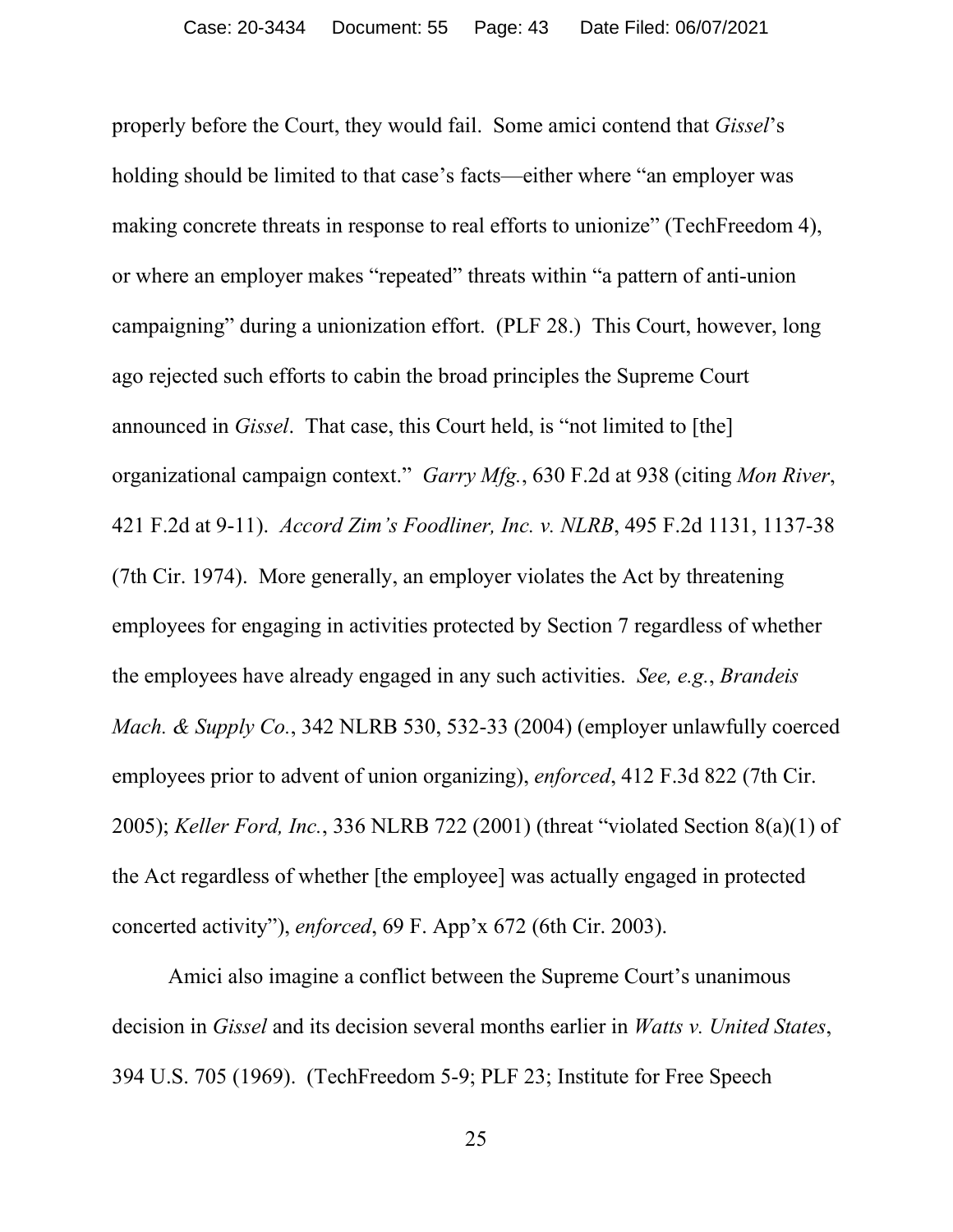("IFS") 5.) If the decisions were irreconcilable, *Gissel* would govern here for the reasons explained above. But there is no inconsistency. The hypothetical, rhetorical expression of "political opposition to the President" by an antiwar protester in *Watts*, 394 U.S. at 708, is nothing like an employer's credible threat of reprisal for union activity. As the Supreme Court recognized in *Gissel*, employers have the power to "take action solely on [their] own initiative" against their employees for unionizing. 395 U.S. at 618. And reasonable employees take seriously threats to do so that "a more disinterested ear" might dismiss. *Id.* at 617.

Finally, amici's claim (TechFreedom 9-12; PLF 21-22; IFS 14-16) that the Act discriminates against antiunion speech by employers is misguided. The Act evenhandedly prohibits both employers and unions from coercing employees in the exercise of their Section 7 rights. 29 U.S.C.  $\S$  158(a)(1) and (b)(1)(A). And Section 7, in turn, protects both the right to join a union and the right to refrain from doing so. 29 U.S.C. § 157.

### **2. Amici fail to joke away the threat's coerciveness**

Amici do not advance their case by attempting to make light of the Company's threat. PLF, for example, digs deep in the thesaurus to compile conclusory characterizations of the salt-mine tweet as a "saucy quip," "cheeky wisecrack," "[s]arcastic overstatement," "satirical commentary," and "terse joke." (PLF 5, 20, 25, 28, 29.) But as explained above (pp. 12-16), "just kidding" is not a

26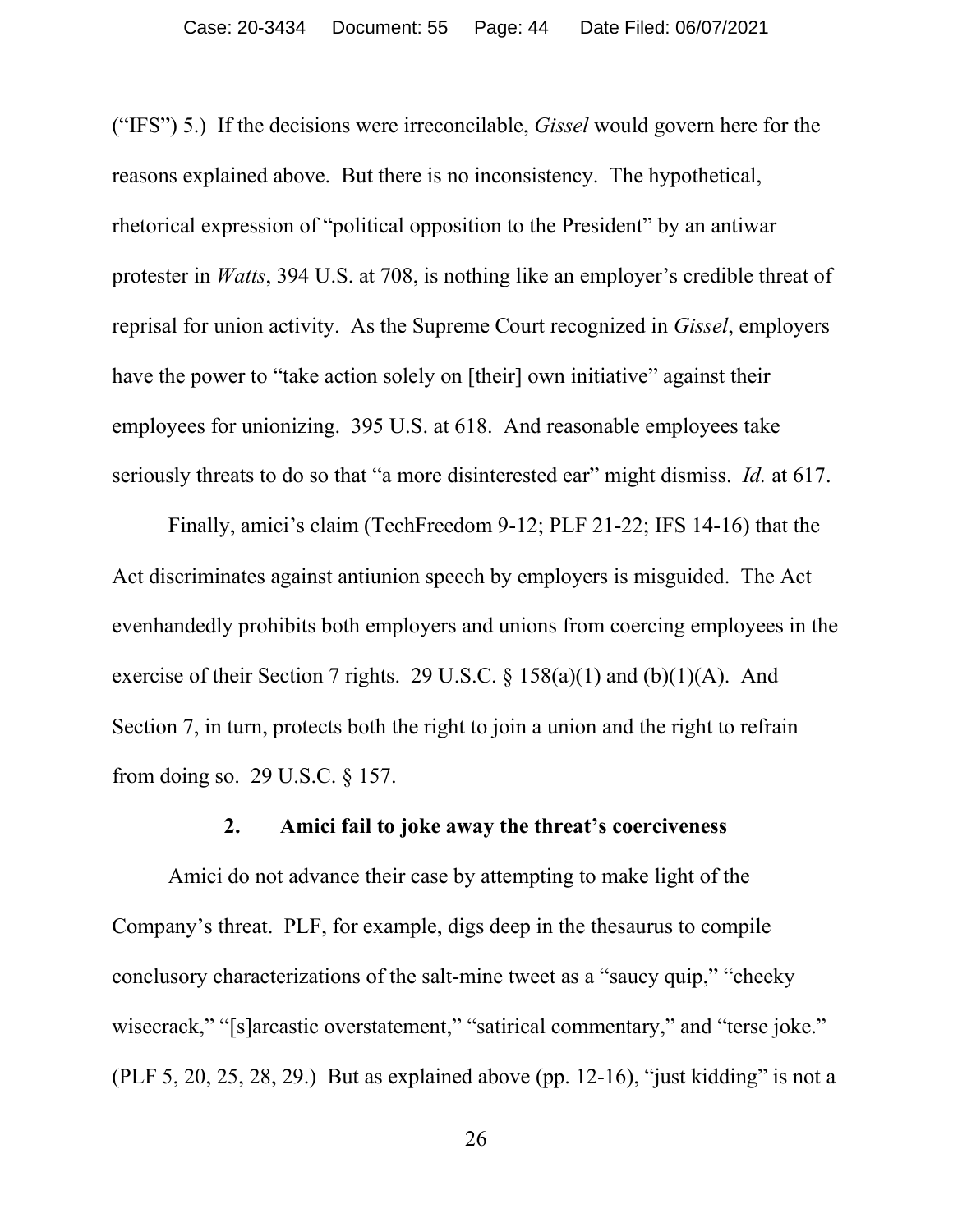defense where, as the Board reasonably found, the purportedly humorous statement would tend to coerce employees in the exercise of their Section 7 rights.

IFS, for its part, says it finds the threat funny because it considers the Company to be antiunion, and therefore assumes that its employees are antiunion as well and would never dream of unionizing; thus the Company would never need to retaliate against them for doing so. (IFS 16-17.) But because the Board's test is objective (p. 9), it is irrelevant whether particular employees were already so strongly antiunion (or prounion) that a threat could not change their minds. *See Brandeis Mach. & Supply Co. v. NLRB*, 412 F.3d 822, 832-33 (7th Cir. 2005) (rejecting employer's argument that coercive comments about union insignia "did not dissuade [the employees] from touting the Union on their clothing"); *Miller Elec.*, 334 NLRB at 825 (finding speculation on unlikelihood of employees forming a union irrelevant). IFS's factual assumption is also unwarranted, regardless of the Company's position on unions: there is nothing more common than employees selecting union representation despite their employer's antiunion stance.<sup>[7](#page-44-0)</sup>

<span id="page-44-0"></span><sup>7</sup> *See, e.g.*, Meg James, *Times Reaches Historic Deal with Newsroom Union*, L.A. Times, Oct. 16, 2019, *available at* 2019 WLNR 31323196 ("The Los Angeles Times on Wednesday reached a tentative labor agreement with the guild that represents about 475 members of its newsroom, a milestone for a newspaper that for generations was known as a bastion of anti-unionism.").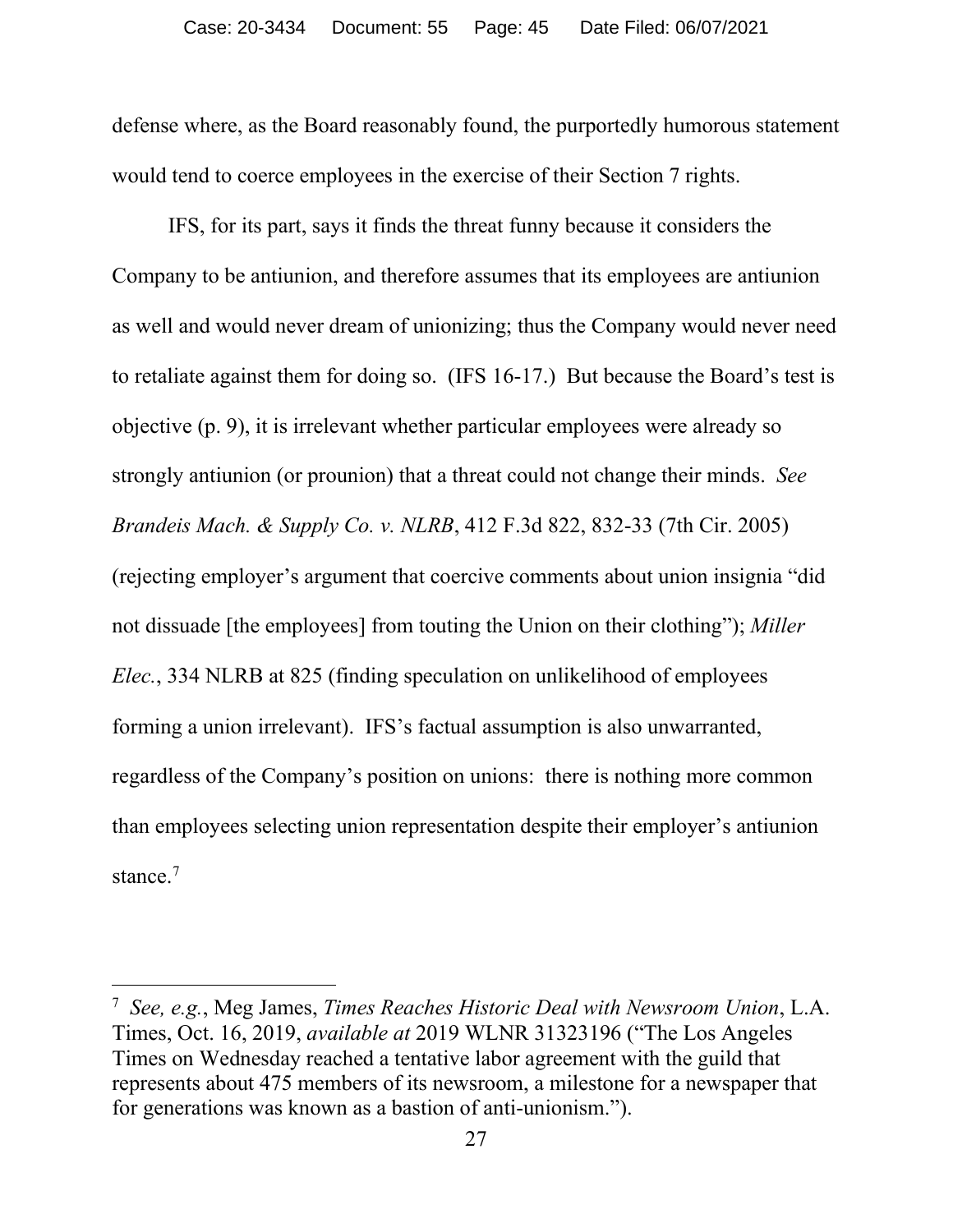Cato, on the other hand, is amused because the Company does not own any salt mines. (Cato 5, 14-15.) Thus, Cato says, the threat was "outlandish." (Cato 16.) But there is nothing outlandish about using a common idiom that employees would reasonably understand to refer to adverse consequences. And "[e]ven if a person expresses himself in an outlandish, illogical manner, his statements can be seriously threatening." *United States v. Dierks*, 978 F.3d 585, 590 (8th Cir. 2020) (citation and internal quotation marks omitted).

In fact, unlawful threats often use figurative, even hyperbolic language. For example, in *Advocate South Suburban Hospital v. NLRB*, the court upheld the Board's finding that the employer violated Section  $8(a)(1)$  by stating, "we make examples' of people who talk about the union," and "'[t]here will be a sacrificial lamb.'" 468 F.3d 1038, 1042 (7th Cir. 2006). And in *Equitable Gas Co. v. NLRB*, the court upheld the Board's finding that an employer threatened employees by characterizing itself as "bunnies," accusing the Union of taking "pot shots," and then stating that it would soon "arm the bunnies and the bunnies would start to shoot back." 966 F.2d 861, 867 (4th Cir. 1992). The Board was not required to find such language noncoercive because employees are not sheep and employers are not bunnies, because there were no altars or guns—or, here, because the Company owns no salt mines. *See also, e.g.*, *Wal-Mart Stores, Inc.*, 364 NLRB No. 118, 2016 WL 4582497, at \*1 & n.6, 10 (Aug. 27, 2016) ("If it were up to me,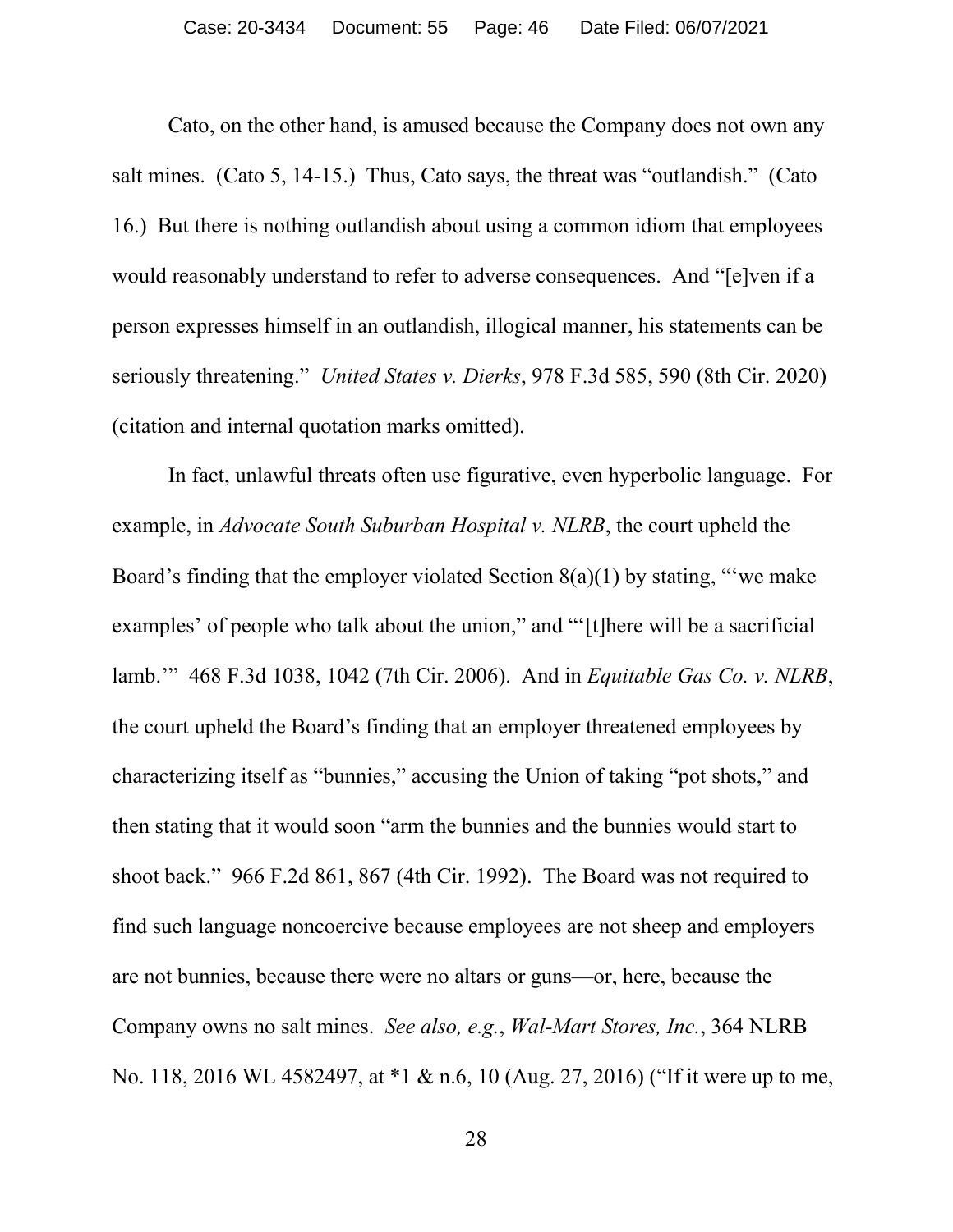I'd shoot the union"); *Seton Co.*, 332 NLRB 979, 991 (2000) ("If this Union comes in this plant, it's going to be shitty back here").

# **3. The Board was not required to create a Twitter exception to Section 8(a)(1)**

Cato takes the argument that the Company's statement was a harmless joke one step further, asserting that Twitter is a special, "public and performative" place where no threat could be taken seriously. (Cato 7-13.) That argument is not properly before the Court. The Company did not raise, much less develop, any such challenge before the Board or in its opening brief to the Court. Thus, it is barred by Section 10(e) as well as waived. (*See* pp. 17, 20-21, 23.)

In any event, "[t]he responsibility to adapt the Act to changing patterns of industrial life is entrusted to the Board." *NLRB v. J. Weingarten, Inc.*, 420 U.S. 251, 266-67 (1975). In this case, the Board carried out that duty in finding that, in the modern work environment, a threat broadly disseminated on a digital platform and viewable by the public is unlawful. Even if everything on the internet is a joke to Cato, the Board was not required to create an exception to Section  $8(a)(1)$  for employer threats on social media.

Cato also suggests that the Company's use of Twitter is relevant because no employer would dare to widely disseminate an unlawful threat. (Cato 7.) That argument, too, is barred by Section 10(e) and waived by the Company's failure to argue it before the Court. It is also contradicted by employer conduct documented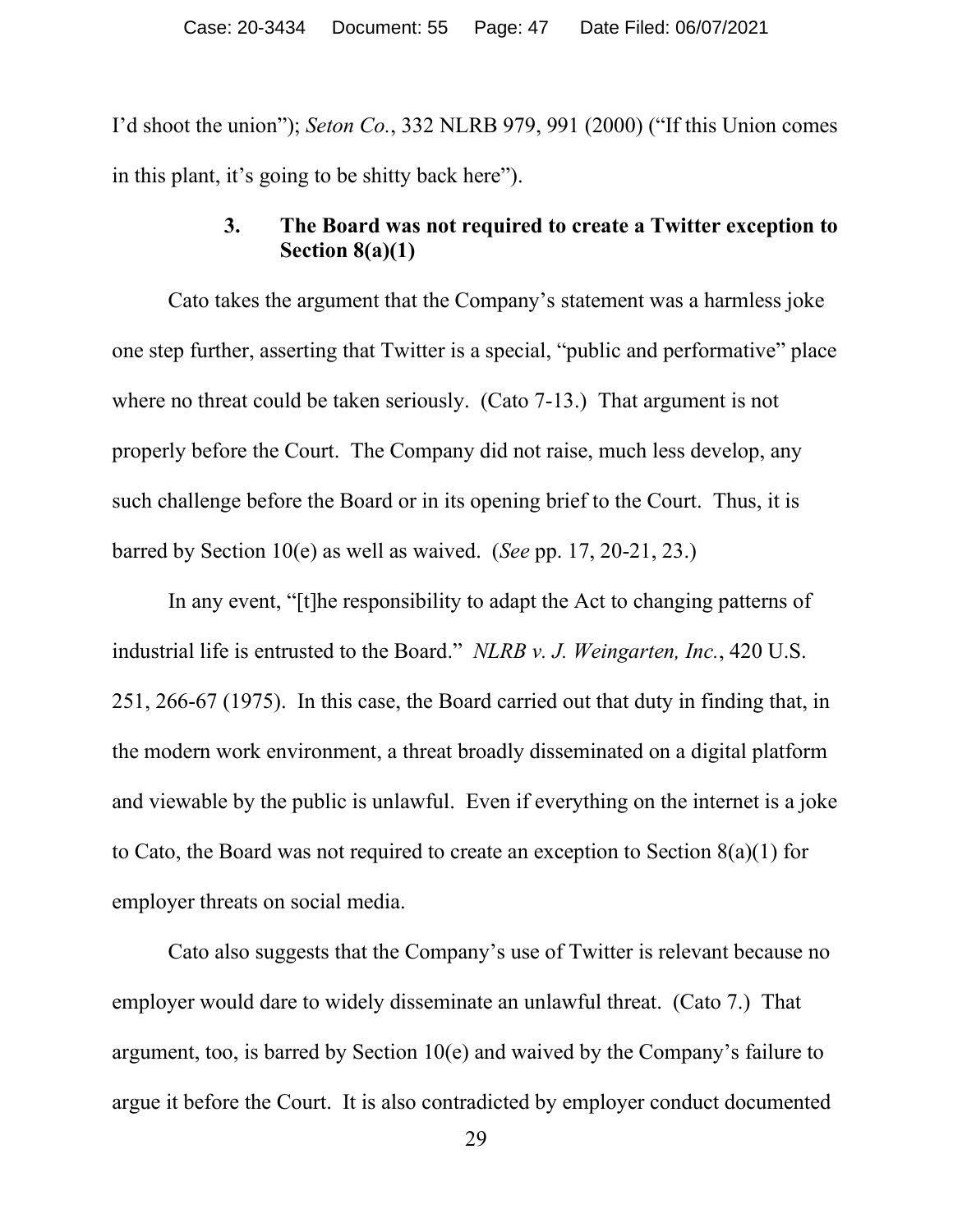in countless Board decisions. Employers routinely broadcast threats widely throughout the workplace and beyond—in letters, pamphlets, speeches, and press releases. *See, e.g.*, *TRW-United Greenfield Div.*, 245 NLRB 1135, 1135 (1979) (threat in television interview), *enforced*, 637 F.2d 410 (5th Cir. 1981); *Penn. Glass Sand Corp.*, 172 NLRB 514, 522 (1968) (threat "by a public news release"), *enforced sub nom. Gen. Teamsters & Allied Workers Local Union No. 992 v. NLRB*, 427 F.2d 582 (D.C. Cir. 1970). Some employers are not shy about announcing even the most explicit threats. *See, e.g.*, *United Dairy Farmers Co-op. Ass'n v. NLRB*, 633 F.2d 1054, 1057 (3d Cir. 1980) (employer "announced at a Christmas banquet of salesclerks that '[h]e would fire any girl who had signed a Union card'"). And the Board has learned by long experience that employers often follow through on their threats, whether they are made publicly or privately. *See id.* (noting that employer "followed through on his threat by firing the leading supporter of the union"). $8$ 

<span id="page-47-0"></span><sup>&</sup>lt;sup>8</sup> Although criminal-law precedent does not govern here, it is notable that even where substantial prison time is at issue the Court has rejected the simple-minded claim that no one would be foolish enough to make serious threats on the internet. *See generally United States v. Elonis*, 841 F.3d 589 (3d Cir. 2016) (upholding 44 month prison sentence for threats in lyric form posted on Facebook). Unlawful threats appear in internet chatrooms, *United States v. C.S.*, 968 F.3d 237, 244 n.5 (3d Cir. 2020), YouTube videos, *United States v. Stoner*, 781 F. App'x 81, 86 (3d Cir. 2019), *cert. denied,* 140 S. Ct. 2676 (2020), and, of course, on Twitter, *United States v. Abdulkadir*, No. 016CR00002KESVLD, 2016 WL 659711, at \*1 (D. Minn. Feb. 18, 2016). The federal courts and the FBI have not "learn[ed] to take a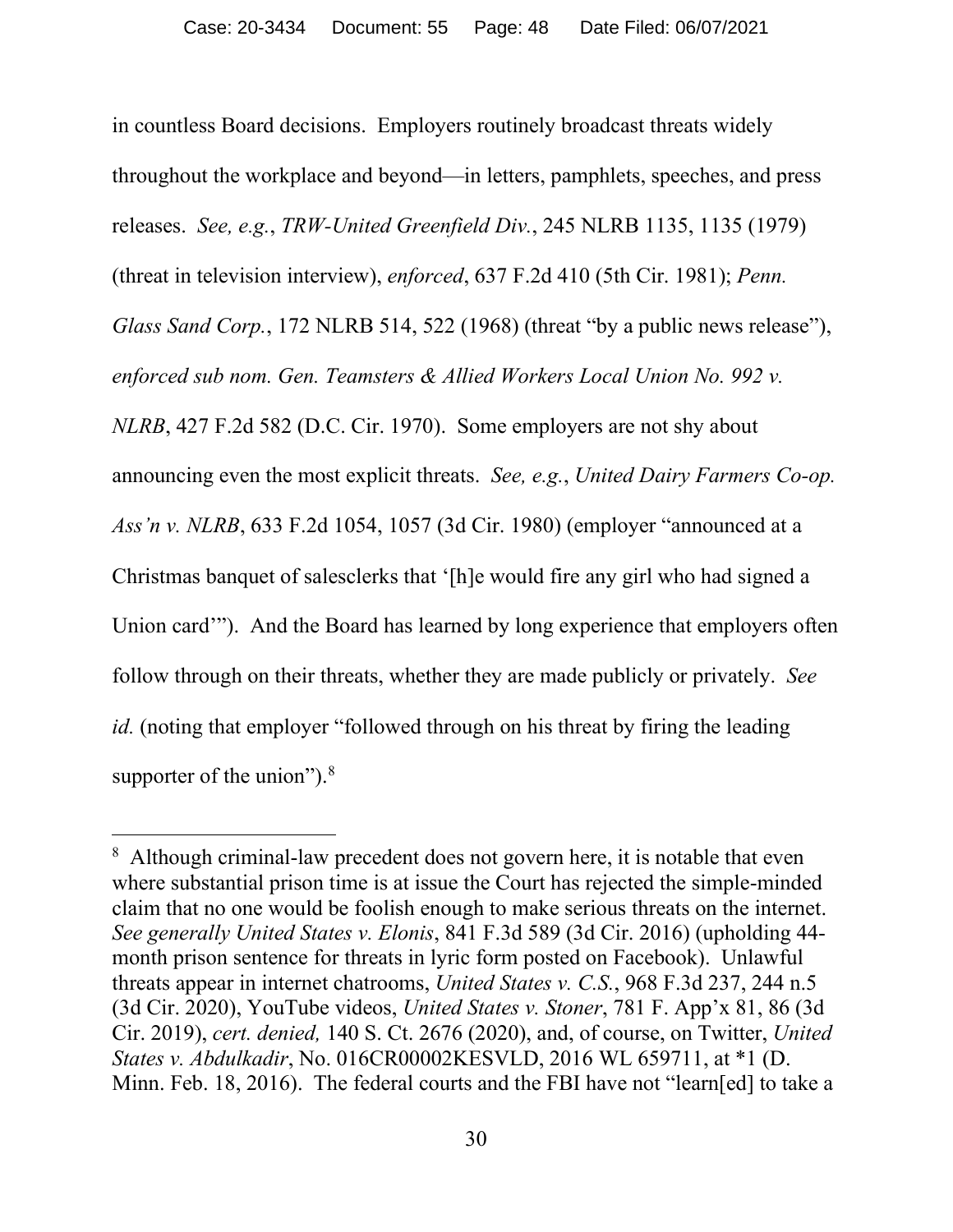Finally, there is no merit to Cato's claim (Cato 16-18) that prohibiting employers from violating Section 8(a)(1) on Twitter will inappropriately chill public discourse. Cato collects tweets that it thinks should not be taken seriously, but none of them threaten employees with reprisals for exercising their rights under Section 7. The Act, for example, does not prohibit discrimination based on pizza preferences. (Cato 17.) *See Edward G. Budd Mfg. Co. v. NLRB*, 138 F.2d 86, 90- 91 (3d Cir. 1943) ("[A]n employer may discharge an employee for a good reason, a poor reason or no reason at all so long as . . . [it does not] discharge an employee because he has engaged in activities on behalf of a union."). Whether tweets like the ones Cato catalogues could violate another law was not before the Board, and it is not before the Court.

#### **II. The Company's Arguments About Jurisdiction and Venue Fail**

The Company's remaining arguments are patently meritless. Because they are built on fundamental misunderstandings of the Act, the Board, and its processes, we begin with an overview of those matters.

"The National Labor Relations Act is a comprehensive code passed by Congress to regulate labor relations in activities affecting interstate and foreign commerce." *Nash v. Fla. Indus. Comm'n*, 389 U.S. 235, 238 (1967). It begins

joke" (Cato 5) just because a communication appears on social media. *See generally United States v. Dierks*, 978 F.3d 585 (8th Cir. 2020) (affirming conviction and 72-month sentence for Twitter threats).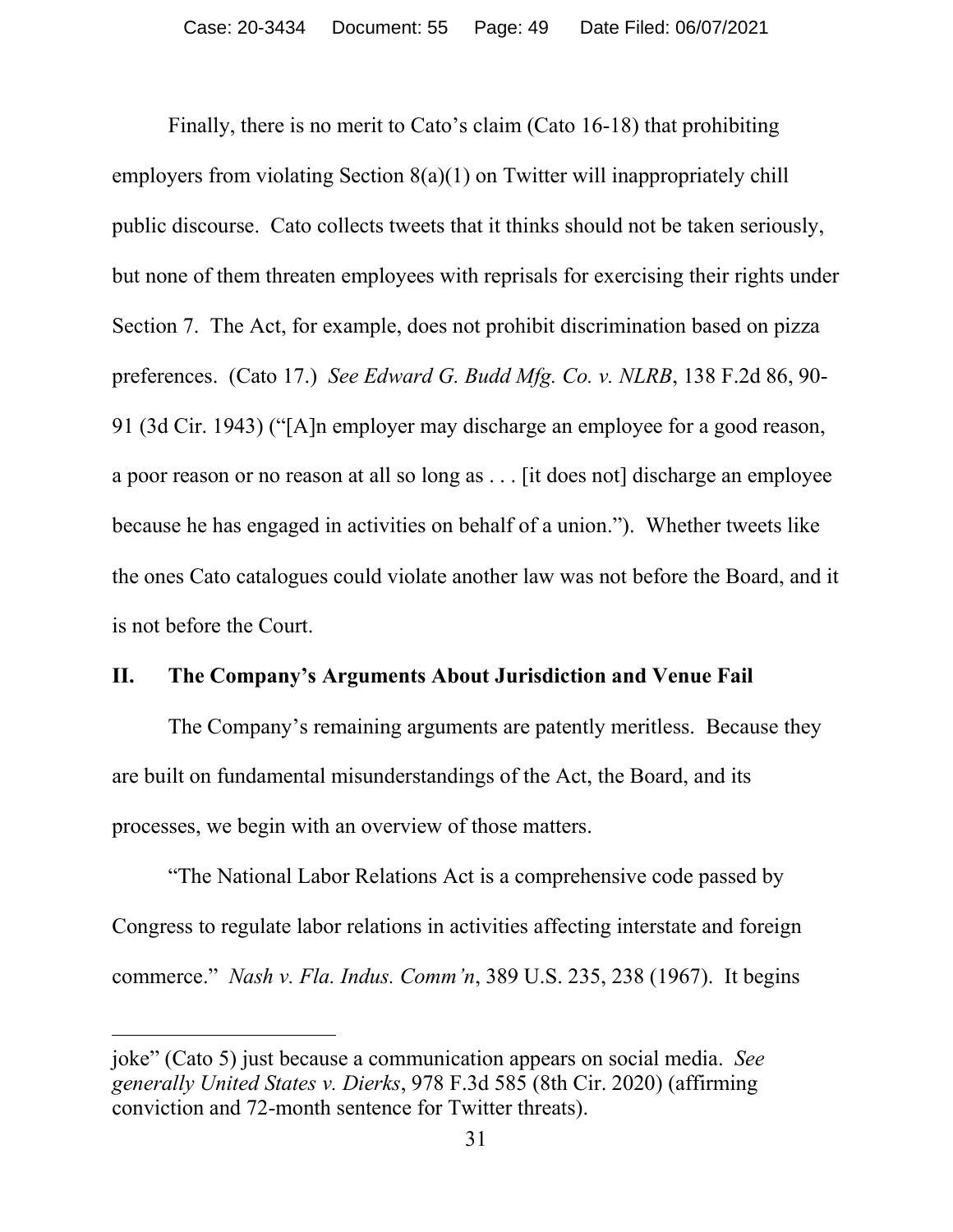with an "unequivocal national declaration of policy establishing the legitimacy of labor unionization and encouraging the practice of collective bargaining." *Sears, Roebuck & Co. v. San Diego Cty. Dist. Council of Carpenters*, 436 U.S. 180, 190 (1978). *See* 29 U.S.C. § 151.

Section 3(a) of the Act establishes the Board. 29 U.S.C. § 153(a). The Board "does not exist for the 'adjudication of private rights'; it 'acts in a public capacity to give effect to the declared public policy of the Act to eliminate and prevent obstructions to interstate commerce by encouraging collective bargaining.'" *Phelps Dodge Corp. v. NLRB*, 313 U.S. 177, 193 (1941) (quoting *Nat'l Licorice Co. v. NLRB*, 309 U.S. 350, 362 (1940)). To that end, Section 10(a) of the Act empowers the Board to prevent "any person" from engaging in unfair labor practices affecting commerce. 29 U.S.C. § 160(a). If an employer's operations have more than a de minimis effect on interstate commerce, it is subject to the Board's jurisdiction. *NLRB v. Denver Bldg. & Const. Trades Council*, 341 U.S. 675, 683-84 (1951).

Under the Act, "the process of adjudicating unfair labor practice cases begins with the filing by a private party of a charge." *NLRB v. Sears, Roebuck & Co.*, 421 U.S. 132, 138 (1975) (internal quotation marks and citations omitted). Section 10(b) of the Act "authorizes the National Labor Relations Board to initiate unfair labor practice proceedings whenever some person charges that another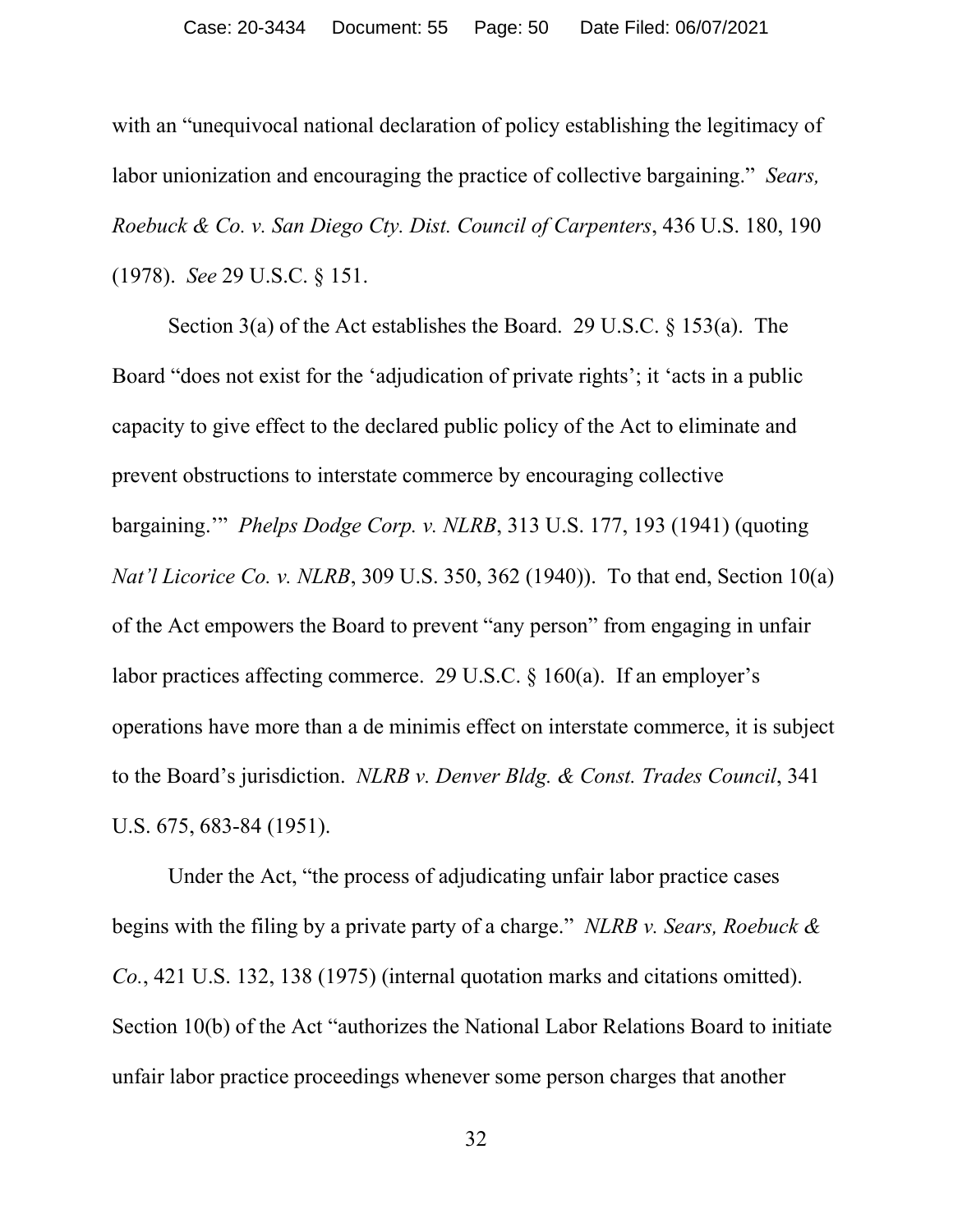person has committed such practices." *Nash*, 389 U.S. at 238. "The Board cannot start a proceeding without such a charge being filed with it." *Id.* Thus, the Board's implementation of the Act "is dependent 'upon the initiative of individual persons.'" *NLRB v. Scrivener*, 405 U.S. 117, 122 (1972) (quoting *Nash*, 389 U.S. at 238). However, "the person or group making the charge does not become the actor in the proceeding." *Amalgamated Util. Workers v. Consol. Edison Co. of N.Y.*, 309 U.S. 261, 265 (1940).

Section 3(d) of the Act establishes the office of the General Counsel, who has "final authority" over "the investigation of charges and issuance of complaints under [S]ection 10, and in respect of the prosecution of such complaints before the Board." 29 U.S.C. § 153(d). Neither the Board nor the courts have authority to review the General Counsel's decision whether or not to issue a complaint. *Sears*, 421 U.S. at 138. "In those cases in which [the General Counsel] decides not to issue a complaint, no proceeding before the Board occurs at all." *Id.* at 139.

"In those cases in which [the General Counsel] decides that a complaint shall issue, the General Counsel becomes an advocate before the Board in support of the complaint." *Sears*, 421 U.S. at 138-39. The General Counsel—not the charging party—determines the issues the complaint covers, *Williams v. NLRB*, 105 F.3d 787, 790 n.3 (2d Cir. 1996), as well as "the theory of the case," *Teamsters Local 282*, 335 NLRB 1253, 1254 (2001) (citation and internal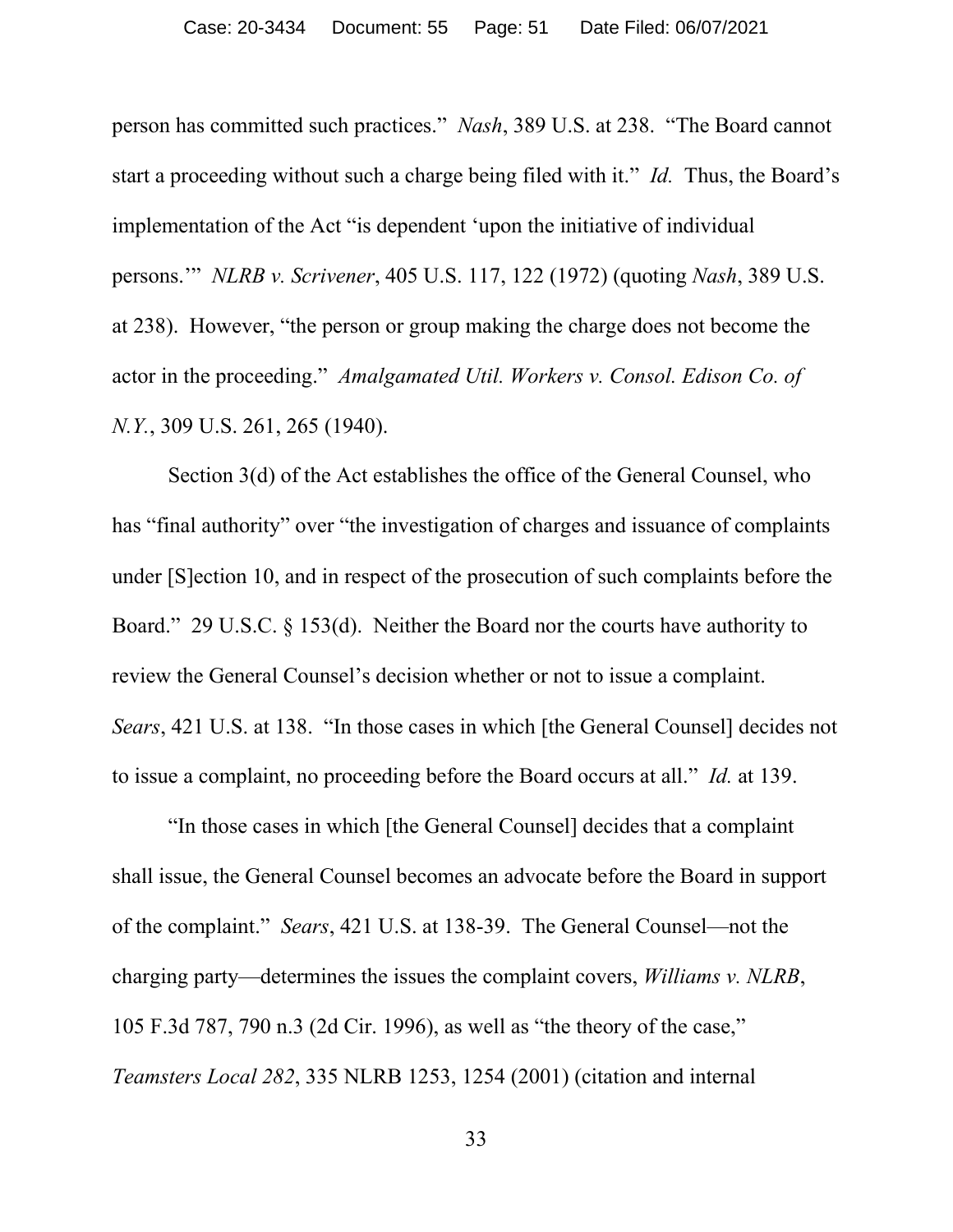quotation marks omitted). If the General Counsel issues a complaint and settlement efforts are unsuccessful, the case ordinarily proceeds to hearing before an administrative law judge. 29 C.F.R. § 101.10. The judge issues a recommended decision and order. 29 C.F.R. § 101.11. If any party files exceptions, the Board considers the case and issues its own decision and order. 29 C.F.R. § 101.12.

The Board's orders are not self-enforcing; they impose no legal obligation on any party until they have been enforced by a court. Under Section 10(e) of the Act, 29 U.S.C. § 160(e), the Board alone has authority to petition a court of appeals for enforcement of its order. *Amalgamated Util. Workers*, 309 U.S. at 266. And under Section 10(f), 29 U.S.C. § 160(f), only a party aggrieved by the Board's order may petition a court to review it. *See* 29 C.F.R. § 101.14.

#### **A. Any Person May File an Unfair-Labor-Practice Charge**

The Board reasonably rejected the Company's arguments based on the identity of the charging party in this case. (D&O 1 n.4, AR.272-73.) Before the Court, the Company continues to complain that the charging party was not aggrieved by its threat. (Br. 13-32.) But aggrievement does not matter in this context. As the Board recognized, the Act has always permitted any person, aggrieved or not, to file an unfair-labor-practice charge. (AR.272.)

The relevant language, as enacted in 1935, follows:

34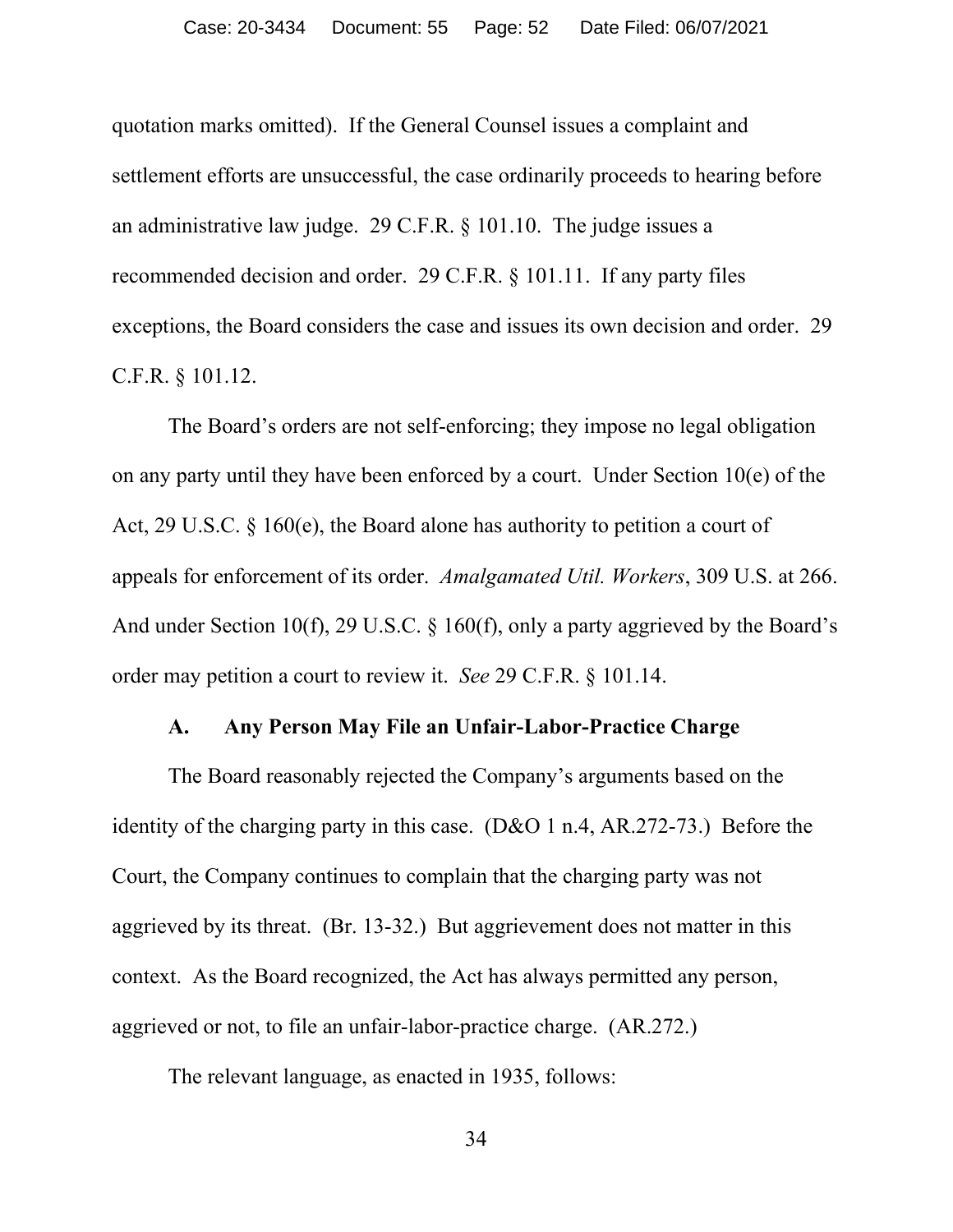Whenever it is charged that any person has engaged in or is engaging in any such unfair labor practice, the Board, or any agent or agency designated by the Board for such purposes, shall have power to issue and cause to be served upon such person a complaint stating the charges in that respect, and containing a notice of hearing before the Board or a member thereof, or before a designated agent or agency, at a place therein fixed, not less than five days after the serving of said complaint.

49 Stat. 146, 453 (codified as amended at 29 U.S.C. § 160(b)).

Interpreting that text over 80 years ago, the Supreme Court concluded that "[t]he Act requires a charge before the Board may issue a complaint, but omits any requirement that the charge be filed by a labor organization or an employee." *NLRB v. Ind. & Mich. Elec. Co.*, 318 U.S. 9, 17 (1943). The charging party in *Indiana & Michigan* was a union engaged in an unlawful campaign of dynamiting employer property. 318 U.S. at 11-13. The issue before the Court was whether evidence of the union's misconduct could disqualify it from filing a charge. *Id.* at 17. The Court "h[e]ld that misconduct of the union would not deprive the Board of jurisdiction" because any other person—even a "stranger"—could have filed the same charge in its place. *Id.* at 17-18.<sup>[9](#page-52-0)</sup>

<span id="page-52-0"></span><sup>9</sup> Similar reasoning underlies subsequent Board decisions. *See, e.g.*, *3 State Contractors, Inc.*, 306 NLRB 711, 716 (1992) (misidentification of charging party irrelevant because any person may file a charge); *Operating Engineers, Local 926*, 254 NLRB 994, 994 n.2 (1981) (whether employer's charter authorized it to file charges was irrelevant because any person may file charge); *Frank L. Sample, Jr., Inc.*, 118 NLRB 1496, 1498 (1957) (irrelevant whether charge was signed by someone authorized to file it for the same reason).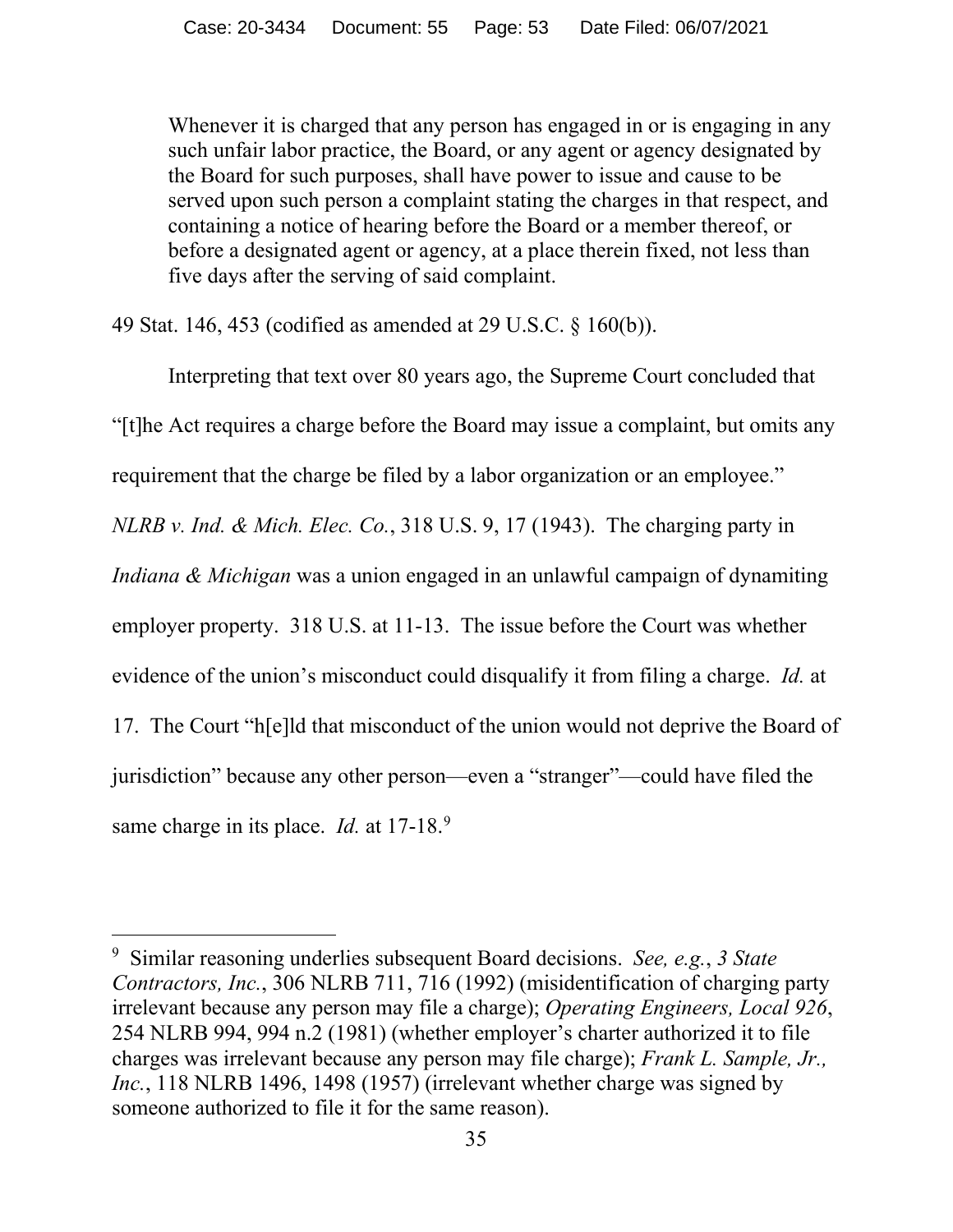Because the Court's recognition that anyone may file a charge was integral to the resolution of the question before the Court, the Company is wrong to call it dicta. (Br. 21.) "When an opinion issues for the Court, it is not only the result but also those portions of the opinion necessary to that result by which [the courts] are bound." *Seminole Tribe of Fla. v. Fla.*, 517 U.S. 44, 67 (1996). Reasoning that "formed the basis of the Supreme Court's holding" is not dicta. *Coleman v. Green*, 845 F.3d 73, 75 (3d Cir. 2017). And in any event, this Court does "not idly ignore considered statements the Supreme Court makes in dicta." *In re McDonald*, 205 F.3d 606, 612 (3d Cir. 2000). *Accord Winslow v. FERC*, 587 F.3d 1133, 1135 (D.C. Cir. 2009).

"Since no intervening Supreme Court decision mandates an interpretation of [Section 10(b)] different from the interpretation given" in *Indiana & Michigan*, that case controls. *Elec. Contractors, Inc. v. NLRB*, 245 F.3d 109, 120 (2d Cir. 2001). Moreover, the Board and the courts of appeals—including this Court have consistently reaffirmed the Supreme Court's holding. *See NLRB v. Television & Radio Broad. Studio Emp., Local 804*, 315 F.2d 398, 400-01 (3d Cir. 1963). *Accord, e.g.*, *Raymond Interior Sys., Inc. v. NLRB*, 812 F.3d 168, 178 (D.C. Cir. 2016); *Ashley v. NLRB*, 255 F. App'x 707, 709 (4th Cir. 2007); *Elec. Contractors, Inc. v. NLRB*, 245 F.3d 109, 121 (2d Cir. 2001); *NLRB v. Teamsters Local 364*, 274 F.2d 19, 25 (7th Cir. 1960); *S. Furniture Mfg. Co. v. NLRB*, 194 F.2d 59, 60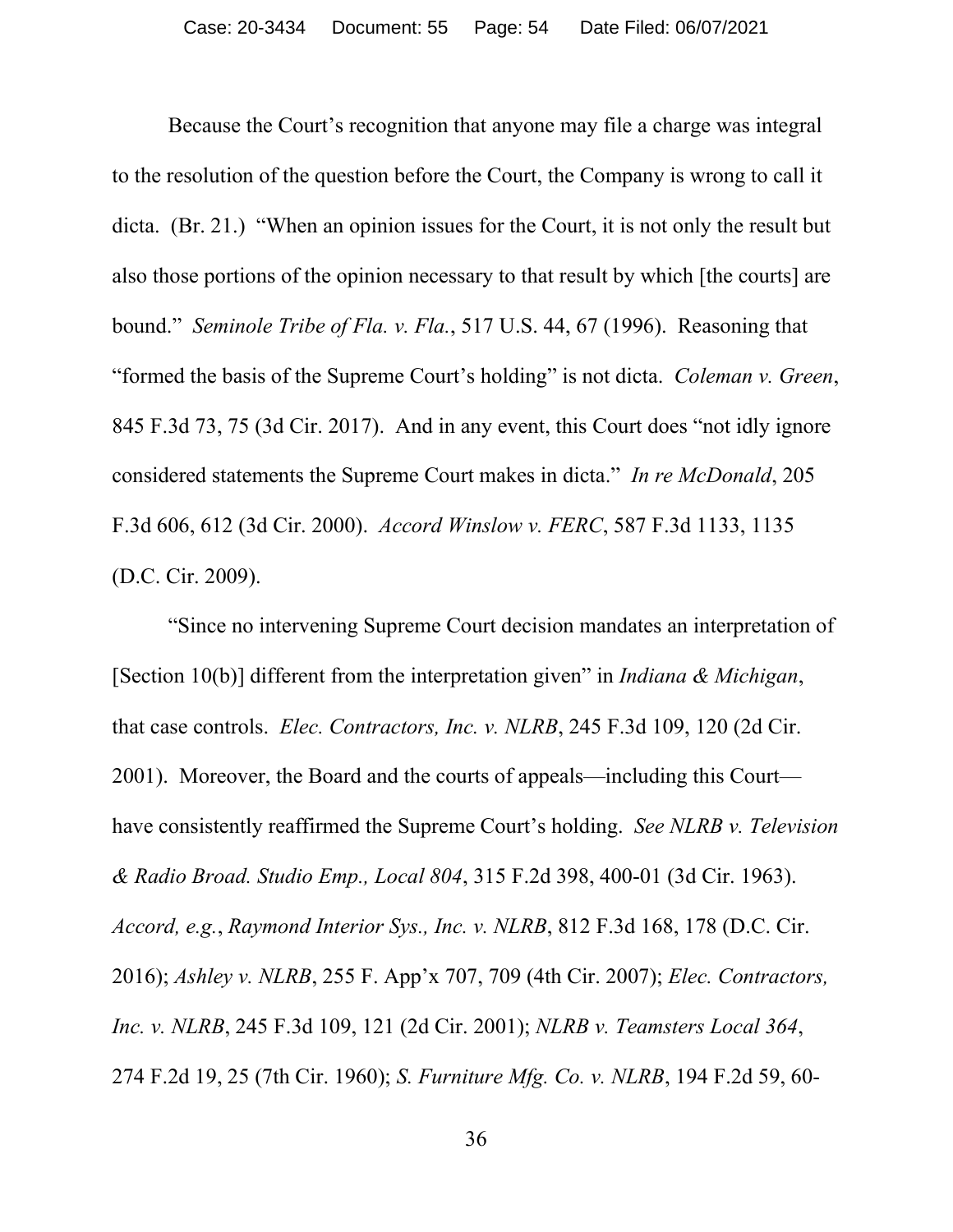61 (5th Cir. 1952); *NLRB v. Gen. Shoe Corp.*, 192 F.2d 504, 505 (6th Cir. 1951); *Operating Eng'rs Local 39 (Kaiser Found.)*, 268 NLRB 115, 116 (1983), *enforced sub nom. NLRB v. Stationary Eng'rs, Local 39*, 746 F.2d 530 (9th Cir. 1984).

Even leaving precedent aside, the Board's reasonable interpretation of the statutory text is entitled to the Court's deference. (*See* pp. 7-8.) The Board's regulations provide that "[a]ny person may file a charge alleging that any person has engaged in or is engaging in any unfair labor practice affecting commerce." 29 C.F.R. § 102.9. The Board has maintained that rule since the earliest days of the Act. *See, e.g.*, *Gen. Furniture Mfg. Co.*, 26 NLRB 74, 76 & n.3 (1940) (citing then-effective regulation). And it is consistent with the function of a charge (and charging party) in Board proceedings.

As the Supreme Court recognized in *Indiana & Michigan*, "[t]he charge is not proof." 318 U.S. at 18. "The charge does not even serve the purpose of a pleading." *Id.* Rather, "[i]t merely sets in motion the machinery of an inquiry," *id.*, giving "the Board a preliminary basis for determining whether to proceed in the investigation of the case." *NLRB v. Kingston Cake Co.*, 191 F.2d 563, 567 (3d Cir. 1951). Once the charge is filed, "[t]he responsibility of making that inquiry, and of framing the issues in the case is one that Congress has imposed upon the Board, not the charging party." *NLRB v. Fant Milling Co.*, 360 U.S. 301, 307 (1959). Should the inquiry reveal a possible unfair labor practice, only the General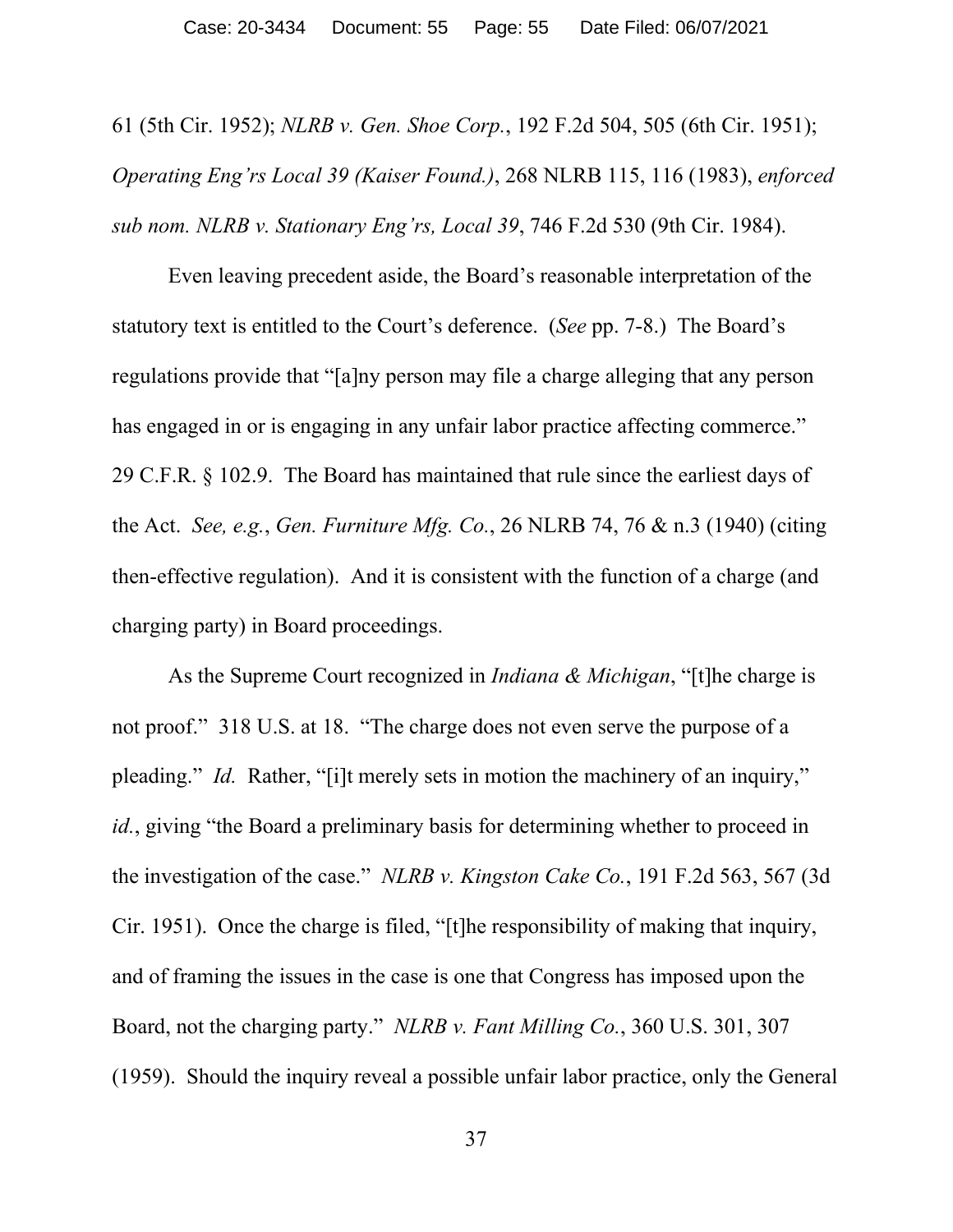Counsel, on behalf of the Board, has the "power to issue its complaint against the person charged with the unfair labor practice." *Id.* In view of the General Counsel's prosecutorial gatekeeping function, there was no need for Congress to limit who may file a charge.

The General Counsel's prosecutorial discretion also answers the Company's policy argument that allowing any person to file charges "invites abuse" (Br. 17) by allowing non-aggrieved persons, including "ideological adversaries" (Br. 26), to impose litigation on employers.<sup>10</sup> A charge does not initiate litigation. The General Counsel "is not required by the statute to move on every charge." *Ind. & Mich.*, 318 U.S. at 18. In addition, the Board itself has "wide discretion" to dismiss a complaint if the underlying charge appears "to constitute an abuse of the Board's process." *Id.* at 18-19. *See, e.g.*, *Hollywood Ranch Mkt.,* 93 NLRB 1147, 1153-54 (1951) (dismissing complaint allegations where the charge was filed to further a collusive scheme between union and employer).

The same rationale explains why the Company is wrong to imply that it would be inappropriate for "a business competitor" to "jumpstart" the Board's authority. (Br. 19.) Moreover, the Board has long held that the charging party's status as a competitor, in particular, is irrelevant. *Steinberg & Co.*, 78 NLRB 211,

<span id="page-55-0"></span><sup>&</sup>lt;sup>10</sup> *See also* IFS 7-10; National Federation of Independent Business ("NFIB") 12-13.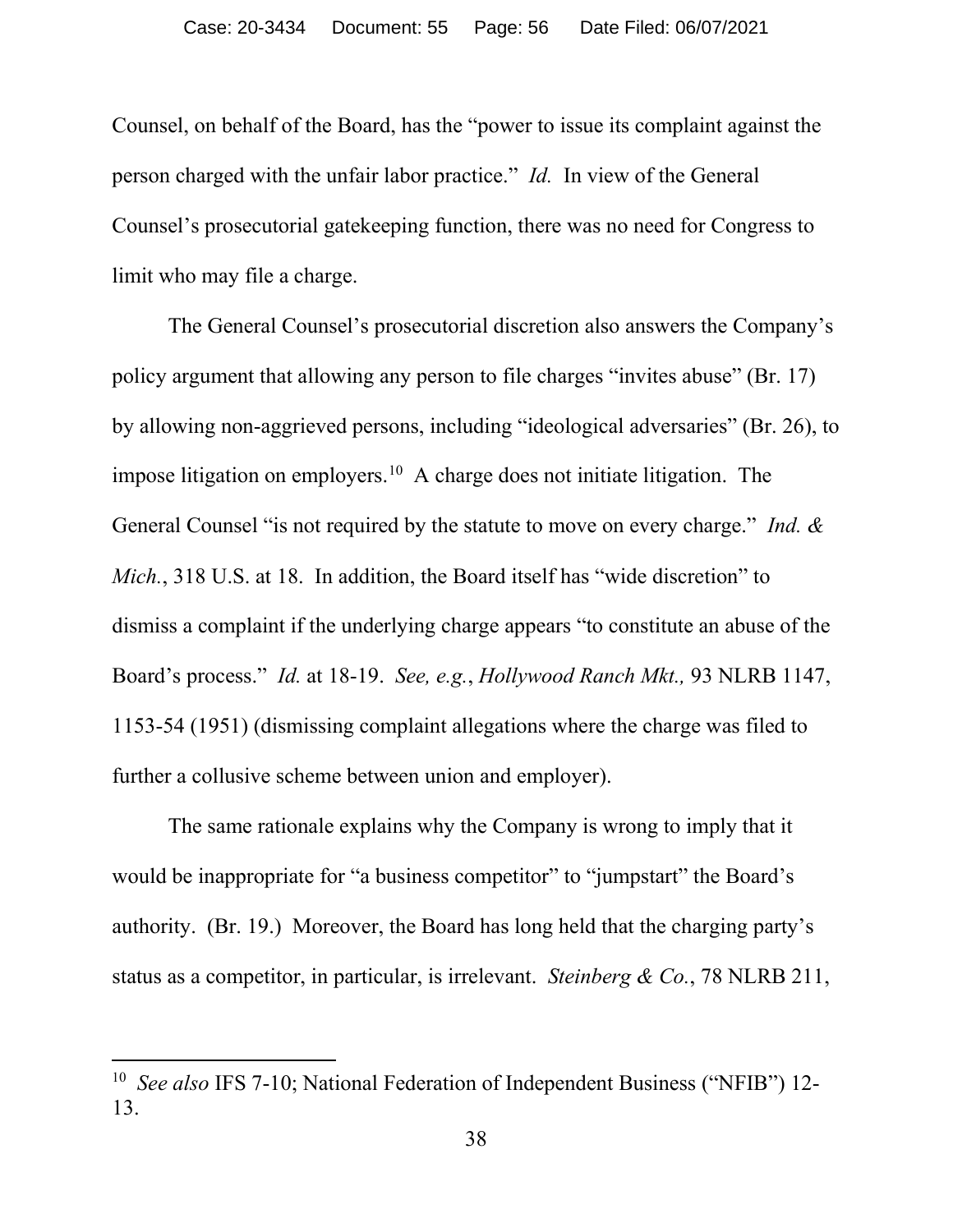212 n.3, 232-33 n.2 (1948), *enforcement denied on other grounds*, 182 F.2d 850 (5th Cir. 1950). "In some respects [a charge] resembles a simple call of 'Police!'" *Abercrombie, J.S., Co.*, 83 NLRB 524, 540 (1949). "If no burglars are found the matter drops and no prosecution for burglary can be said to have been commenced." *Id.* Just as a business can tip off the authorities if it learns that a competitor is engaging in fraud or other crime, so too competitors can notify the Board of one another's unfair labor practices.

Contrary to the Company's (Br. 18) and NFIB's (NFIB 8, 13) claims, Congress's choice to allow any person to file charges effectuates the policies of the Act, including its recognition of the power imbalance between employers and individual employees. 29 U.S.C. § 151. As the Supreme Court noted in *Indiana & Michigan*, "Senator Wagner, sponsor of the Bill, strongly objected to a limitation on the classes of persons who could lodge [charges] with the Board." 318 U.S. at 17. In the exchange the Court cited, Senator Wagner confirmed that a charge may be filed by "some outsider, some busybody, some social worker in the town, . . . some minister or some other person or some woman's organization, or some labor organization." Hearings before the Committee on Education and Labor, United States Senate, 74th Cong., 1st Sess., on S. 1958, at 440-41 (1935), *reprinted in* 2 NLRB, Legislative History of the National Labor Relations Act, 1935, at 1826-27 (1949). That freedom was necessary, he explained, because an employee who files a charge against his employer is "running the risk of being notified the next day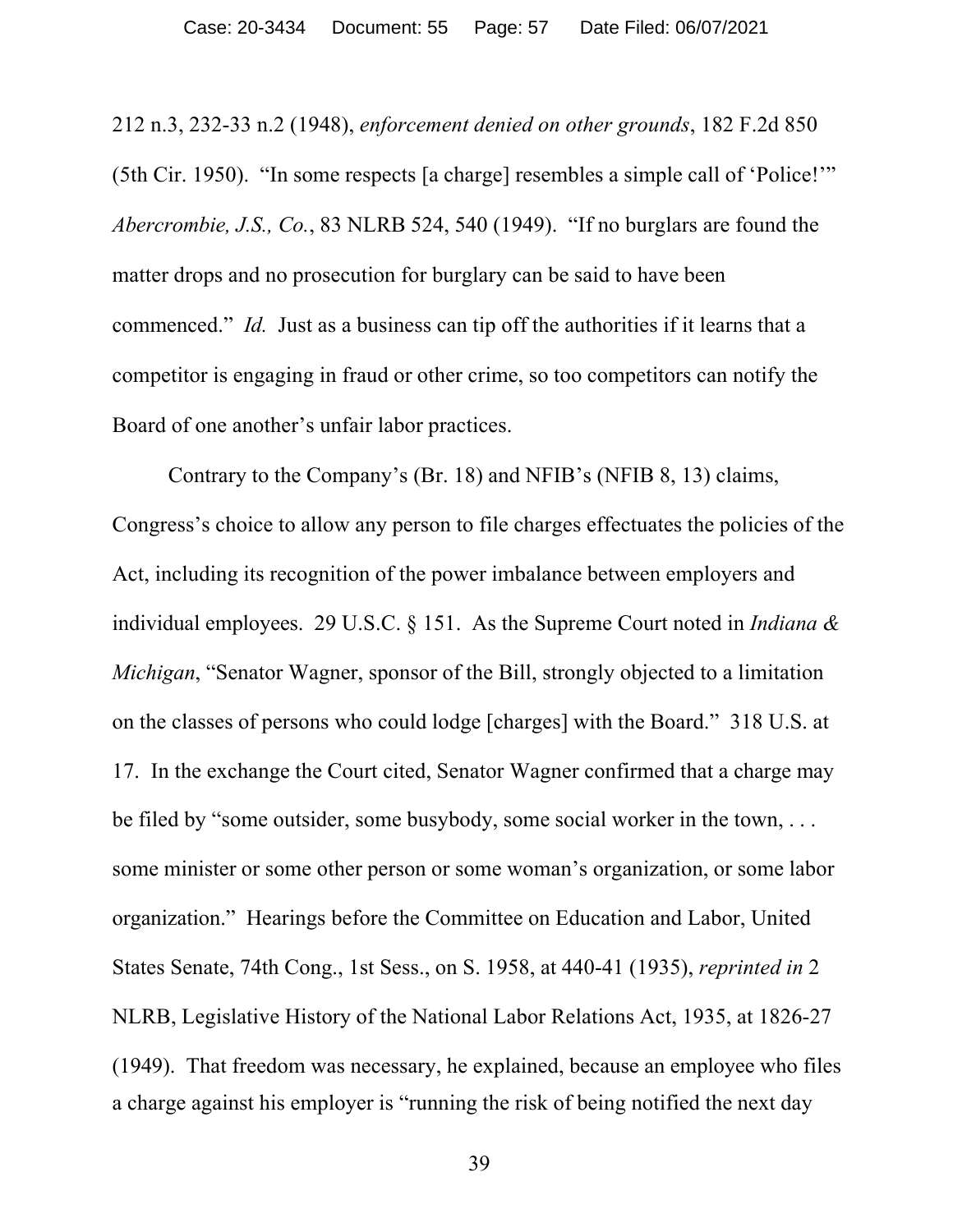that his job is at an end." *Id.* at 441, *reprinted* at 1827. Because "it [i]s often not prudent for the workman himself to make a complaint against his employer," Congress deliberately drafted the Act to permit even a "stranger" to the employment relationship to file a charge. *Ind. & Mich.*, 318 U.S. at 17-18.

In the teeth of the Act's text, 80 years of precedent, and the Board's reasonable regulation, the Company and amici argue that the Act does not permit the Board to act on a charge filed by a "random" person. (Br. 22; PLF 17-20; NFIB 1-14.) They rely on a reference to aggrievement within a proviso to Section 10(b) that Congress added to the Act in 1947, in which it imposed a six-month limitations period for the filing and service of unfair-labor-practice charges.<sup>[11](#page-57-0)</sup> (Br. 14-19; PLF 8; NFIB 4-5.) But this Court has seen that particular misreading of the Act before. In *NLRB v. Local No. 42, International Association of Heat & Frost Insulators & Asbestos Workers*, the Court expressly rejected the argument that the Board's regulation allowing "any person" to file a charge "exceeds the

<span id="page-57-0"></span><sup>&</sup>lt;sup>11</sup> The amendment states:

Provided, That no complaint shall issue based upon any unfair labor practice occurring more than six months prior to the filing of the charge with the Board and the service of a copy thereof upon the person against whom such charge is made, unless the person aggrieved thereby was prevented from filing such charge by reason of service in the armed forces, in which event the six-month period shall be computed from the day of his discharge.

<sup>61</sup> Stat. 136, 146 (1947) (codified at 29 U.S.C. § 160(b)).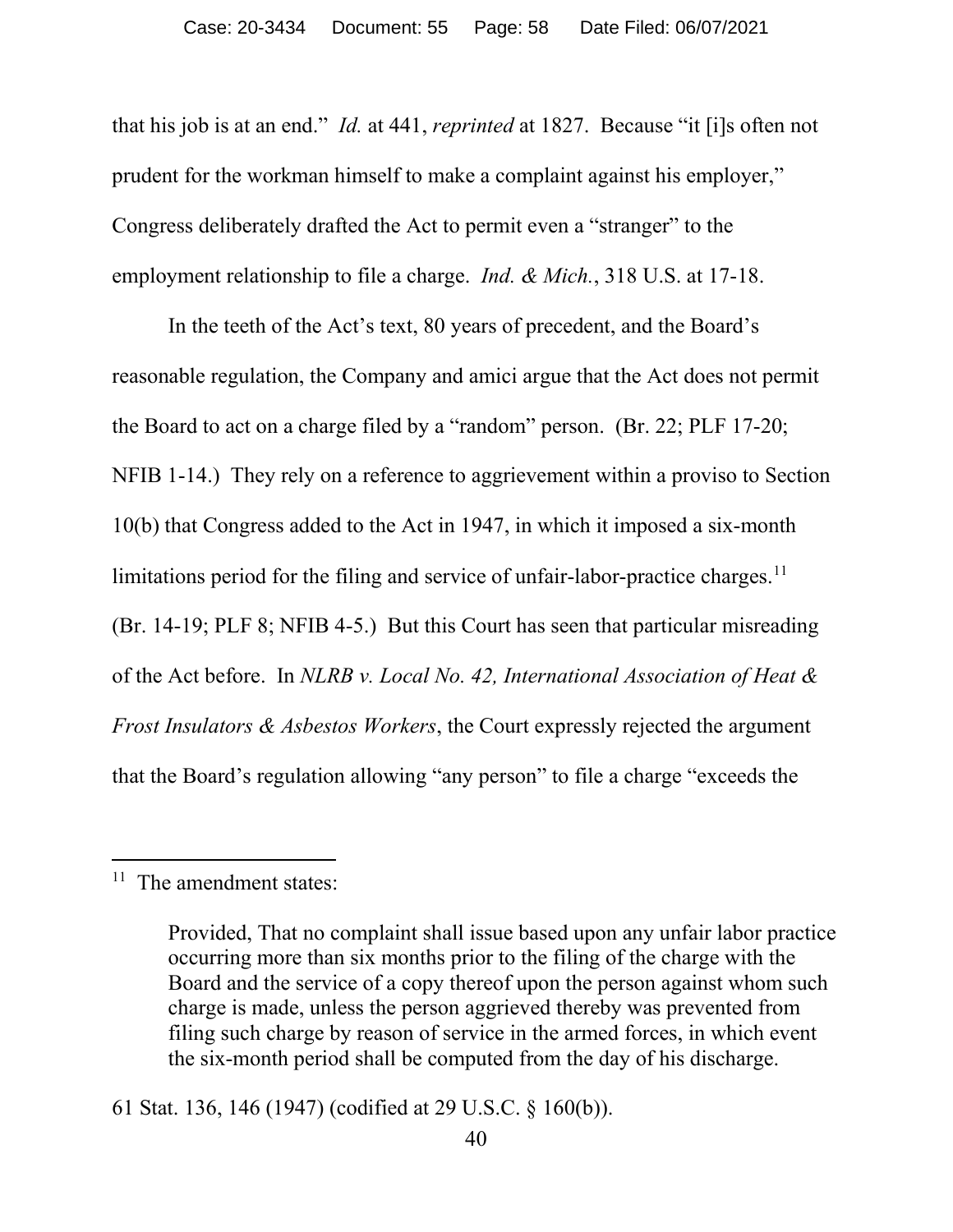statutory grant and is invalid" because "the Act grants standing only to an 'aggrieved party.'" 469 F.2d 163, 165 (3d Cir. 1972), *rehearing denied*, 476 F.2d 275 (3d Cir. 1973), *cert. denied*, 412 U.S. 940 (1973). The Board has rejected that claim as well. *See Constr., Prod., Laborers' Local 383*, 221 NLRB 1283, 1286 n.10 (1975) ("[I]t is not requisite that the charge be filed by an 'aggrieved' person.").

With good reason. In adding a statute of limitations to the Act, Congress sought to cut off litigation over long-past events and to promote stability and repose in bargaining relationships. *Local Lodge No. 1424 v. NLRB*, 362 U.S. 411, 419, 425 (1960); *Fant Milling*, 360 U.S. at 309 n.9. Congress, however, included a narrow exception, tolling the limitations period only for a "person aggrieved" by an unfair labor practice, and only if that person "was prevented from filing [a] charge by reason of service in the armed forces." 29 U.S.C. § 160(b). If Congress had said "charging party" instead of "person aggrieved," the amendment would have exposed employers and unions to charges for an indefinite period from anyone leaving the armed forces. That result would have undermined the repose and stability in labor relations that Congress sought to achieve. On the other hand, failing to toll the limitations at all would have forced individuals aggrieved by unfair labor practices to choose between seeking redress and serving in the armed forces. In adding the tolling provision but referencing aggrievement only to limit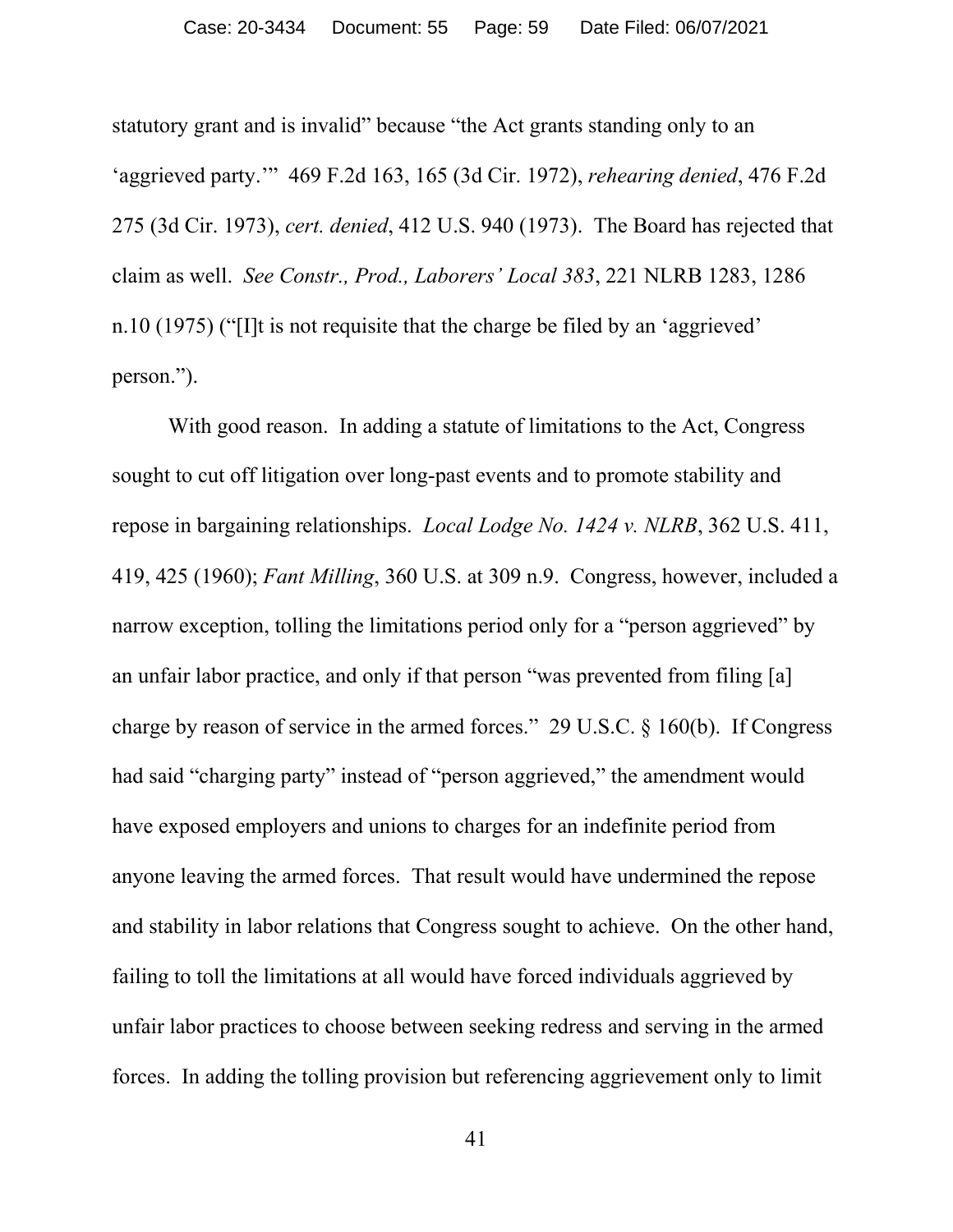the group of charging parties who benefit from it, Congress did not limit the ability of any person to file a charge within the first six months after a violation, but narrowly tailored the sole statutory exception to the new limitations period.

If Congress instead had intended its statutory amendment to overturn both Supreme Court precedent and the Board's reasonable regulation by imposing an aggrievement requirement for any person filing a charge at any time, another provision of the Act "shows that Congress knew how to draft th[at] kind of statutory language." *State Farm Fire & Cas. Co. v. U.S ex rel. Rigsby*, 137 S. Ct. 436, 444 (2016). In 1935, Congress left no doubt about its intention to require aggrievement as a prerequisite to seeking review of Board orders. In Section 10(f) of the Act, Congress provided that "[a]ny person aggrieved by a final order of the Board" may seek review in a court of appeals. 29 U.S.C. § 160(f). Congress made a different choice when it drafted Section 10(b) to permit the Board to issue a complaint "[w]henever it is charged" that an unfair labor practice occurred. 29 U.S.C. § 160(b). Congress's distinct approaches reflect the difference between a charge anyone may file to start an administrative investigation and a case in federal court, which only someone with Article III standing may bring. *See Quick*, 245 F.3d at 251-52 (charging party lacked standing to seek review of Board's order because he was not "aggrieved" under Section 10(f)); *Richards v. NLRB*, 702 F.3d 1010, 1018 (7th Cir. 2012) (distinguishing between status as charging party and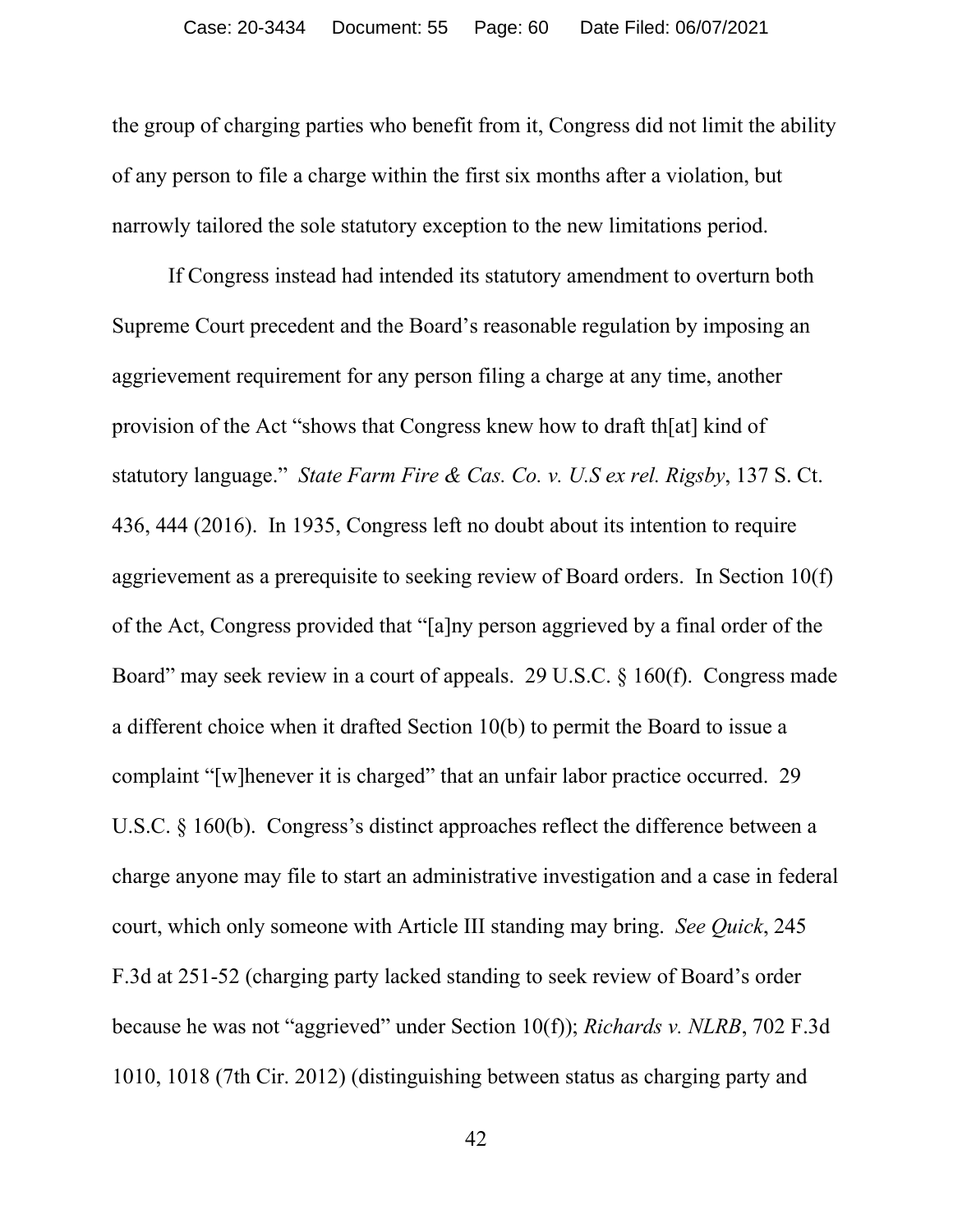aggrievement under Section 10(f)); *Hobby Lobby Stores, Inc.*, 369 NLRB No. 129, 2020 WL 4339248, at \*1 n.2 (July 24, 2020) (noting that D.C. Circuit dismissed petition for review filed by charging party, Committee to Preserve the Religious Right to Organize, for lack of standing).

The Company cites no case—and none exists, to Board counsel's knowledge—dismissing an unfair-labor-practice allegation on the basis that the charging party was not aggrieved. Yet there is no novelty in a charge that was filed by a person who was not, in the Company's view, aggrieved. *Compare* Br. 25 (suggesting that a parent would not have standing to file a charge for a child) *with Kohl's Food Co.*, 249 NLRB 75, 75 (1980) (charge filed by employee's mother). Just as Congress intended, the Board has acted on charges filed by parties one might call busybodies, who have no direct stake in the resulting case. *See, e.g.*, *Bagley Produce, Inc.*, 208 NLRB 20, 21 (1973) (rejecting argument that charge could not be filed by organization "Freedom Through Equality, Inc."). Indeed, in one early Board case, the charging party was a union which "d[id] not admit to membership employees of the [employer]" and appears to have stood to gain nothing from the litigation. *Washougal Woolen Mills*, 23 NLRB 1, 4 (1940). Presaging the Company's argument, the employer moved to dismiss on the ground that "the charge was not filed by a real party in interest." *Id.* at 2. Just as it did

43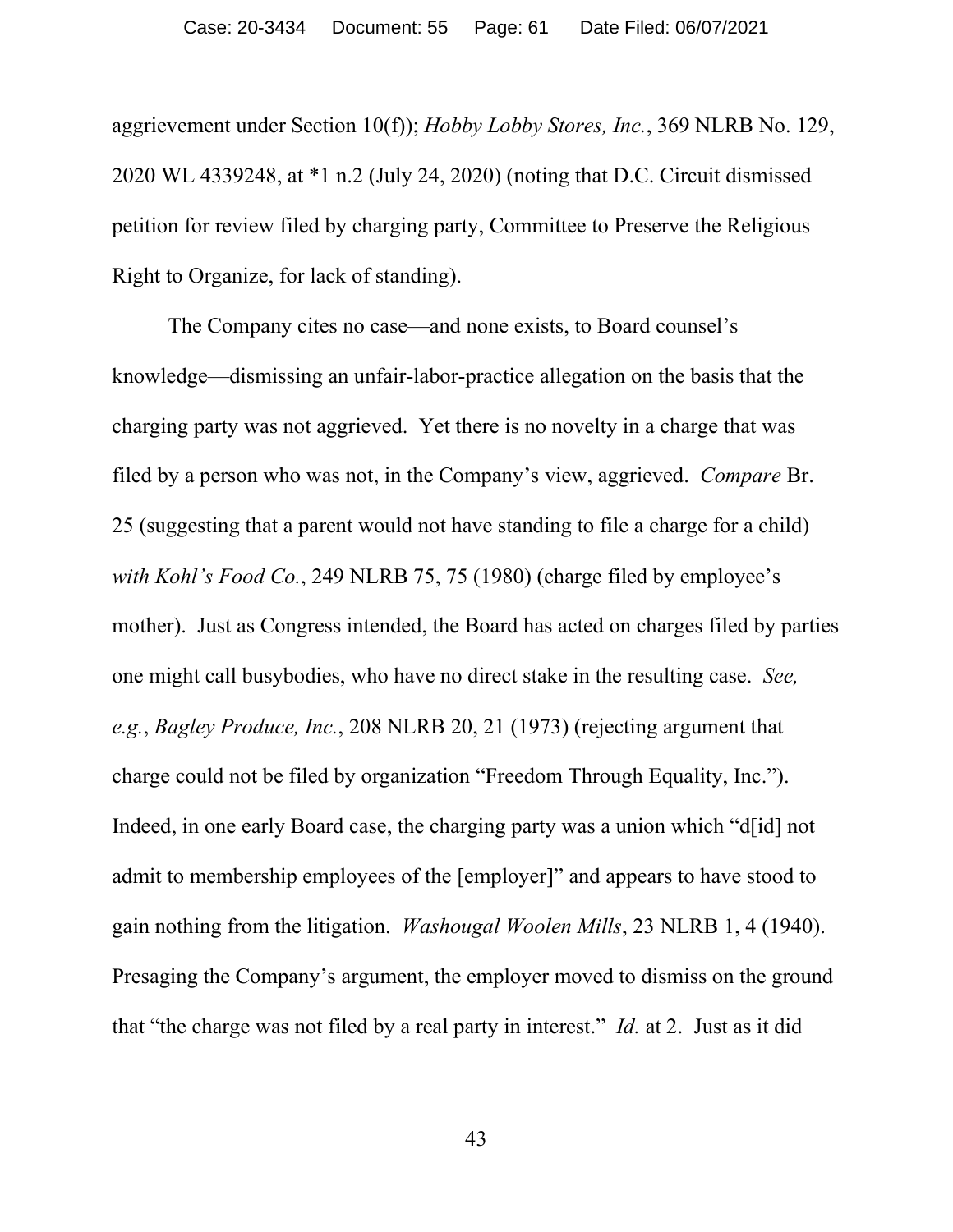here, the Board denied the motion on the basis that "any person" may file a charge. *Id.* at 2 n.2.

The Company's arguments (Br. 19-28) about standing under Article III of the Constitution are a distraction. First of all, the claim that the Court "should also look to how courts have interpreted aggrievement requirements in other statutes" (Br. 19) fails at the outset, for the Act imposes no aggrievement requirement for filing a charge. Thus, the cases the Company cites (Br. 20) discussing the standing of a "person aggrieved" to sue in federal court are inapposite.

It is unclear why the Company nonetheless spends page after page discussing Article III standing. (Br. 19-28.) That doctrine is a "limitation on federal judicial authority." *Friends of the Earth, Inc. v. Laidlaw Env't Servs. (TOC), Inc.*, 528 U.S. 167, 180 (2000). "Agencies, of course, are not constrained by Article III of the Constitution; nor are they governed by judicially-created standing doctrines restricting access to the federal courts." *Envirocare of Utah, Inc. v. Nuclear Regul. Comm'n*, 194 F.3d 72, 74 (D.C. Cir. 1999). *See Prometheus Radio Project v. FCC*, 939 F.3d 567, 578 (3d Cir. 2019) (noting that "Article III standing requirements do not apply to agency proceedings" (citing *US Magnesium, LLC v. EPA*, 690 F.3d 1157, 1164 (10th Cir. 2012))), *rev'd on other grounds*, 141 S. Ct. 1150 (2021); *Nw. Env't Def. Ctr. v. Bonneville Power Admin.*, 117 F.3d 1520, 1527-28 (9th Cir. 1997) (same). Indeed, the Company admits that Article III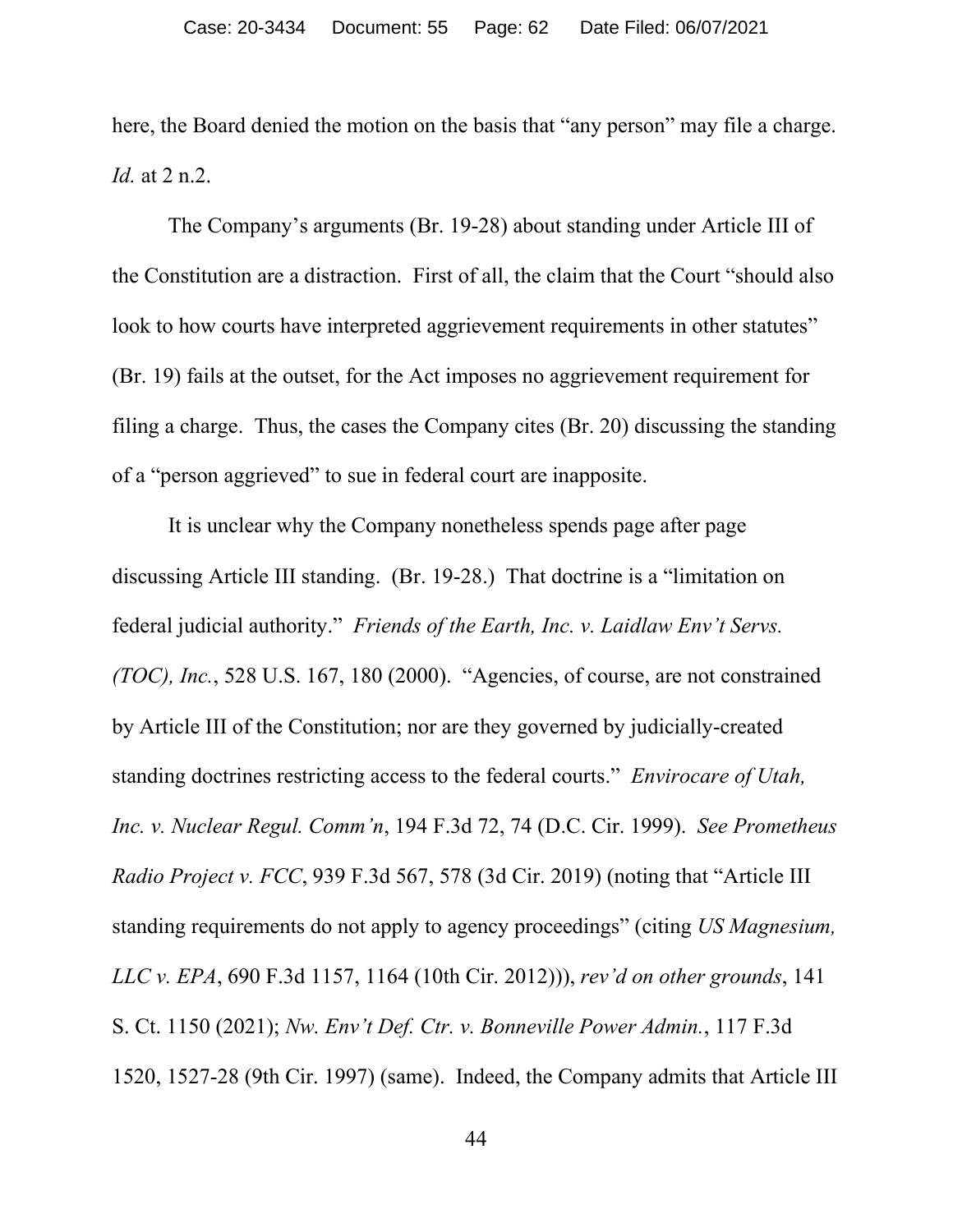standing does not "appl[y] to [Board] proceedings themselves." (Br. 24.) Thus the Company's entire discussion of the concept is an aimless detour. It does not matter whether a charging party would have third-party standing, whether an unfair-laborpractice charge might resemble a generalized grievance, or whether a charging party is within the zone of the Act's interests. (Br. 13, 25-28.)

More broadly, the Company's reliance on cases involving a private party's right to sue in federal court reveal the Company's basic misunderstanding of administrative agencies generally and the Board in particular. "[T]here are wide differences between administrative agencies and courts," *Shepard v. NLRB*, 459 U.S. 344, 351 (1983), which "preclude wholesale transplantation of the rules of procedure, trial and review which have evolved from the history and experience of courts," *Wallace Corp. v. NLRB*, 323 U.S. 248, 253 (1944) (citation and internal quotation marks omitted). As explained above (pp. 32-34, 37-39), a charging party in a Board proceeding is not a private litigant, unlike the plaintiffs in the Company's cases (Br. 19-28). "The Board as a public agency acting in the public interest, not any private person or group, not any employee or group of employees, is chosen as the instrument to assure protection from [unfair labor practices] in order to remove obstructions to interstate commerce." *Amalgamated Util. Workers*, 309 U.S. at 265. Charges "are not cases at all," for "[t] he case between the Board and the employer begins with the complaint prepared by the Board."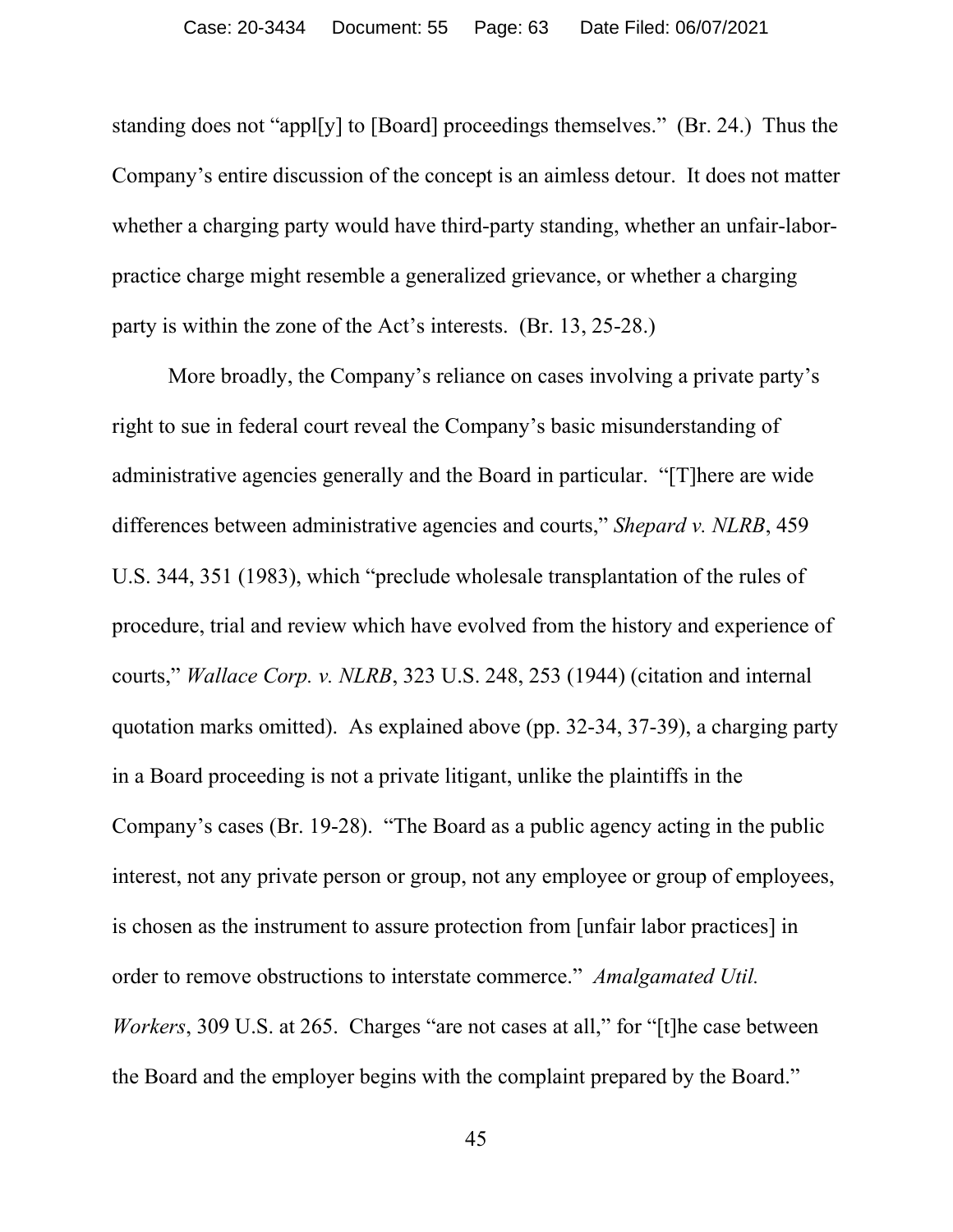*NLRB v. Tex-O-Kan Flour Mills Co.*, 122 F.2d 433, 437 (5th Cir. 1941). And "[t]he Board is not a court; it is not even a labor court; it is an administrative agency charged by Congress with the enforcement and administration of the federal labor laws." *Shepard*, 459 U.S. at 351.

In short, whether any person may file a charge under the Act "turns not on judicial decisions dealing with standing to sue, but on familiar principles of administrative law regarding an agency's interpretation of the statutes it alone administers." *Envirocare*, 194 F.3d at 75-76 (citing *Chevron*, 467 U.S. at 842). As shown above, the Board's interpretation of Section 10(b) of the Act is reasonable and accords with the binding precedent of the Supreme Court and this Circuit.

The rest of the Company's arguments are even more frivolous. Section 702 of the Administrative Procedure Act, which the Company selectively quotes (Br. 29), states that a "person *suffering legal wrong because of agency action, or* adversely affected or aggrieved *by agency action* within the meaning of a relevant statute, *is entitled to judicial review thereof*." 5 U.S.C. § 702 (emphasis added). By omitting the italicized language, the Company distorts the meaning of the provision, which sets forth who may seek review of agency action—not who may initiate an agency's investigative processes. *Cf.* 29 U.S.C. § 160(f) (authorizing parties aggrieved by Board orders to petition for review). And the Company's discussion (Br. 30-32) of the Board's investigatory powers under Section 11 of the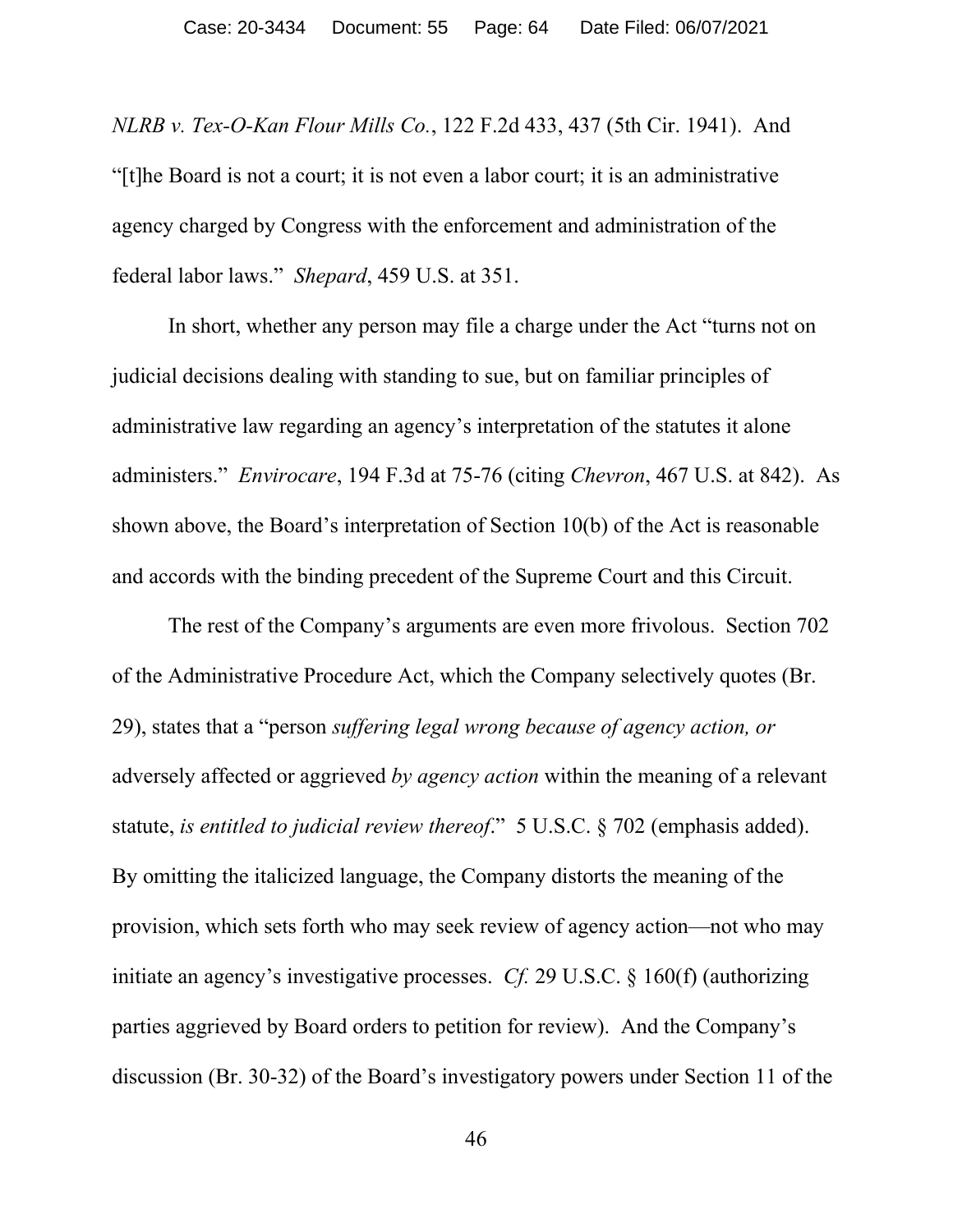Act, 29 U.S.C. § 161, is pointless because it hinges, again, on the Company's misconception that a charging party must be aggrieved to bring an alleged unfair labor practice to the Board's attention.

### **B. The Board's Jurisdiction Is National in Scope**

The Company's contentions based on concepts of personal jurisdiction are frivolous as well. (Br. 33-43.) As its name indicates, the National Labor Relations Board's jurisdiction is national in scope. Under Section 10(a) of the Act, the Board has jurisdiction over employers whose operations affect commerce, regardless of their location. *NLRB v. Reliance Fuel Oil Corp.*, 371 U.S. 224, 226 (1963); *NLRB v. Jones & Laughlin Steel Corp.*, 301 U.S. 1, 29-43 (1937). Here, the Company stipulated that it met the Board's jurisdictional standards. (AR.66- 67.) No further showing as to where the Company conducts its business was required.

The Company argues that the Board lacked jurisdiction to hear this case in New York because the Company has insufficient contacts with that state. (Br. 33.) But as the Board explained, "[t]he venue for filing a charge is not a basis for attacking the validity of a complaint." (AR.273.) In rejecting the Company's contrary argument, the Board reasonably interpreted the Act and its regulations. As with the Company's arguments asserting that only aggrieved persons may file Board charges, the Company's contentions about personal jurisdiction rest on a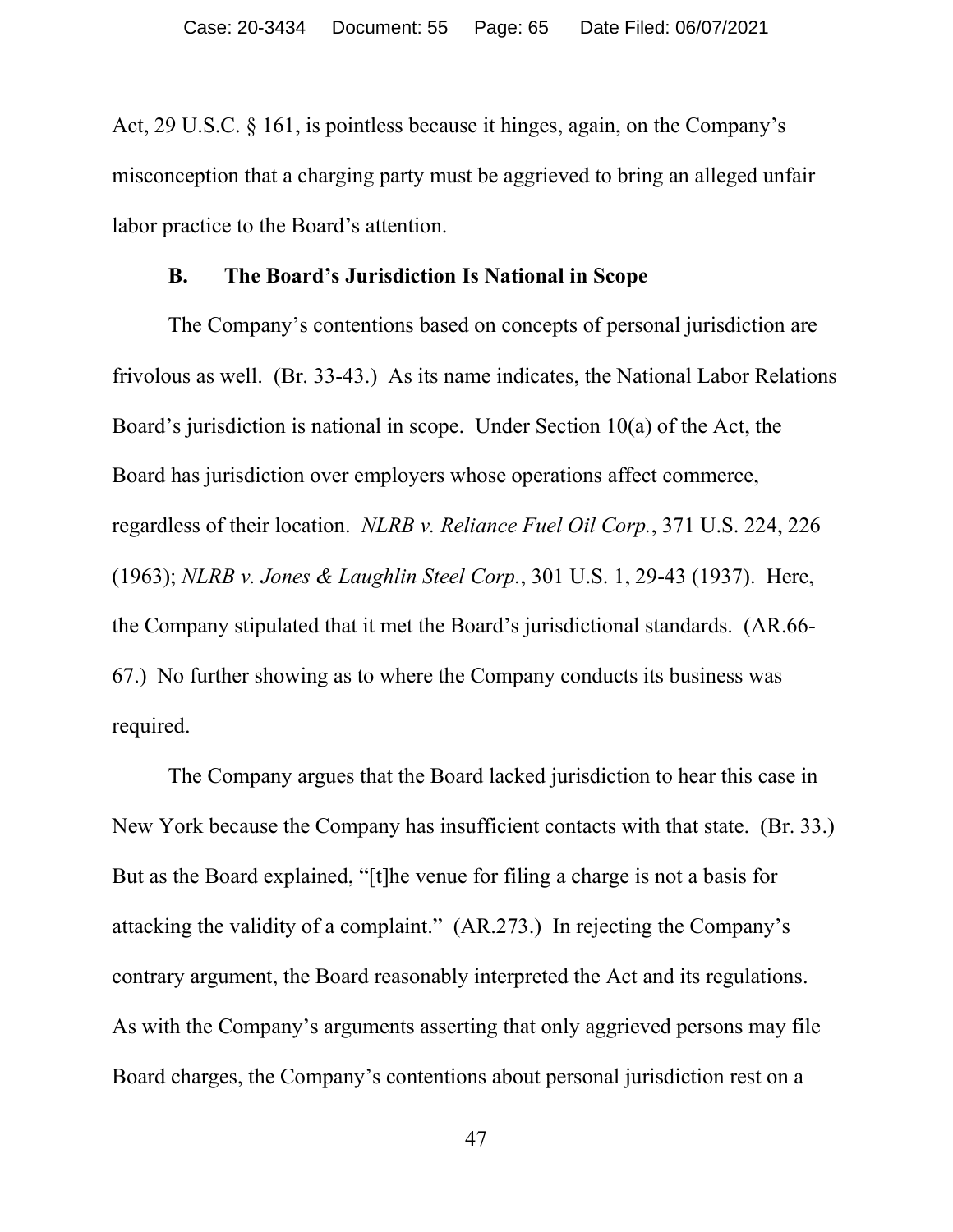mistaken equivalence between the Board's administrative proceedings and private lawsuits in the courts.

The notion that the Board's regions are analogous to courts that may only exercise jurisdiction over persons within their physical borders is fantastical. (Br. 33-34.) The Board's regions are no more bound by rules governing the exercise of judicial power than the Board itself is. (*See* pp. 44-46.) Section 5 of the Act authorizes the Board or its delegates to "prosecute any inquiry necessary to its functions in any part of the United States." 29 U.S.C. § 155. And for practical reasons, the Board handles much of its investigative and prosecutorial work in its regional offices. *See Sears*, 421 U.S. at 139-42 (discussing movement of cases between regional offices and General Counsel's office in Washington, D.C.).<sup>12</sup> But neither the Act nor any Board regulation requires the Board to investigate or prosecute a case only within the region in which the charged party resides or with which it has a certain level of contact—or even where the charge is filed.

On the contrary, as the Board explained, "[d]ecisions regarding where to prosecute a complaint are primarily an administrative function within the [General Counsel]'s discretion, and he has the authority to transfer a case." (AR.273.) The

<span id="page-65-0"></span><sup>&</sup>lt;sup>12</sup> The Company's claim that the Board has "kept its regions in place" since 1935 is simply wrong. (Br. 36.) The Board has reconfigured its regions repeatedly. *Compare, e.g.*, *Sears*, 421 U.S. at 139 (noting in 1975 that Board had 31 Regional Directors) with *Regional Offices*, [https://www.nlrb.gov/about-nlrb/who-we](https://www.nlrb.gov/about-nlrb/who-we-are/regional-offices)[are/regional-offices](https://www.nlrb.gov/about-nlrb/who-we-are/regional-offices) (last visited June 1, 2021) (Board has 26 regional offices).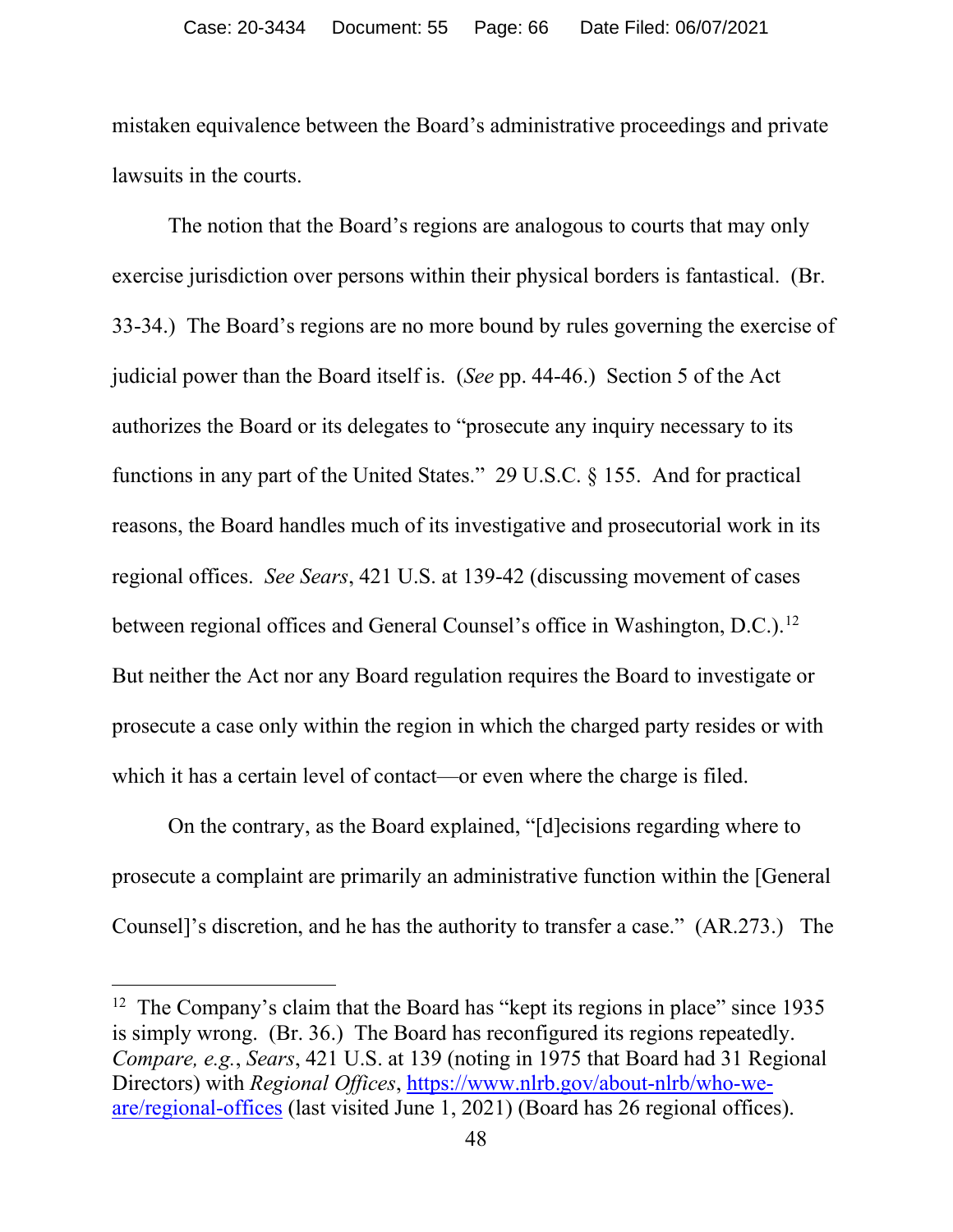General Counsel routinely does so. *See, e.g.*, Office of the General Counsel, Memorandum OM 21-10, *available at* [https://apps.nlrb.gov/link/document.aspx/](https://apps.nlrb.gov/link/document.%E2%80%8Caspx/%E2%80%8C09031d4583422873) [09031d4583422873](https://apps.nlrb.gov/link/document.%E2%80%8Caspx/%E2%80%8C09031d4583422873) (last visited June 1, 2021) (discussing transfer for efficient case processing under Interregional Assistance Program). Indeed, the Board's regulations explicitly authorize the General Counsel to accept charges in Washington, D.C., instead of acting through any regional office. 29 C.F.R. § 102.33(a).

The Company notes that the Board's regulations provide, ordinarily, for the filing of charges in the region where the alleged unfair labor practice occurred. (Br. 36 (citing 29 C.F.R. § 102.10).) As the Board observed, however, it has consistently rejected the claim that the regulation on which the Company relies is jurisdictional. (AR.273 & n.4.) *See, e.g.*, *Harris Corp.*, 269 NLRB 733, 734 n.1 (1984) (Board was not deprived of jurisdiction where charge was filed in wrong region under Section 102.10). *Accord Allied Prod. Corp.*, 220 NLRB 732, 733 n.1 (1975); *Valley Hosp., Ltd.*, 226 NLRB 309, 313 (1976); *Cent. Freight Lines, Inc.*, 133 NLRB 393, 394 n.2 (1961). A charging party's noncompliance with Section 102.10 "is not fatally defective." *The Earthgrains Co.*, 351 NLRB 733, 733 n.2 (2007). The Board's reasonable, longstanding interpretation of its regulation is entitled to deference. *AT&T Corp. v. Core Commc'ns, Inc.*, 806 F.3d 715, 725 (3d Cir. 2015).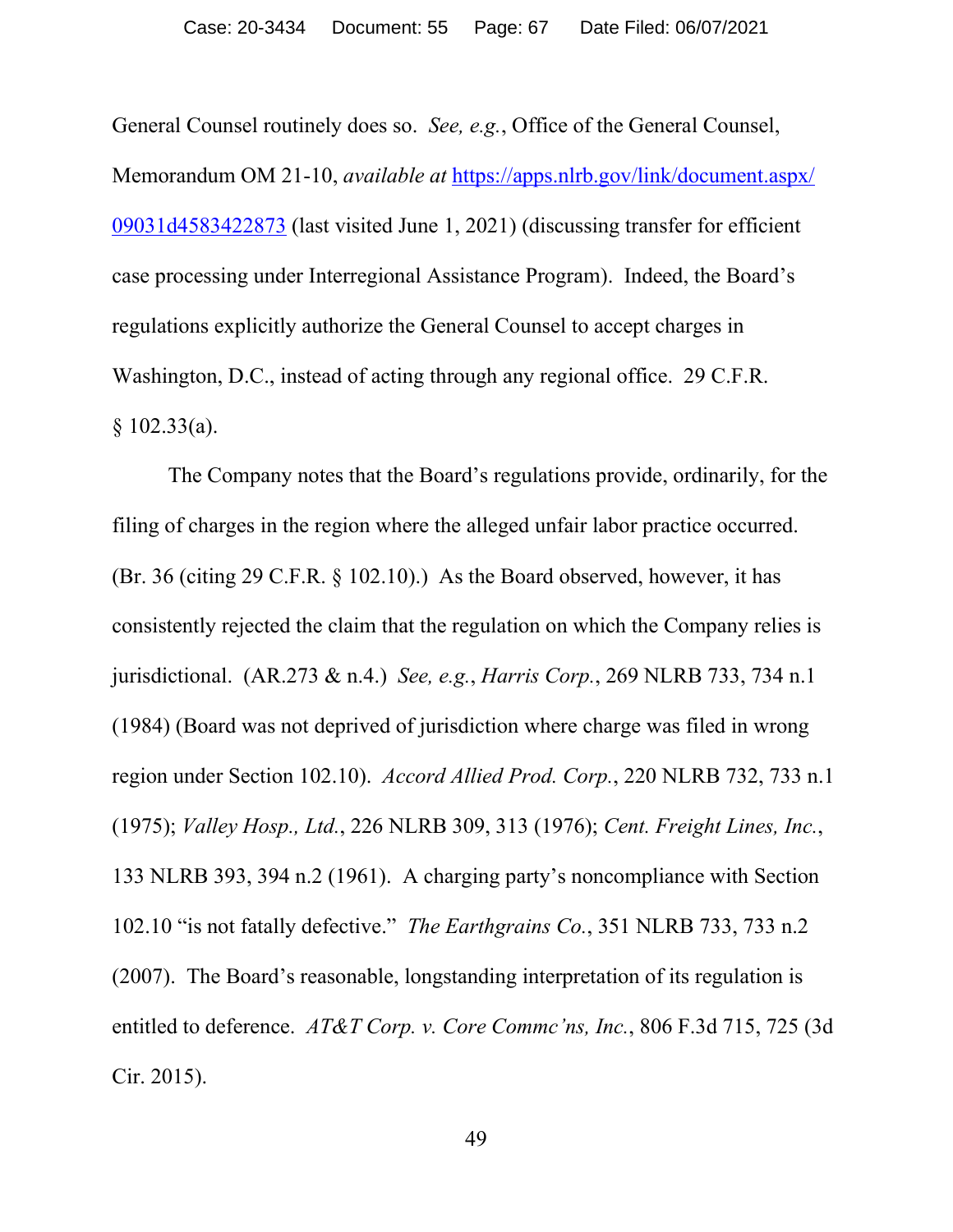The Company offers a jumble of other arguments, all beside the point. For example, the Company cites (Br. 34-35) a Board regulation providing that Regional Directors will "as a matter of courtesy, serve a copy of the charge on the charged party . . . in any manner provided for in Rules 4 or 5 of the Federal Rules of Civil Procedure, or in any other agreed-upon method." 29 C.F.R. § 102.14(b). That regulation, however, specifies that service by the Region is a courtesy only, and "[t]he Region will not be responsible for such service." 29 C.F.R. § 102.14(b). It does not import the precedent upon which the Company relies with regard to personal jurisdiction. And the Company further confuses the matter (Br. 35) by referencing the Act's provisions granting jurisdiction to circuit courts to review Board orders, 29 U.S.C. § 160(e), and to district courts to enforce subpoenas upon the Board's application, 29 U.S.C. § 161(2). Those provisions say nothing about where the Board itself may investigate, prosecute, or hear cases.

# **C. The Regional Director and Administrative Law Judge Did Not Abuse Their Discretion by Not Moving the Hearing Sua Sponte**

Aside from its wild claims about personal jurisdiction, the Company separately argues that Region 2 was an "improper venue." (Br. 43.) If the Company means to object to where the hearing was held, the objection is baseless. The courts review the Board's procedural rulings, including its choice of hearing location, for abuse of discretion. *See Salem Hosp. Corp. v. NLRB*, 808 F.3d 59, 70-71 (D.C. Cir. 2015); *NLRB v. Sw. Greyhound Lines*, 126 F.2d 883, 887-88 (8th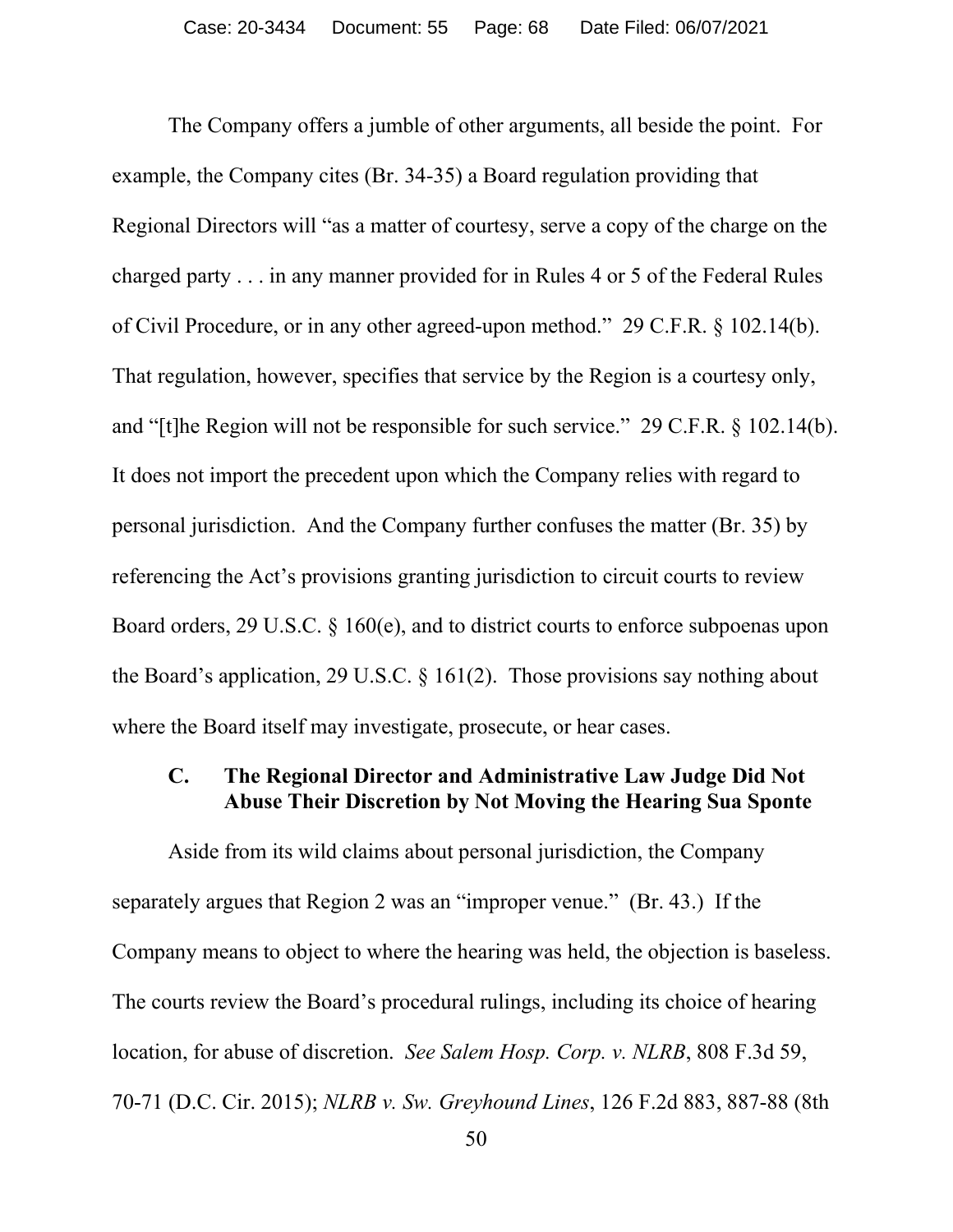Cir. 1942). The Company fails to show that the regional director of Region 2 or the administrative law judge abused their discretion here.

Prior to a hearing, a regional director, acting for the General Counsel, has authority to "change the hearing place" based on "proper cause shown." 29 C.F.R. § 102.16. And once a case is assigned to an administrative law judge for hearing, any party may move to relocate the hearing. NLRB Administrative Law Judge Bench Book § 5-600, 2015 WL 6503837 (March 2021). Indeed, hearings in a single case may be held in multiple locations for the convenience of the parties and witnesses. *See, e.g.*, *United Bhd. of Carpenters & Joiners*, 125 NLRB 853, 869-70 (1959), *enforced*, 286 F.2d 533 (D.C. Cir. 1960); *Waterfront Emps. Ass'n of the Pac. Coast*, 71 NLRB 80, 84-85 (1946).

Here, the Company never asked the regional director or the judge to move the hearing to a more convenient location. Instead it was content to demand dismissal of the case. In the absence of a request to move the hearing, the judge acted in conformity with Board rules in hearing the case where the charge was filed. *See* 29 C.F.R. § 101.10(a) (absent extraordinary circumstances, a hearing is "usually conducted in the region where the charge originated").

In any event, even if it was error for the regional director and judge to not relocate the hearing sua sponte, the Company "must show that prejudice resulted from the Board's lapses" to prevail on a claim of "the Board's faulty adherence to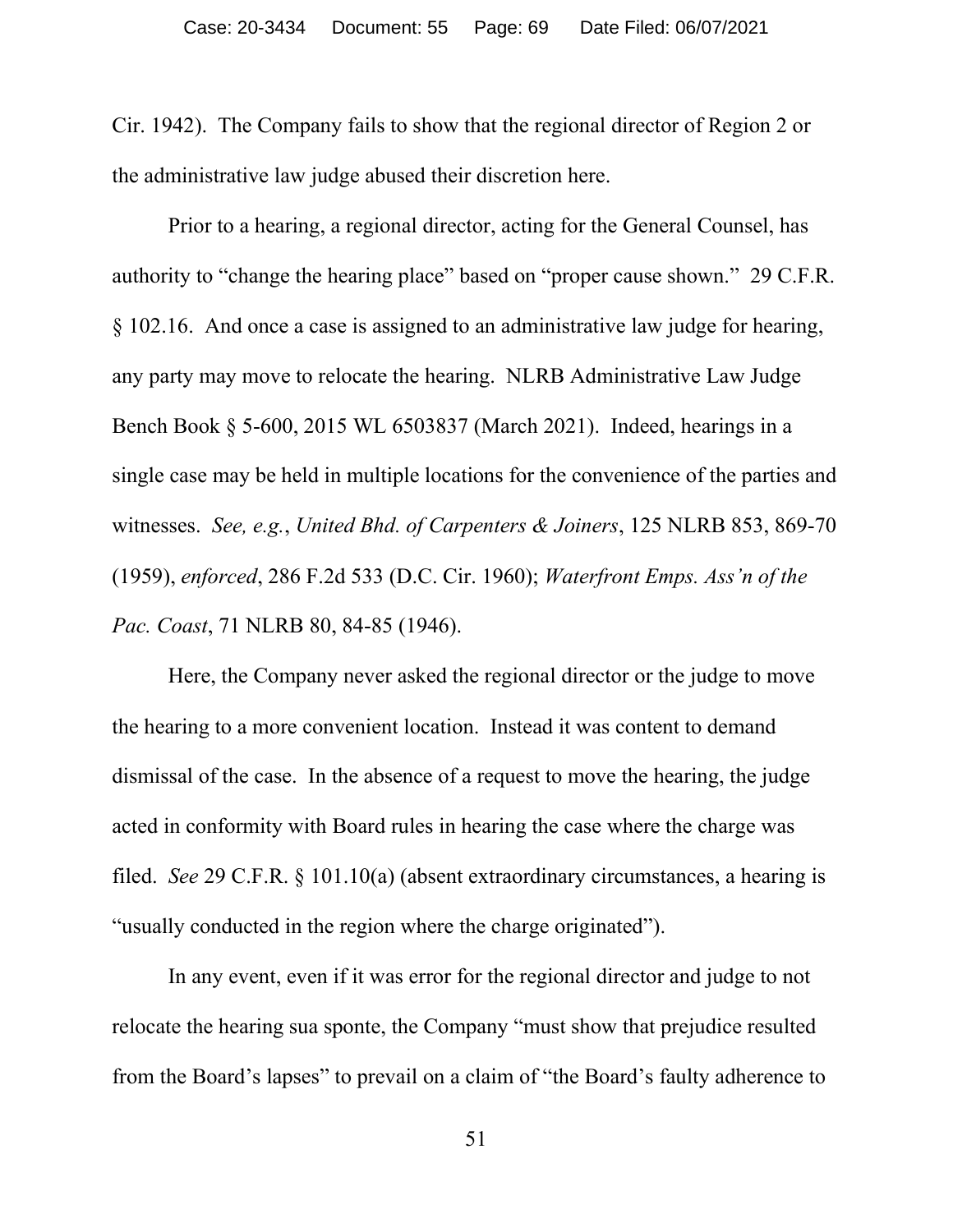its procedure." *Salem Hosp.*, 808 F.3d at 67 (citation and internal quotation marks omitted). *See Napleton 1050, Inc. v. NLRB*, 976 F.3d 30, 39 (D.C. Cir. 2020) (declining to resolve procedural challenges in the absence of prejudice). The Company does not even attempt to make that showing. The relevant facts were stipulated, and the Company does not identify material evidence missing from the record, much less explain how a different venue would have enabled it to present such evidence. (D&O 1 n.3.) *See Sw. Greyhound Lines*, 126 F.2d at 887 (8th Cir. 1942) (no prejudice where employer "d[id] not allege that it was unable to produce all of its desired witnesses or records at the Kansas City hearing, and so was denied the opportunity for a full, fair hearing"). In short, the Company has not demonstrated that it did not have a "full and fair opportunity to litigate the matter." *NLRB v. Ingredion Inc.*, 930 F.3d 509, 519 (D.C. Cir. 2019). For the same reason, to the extent the Company suggests (Br. 39-43) that hearing the case in New York instead of Washington, D.C., somehow violated due process, the argument cannot succeed. *See Owens v. U.S. Att'y Gen.*, 353 F. App'x 705, 707 (3d Cir. 2009) (denial of requested change of venue did not violate due process or prejudice movant who had full and fair opportunity to litigate issue); *NLRB v. Condenser Corp. of Am.*, 128 F.2d 67, 79 (3d Cir. 1942) ("Personal inconvenience to counsel can hardly be classified as lack of due process of law.").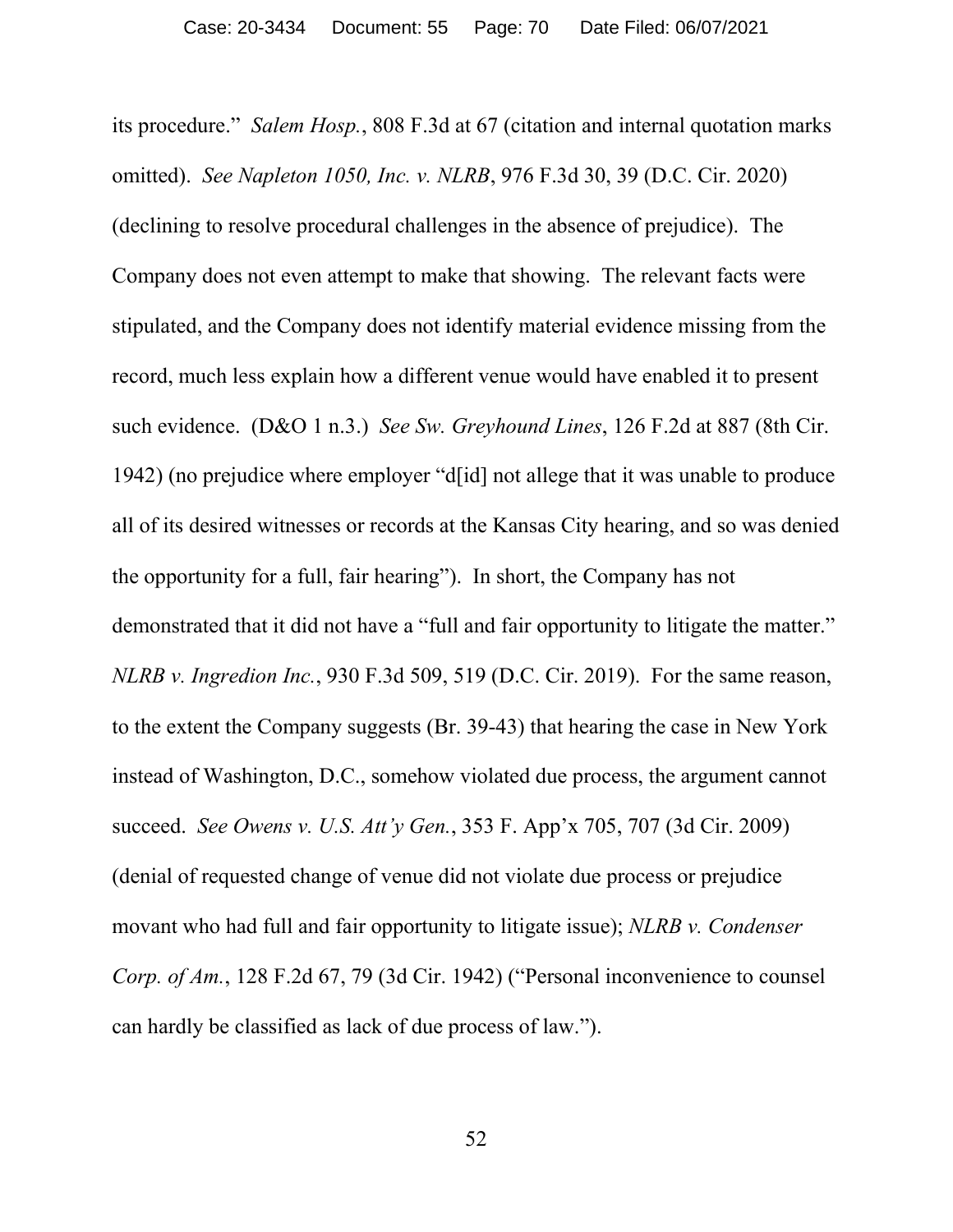# **CONCLUSION**

For the foregoing reasons, the Board respectfully requests that the Court deny the Company's petition, grant the Board's cross-application, and enter a judgment enforcing the Board's Order in full.

Respectfully submitted,

/s/ Kira Dellinger Vol KIRA DELLINGER VOL *Supervisory Attorney*

/s/ Micah P.S. Jost MICAH P.S. JOST *Attorney*

/s/ Greg P. Lauro GREG P. LAURO *Attorney*

*Acting General Counsel* 1015 Half St. SE

IVA Y. CHOE (202) 273-0656 *Acting Deputy General Counsel* (202) 273-0264

RUTH E. BURDICK *Deputy Associate General Counsel*

DAVID HABENSTREIT *Assistant General Counsel*

National Labor Relations Board June 2021

PETER SUNG OHR National Labor Relations Board Washington, DC 20570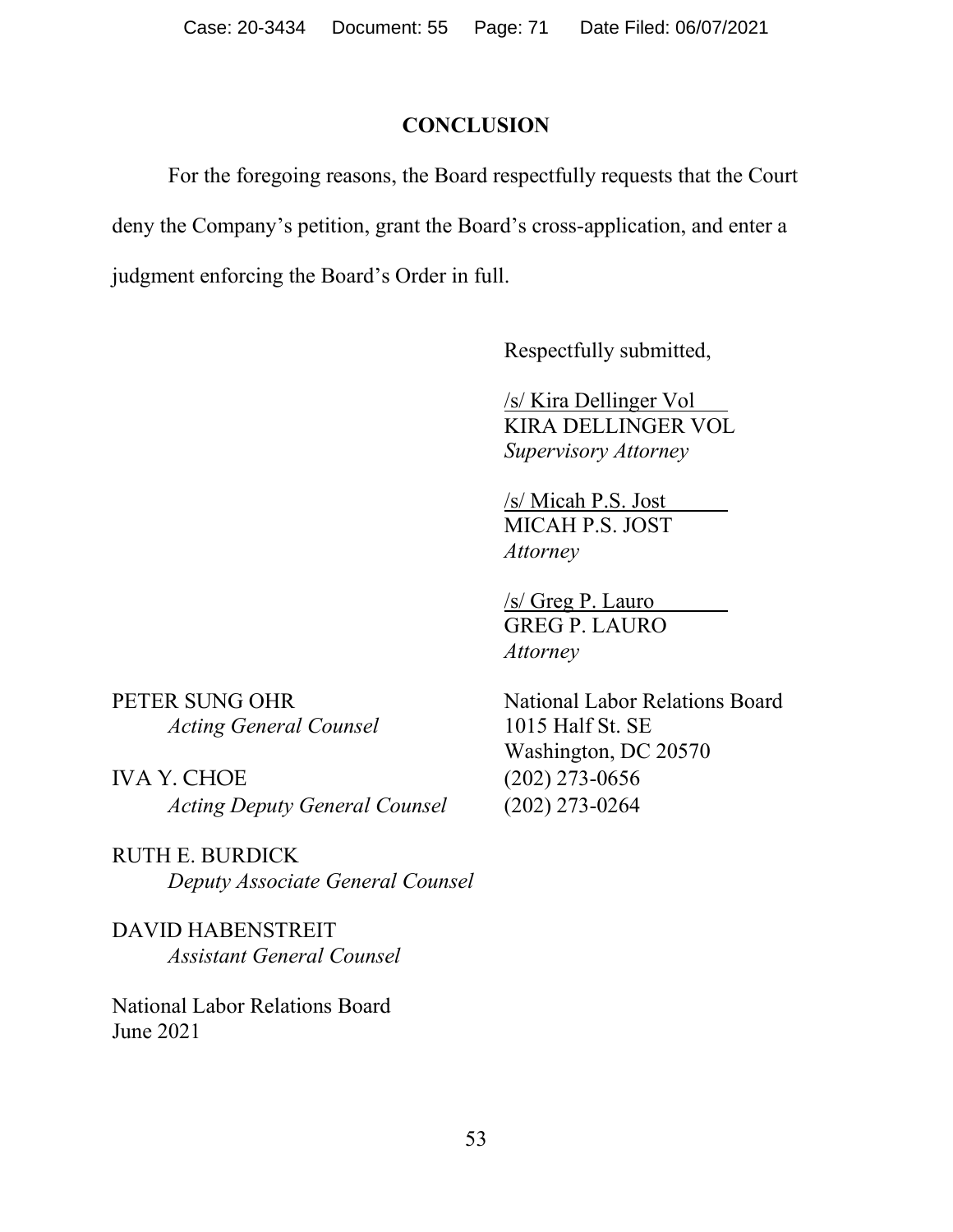## **UNITED STATES COURT OF APPEALS FOR THE THIRD CIRCUIT**

)

)

 $\mathcal{L}$ 

)

FDRLST MEDIA, LLC ) Nos. 20-3434 & 20-3492

Petitioner/Cross-Respondent )

 $\hspace{.5cm}$   $\hspace{.5cm}$   $\hspace{.5cm}$   $\hspace{.5cm}$   $\hspace{.5cm}$   $\hspace{.5cm}$   $\hspace{.5cm}$   $\hspace{.5cm}$   $\hspace{.5cm}$   $\hspace{.5cm}$   $\hspace{.5cm}$   $\hspace{.5cm}$   $\hspace{.5cm}$   $\hspace{.5cm}$   $\hspace{.5cm}$   $\hspace{.5cm}$   $\hspace{.5cm}$   $\hspace{.5cm}$   $\hspace{.5cm}$   $\hspace{.5cm}$ 

 $\mathcal{L}_\mathcal{L}$  , which is a set of the set of the set of the set of the set of the set of the set of the set of the set of the set of the set of the set of the set of the set of the set of the set of the set of the set of

NATIONAL LABOR RELATIONS BOARD )

Respondent/Cross-Petitioner )

### ) Board Case No. v. 02-CA-243109

## **CERTIFICATE OF BAR MEMBERSHIP**

In accordance with Third Circuit L.A.R. 28.3(d) and 46.1(e), Board counsel

Micah P.S. Jost and Greg P. Lauro certify that they are members in good standing of the State Bars of New York and the District of Columbia, respectively. They are not required to be members of this Court's bar, as they are representing the federal government in this case.

> s/Micah P.S. Jost Micah P.S. Jost Attorney National Labor Relations Board 1015 Half Street, SE Washington, DC 20570 (202) 273-0264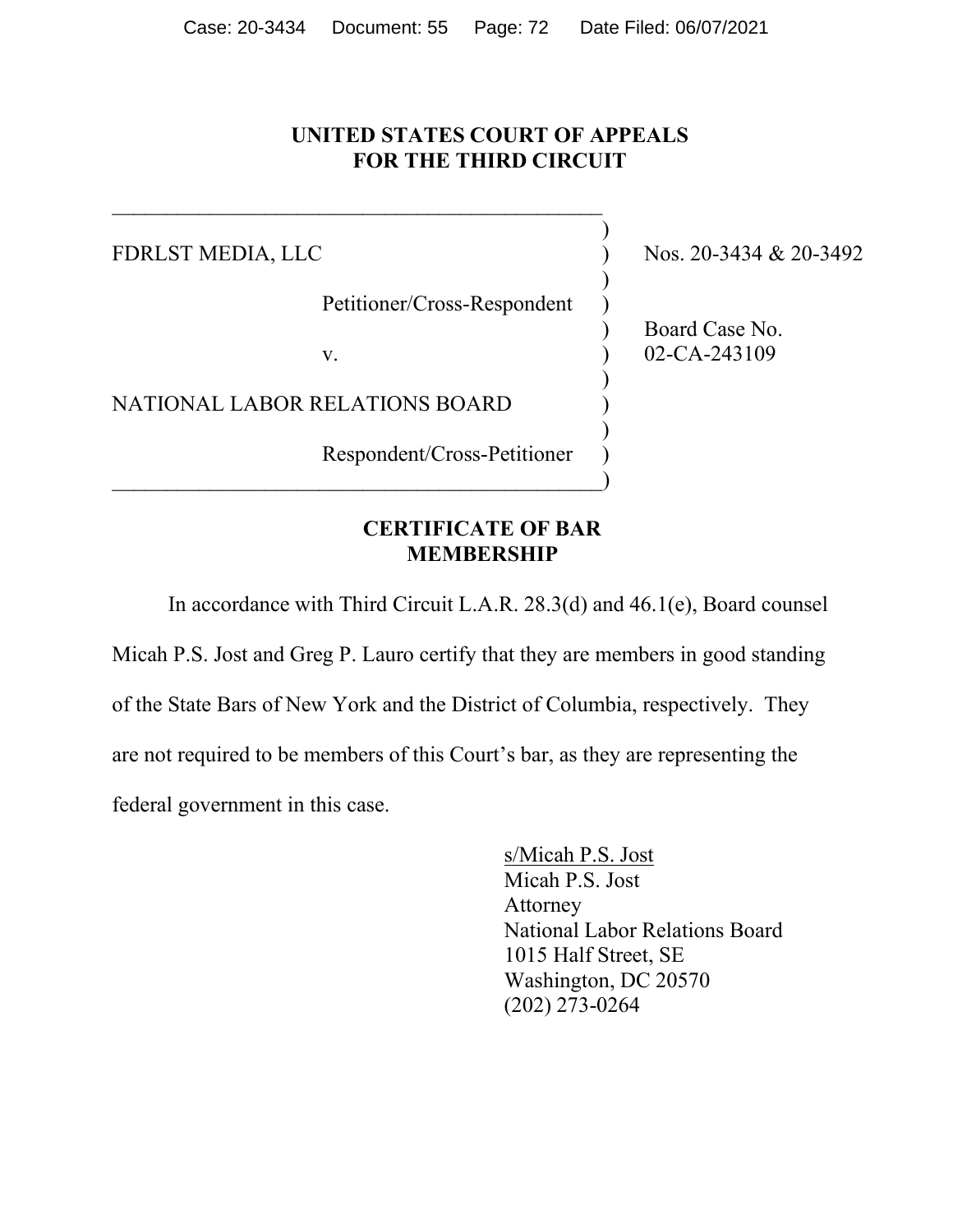s/Greg P. Lauro Greg P. Lauro Attorney National Labor Relations Board 1015 Half Street, SE Washington, DC 20570 (202) 273-2965

Dated at Washington, DC this 7th day of June 2021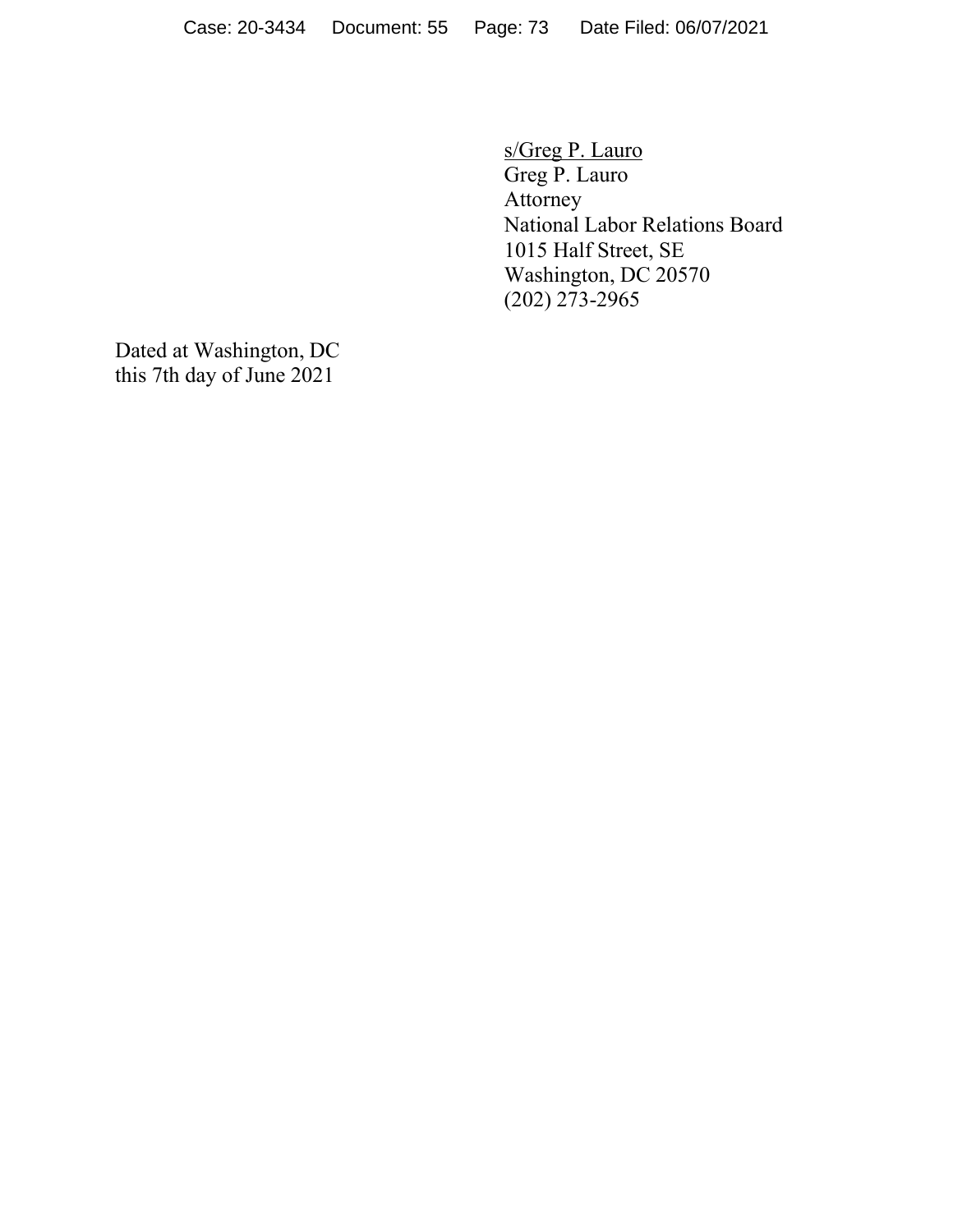## **UNITED STATES COURT OF APPEALS FOR THE THIRD CIRCUIT**

Petitioner/Cross-Respondent )

 $\hspace{.5cm}$   $\hspace{.5cm}$   $\hspace{.5cm}$   $\hspace{.5cm}$   $\hspace{.5cm}$   $\hspace{.5cm}$   $\hspace{.5cm}$   $\hspace{.5cm}$   $\hspace{.5cm}$   $\hspace{.5cm}$   $\hspace{.5cm}$   $\hspace{.5cm}$   $\hspace{.5cm}$   $\hspace{.5cm}$   $\hspace{.5cm}$   $\hspace{.5cm}$   $\hspace{.5cm}$   $\hspace{.5cm}$   $\hspace{.5cm}$   $\hspace{.5cm}$ 

 $\mathcal{L}_\mathcal{L}$  , and the contribution of the contribution of  $\mathcal{L}_\mathcal{L}$ 

NATIONAL LABOR RELATIONS BOARD )

Respondent/Cross-Petitioner )

FDRLST MEDIA, LLC ) Nos. 20-3434 & 20-3492

) Board Case No. v. 02-CA-243109

)

 $\mathcal{L}$ 

)

)

## **CERTIFICATE OF COMPLIANCE**

Pursuant to Federal Rule of Appellate Procedure  $32(g)(1)$ , the Board certifies that its brief contains 12,960 words of proportionally-spaced, 14-point type, and the word processing system used was Microsoft Word 365. Board counsel further certifies that: the electronic version of the Board's brief filed with the Court in PDF form is identical to the hard copy of the brief being filed with the Court; and the PDF file submitted to the Court has been scanned for viruses using Microsoft Defender Antivirus version 1.321.1678.0 and is virus-free according to that program.

> /s/ Ruth E. Burdick Ruth E. Burdick Deputy Associate General Counsel NATIONAL LABOR RELATIONS BOARD 1015 Half Street, SE

Dated at Washington, DC Washington, DC 20570 this 7th day of June 2021 (202) 273-2960